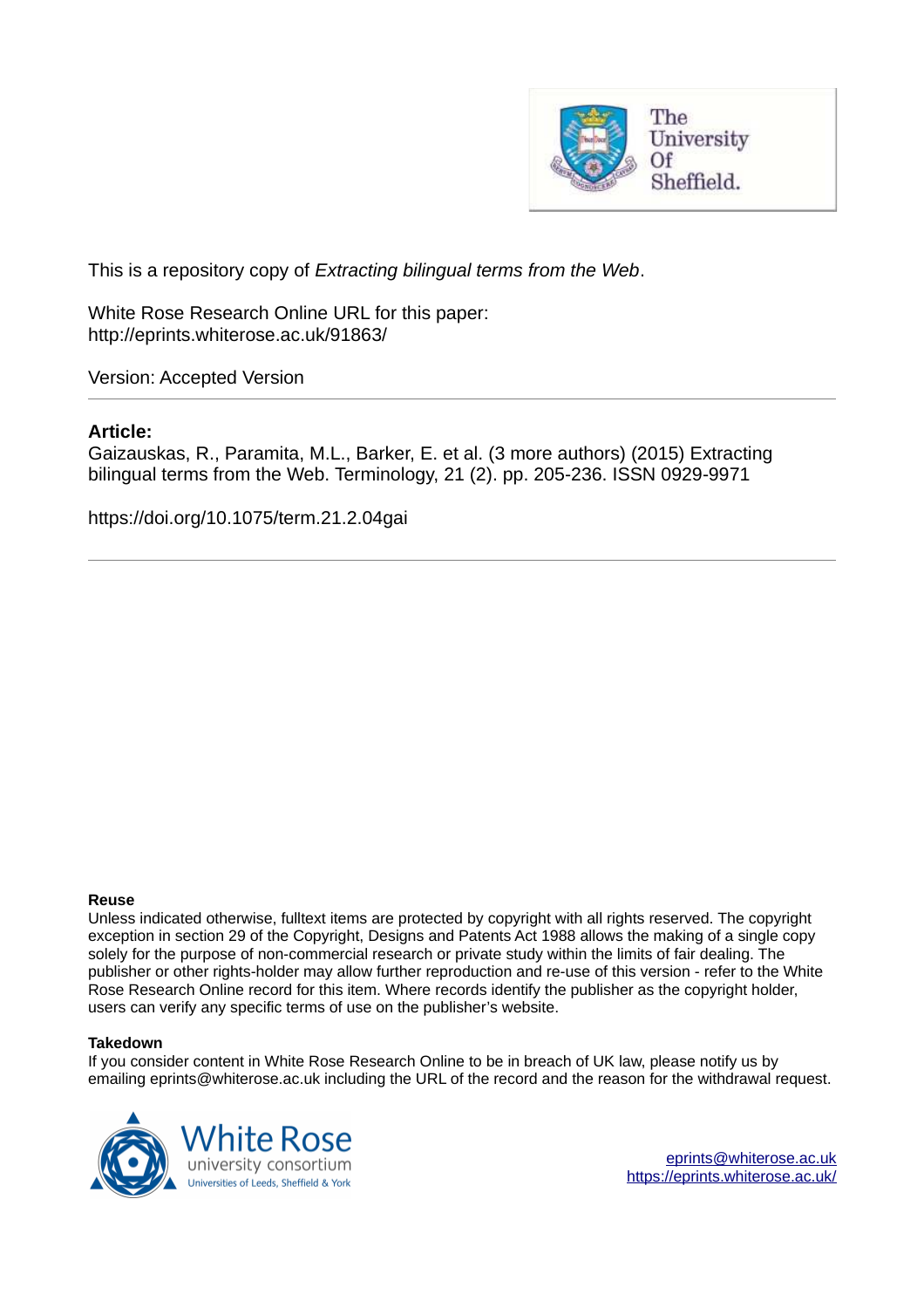## **Extracting Bilingual Terms from the Web**

Robert Gaizauskas, Monica Lestari Paramita, Emma Barker, Mārcis Pinnis, Ahmet Aker and Marta Pahisa Solé

In this paper we make two contributions. First, we describe a multi-component system called BiTES (Bilingual Term Extraction System) designed to automatically gather domain-specific bilingual term pairs from Web data. BiTES components consist of data gathering tools, domain classifiers, monolingual text extraction systems and bilingual term aligners. BiTES is readily extendable to new language pairs and has been successfully used to gather bilingual terminology for 24 language pairs, including English and all official EU languages, save Irish. Second, we describe a novel set of methods for evaluating the main components of BiTES and present the results of our evaluation for six language pairs. Results show that the BiTES approach can be used to successfully harvest quality bilingual term pairs from the Web. Our evaluation method delivers significant insights about the strengths and weaknesses of our techniques. It can be straightforwardly reused to evaluate other bilingual term extraction systems and makes a novel contribution to the study of how to evaluate bilingual terminology extraction systems.

**Keywords:** comparable corpora, domain classification, term extraction, cross-language term alignment, machine translation, evaluation of term extraction

# **1. Introduction**

In an increasingly interconnected world, characterised by high international mobility and globalised trade patterns, communication across languages is ever more important. The demand for translation services has never been higher and there is constant pressure for technological solutions, e.g., in the form of machine translation (MT) and computer-assisted translation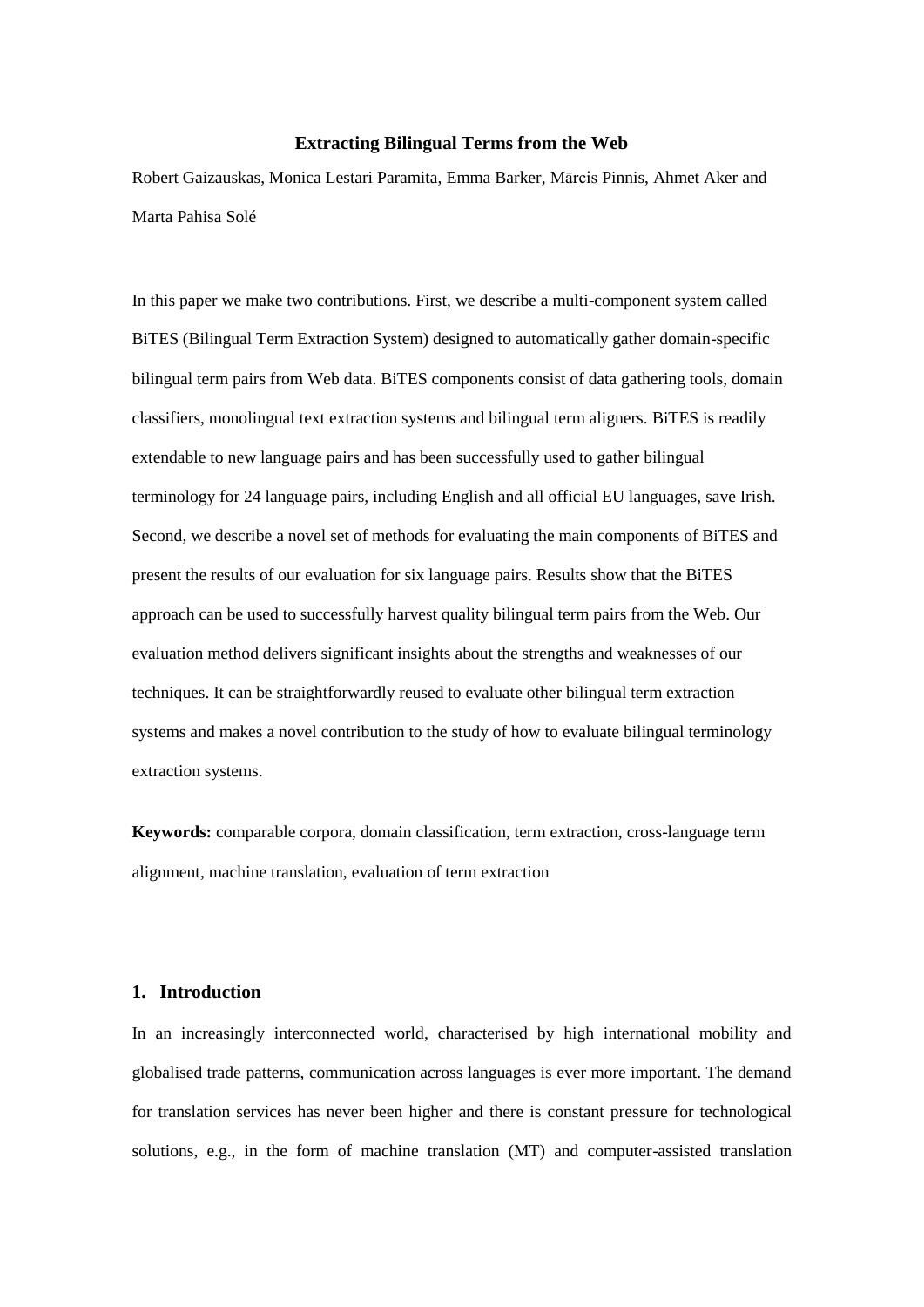(CAT), to increase translation throughput and lower costs. One requirement of these technologies is bilingual lexical and terminological resources, particularly in specialist subject areas or domains, such as biomedicine, information technology, or aerospace. While in theory statistical MT approaches need only parallel corpora to train their translation models, there is never enough parallel material in technical areas or for minority languages to support high quality technical translation. Consequently, specialist bilingual terminological resources are very important. Similarly, human translators using CAT systems need support in the form of bilingual terminological resources in specialist areas about which they may know very little.

The EU FP-7 TaaS project<sup>1</sup> has created a cloud-based terminological service that makes available bilingual terminological resources for all EU languages. These resources include both existing terminological resources and resources harvested automatically from parallel and comparable corpora available on the web. Additionally, the service's user community is able manually to supplement or correct these resources in order to enhance the quality and coverage of the term resources available on the platform. An overview of the TaaS system, including a description of how automatically harvested bilingual terms are exploited within it, is presented in Gornostay and Vasiljevs (2014). However, in this paper we focus solely on the TaaS approach to automatic extraction of bilingual terminology from the Web. Specifically we do two things. First, we describe the novel Bilingual Terminology Extraction System (BiTES) developed in TaaS, which has enabled us to gather bilingual terminological resources for 24 language pairs. BiTES's principal strengths are the ease with which new language pairs may be incorporated within it and its component architecture that allows individual components to be replaced with more specialised or improved components as they become available without requiring their availability from the outset. For example, BiTES generalised approach to part-ofspeech (POS) tagging and term grammar acquisition means there is no need to develop bespoke part-of-speech taggers and term grammars for each language, though these can be taken

 $\overline{a}$ 

<sup>&</sup>lt;sup>1</sup> Information about the project can be found here: www.taas-project.eu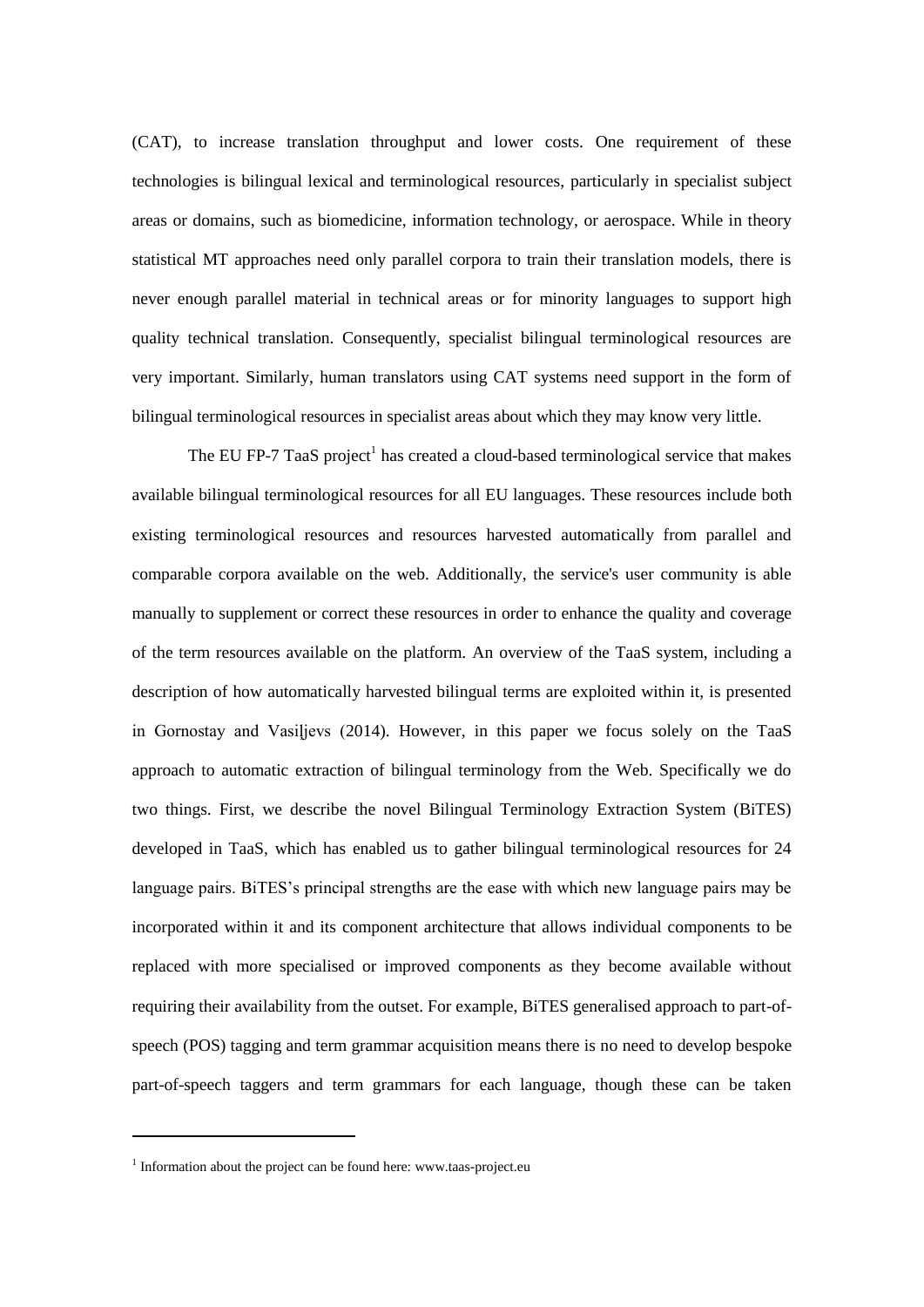advantage of if they exist. Second, we describe the comprehensive methodology we developed to evaluate each of the components of BiTES and the insights gained from an evaluation across six languages. This methodology can be straightforwardly reused to evaluate other bilingual term extraction systems and makes a novel contribution to the study of how to evaluate several components of bilingual terminology extraction systems, including domain classification, term boundary determination and bilingual term alignment.

#### **2. System Components**

The main function of BiTES within the TaaS platform is to automatically collect large numbers of bilingual term pairs off-line that are then stored in a database for later retrieval by users. This database of automatically collected terms is consulted when other pre-existing, and presumed higher quality, manually gathered terminological resources, such as, EuroTermBank or IATE, which are also available in the TaaS platform, do not contain translations for terms the user seeks.

As shown in Figure 1, BiTES uses different workflows, each comprising a set of tools run in sequence, to collect bilingual term pairs. Each new bilingual term pair found by BiTES is fed into the TaaS term database for later retrieval. The workflows consist of four different types of tools:

- 1. Tools for collecting Web resources, such as parallel and comparable corpora, from which the bilingual terms are extracted;
- 2. Tools for performing document classification into pre-defined categories or domains;
- 3. Tools for extracting terms from or tagging terms in monolingual documents collected from the Web;
- 4. Tools for bilingual alignment of tagged terms in parallel or comparable document pairs collected from the Web.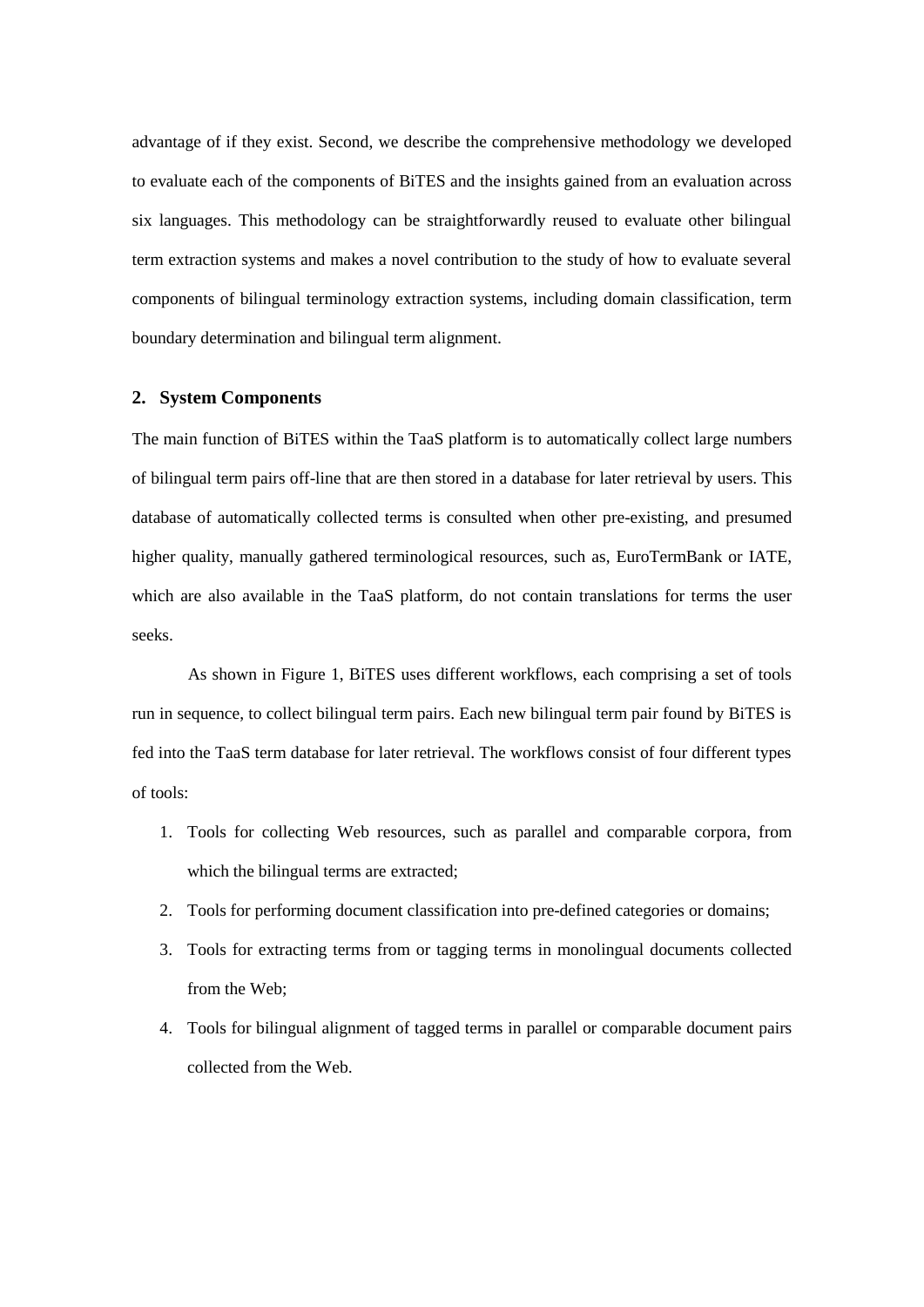

Figure 1: BiTES overview

Each workflow can be run in an offline and periodic manner and starts with document collection from the Web followed by document classification. The output of the document classifier is passed to the monolingual term extractor. Term-tagged document pairs are fed to the bilingual term alignment processor to extract bilingual terms. In the following sub-sections we detail these components. BiTES successfully extracts bilingual term pairs for 24 language pairs – English plus X for all official EU languages X, except Irish  $-$  too few web texts available at present, and with the addition of Russian. We refer to these 25 languages as the TaaS languages.

#### 2.1. Collecting comparable corpora

Of the tools used for collecting Web resources, we concentrate here only on the tool for gathering comparable corpora from Wikipedia (freely available at www.taas-project.eu). Three other corpus collection tools were developed to collect parallel corpora from the Web, crawl RSS news feeds in multiple languages, and gather comparable document pairs from arbitrary web sources given a set of seed terms. Space precludes discussing each of these tools, though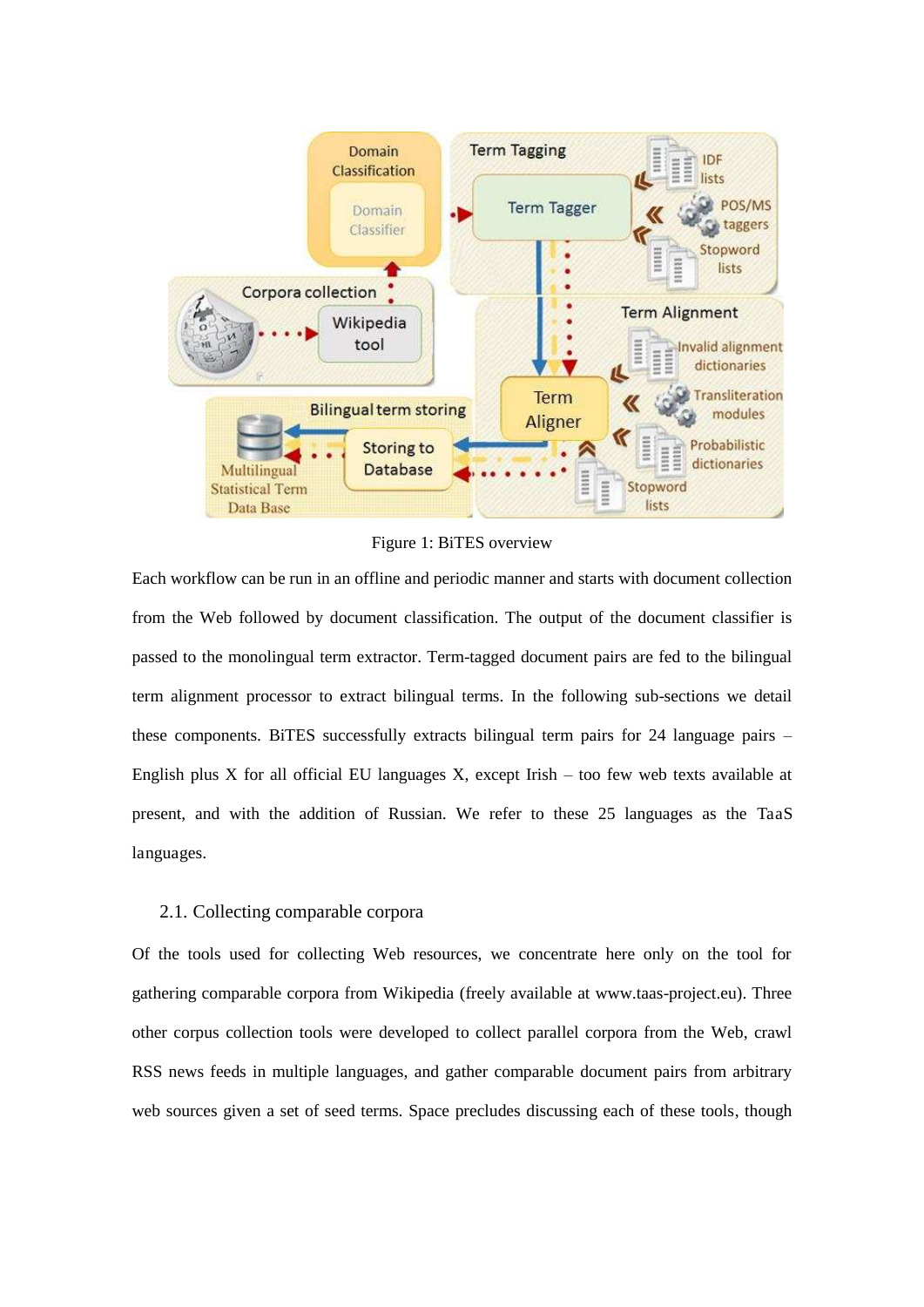we compare term extraction using them in section 4. In any case, Wikipedia proved the best source of terms, both in breadth and quality.

Wikipedia contains a large number of documents on various topics and in different languages. When two articles in different languages are on the same topic, they are connected by inter-language links, enabling a comparable corpus to be extracted that is already aligned at the document level. Using the Wikipedia comparable corpus collection tool to exploit these links, we created twenty-four Wikipedia comparable corpora, pairing English with each of the other TaaS languages.

When run for the first time for a given language pair, the comparable corpus collection tool downloads the latest monolingual Wikipedia dumps for the specified languages<sup>2</sup> and extracts plain-text versions of the articles for both languages, deleting infoboxes, images, tables and URLs. The tool also downloads the Wikipedia inter-language links file and uses it to identify linked document pairs (Paramita et al. 2012). Once the comparable corpus is ready it is passed to the next tool within the workflow – the document classifier.

## 2.2. Domain classification

Like many other terminology resources (e.g. IATE 2014, EuroTermBank 2015), bilingual terms in the TaaS repository have domains associated with them. This is done for several reasons: (1) Computational Feasiblity: While in theory a bespoke terminological resource specific to a particular translation task could be dynamically assembled from a user-supplied set of documents to be translated, this is not computationally feasible, at least not in an acceptable time-frame. Much more feasible is to collect bilingual terminology off-line and store it within a term repository with an associated domain or domains. Then, a user, having identified the domain of the document(s) to be translated, searches for terms within that domain or has terms from the domain into which his documents are automatically classified made available to him.

2

 $\overline{a}$ 

Available from http://dumps.wikimedia.org/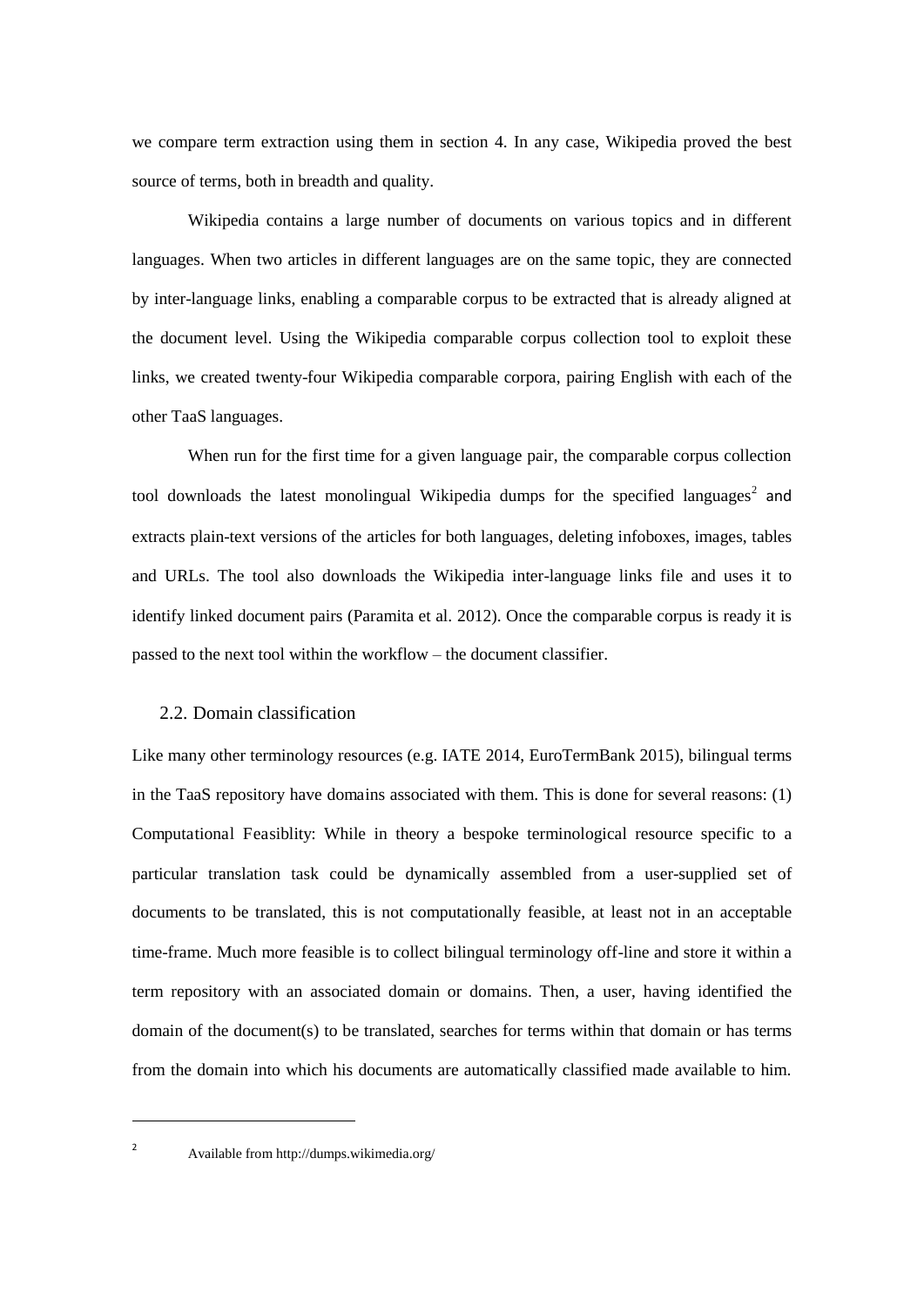(2) Sense Disambiguation: Term expressions, or their translations, may have multiple senses, but these are likely to be in different domains. By restricting the domain when looking up terms, sense confusions are less likely to occur. (3) User Preference: Our discussions with technical translators show they are used to the notion of domains and prefer terminological resources structured by domain.

In BiTES, therefore, terms are assigned to one or more domains. This is done by assuming terms 'inherit' the domain of the document in which they are found and using a document-level domain classifier (described below) to assign domains to documents. This validity of this assumption is discussed in detail in Gaizauskas et al. (2014) and some of the results of that study are summarised below.

#### 2.2.1. Domain classification scheme

Despite the existence of various domain classification schemes, the TaaS project has created its own domain classification for several reasons. First, the TaaS platform requires a suitable classification system that is easy to use, yet provides broad coverage of the topics that are of greatest interest to users working in terminology management and machine translation. The project conducted a user study to identify the set of required domains. Various classification systems were considered, including the Dewey Decimal Classification and Universal Decimal Classification. These schemes, however, are too complicated to be used by terminologists (the latter uses 10 level-1 domains and more than 60,000 level-2 domains) yet still did not sufficiently cover relevant subject fields identified by our users, such as IT, medicine and mechanical engineering. The Internal Classification for Standards scheme was considered next, as it covers technical subject fields, but it was lacking with respect to legal and humanities domains. Initially, therefore, the TaaS project decided to adopt the domain structuring used in the EuroVoc thesaurus (Steinberger et al. 2002), which includes a broad range of domains (21 level-1 and 127 level-2 domains). However, it focuses more on EU-related domains than the industry-related domains identified in our user study. Therefore, various modifications to the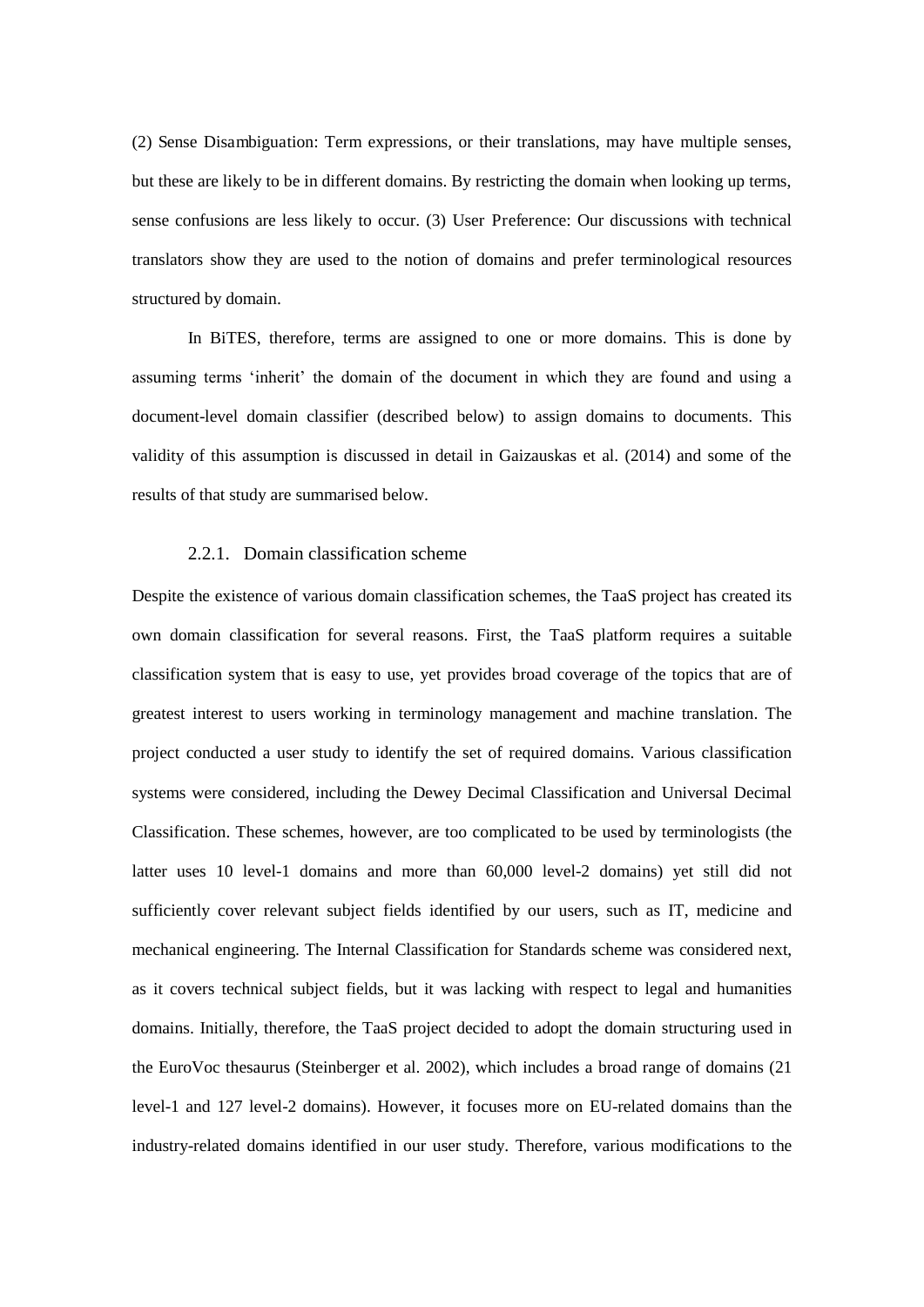EuroVoc domain scheme were made to increase the scheme's suitability for the project. This resulted in what we here refer to as the TaaS domain classification scheme, which contains 11 level-1 domains and 66 level-2 domains (Table 1). A mapping from EuroVoc level-1 and -2 domains to TaaS level-1 and level-2 domains was manually created.

#### 2.2.2. Document classifier

Many approaches to document classification have been proposed – see Agarwal and Mittal (2014) for a survey. Our domain classifier uses the well-explored vector space approach. For each language, each domain is represented by one vector and each document to be classified by another vector. The cosine similarity measure (Manning et al. 2008) is calculated between the vector representation of the input document and the vector representation of a domain and serves as a measure of the extent to which the document belongs to that domain. The highest scoring domain may be chosen if hard classification is required, or a vector of scores, one per domain, may be returned, if soft classification is needed. It is to be expected that this simple approach will produce results below the state-the-art as compared with a supervised classifier for any specific language. However, the advantage of this approach is that we can exploit an existing multilingual, domain-structured thesaurus – EuroVoc – to build our domain vectors to deliver domain classifiers for 11 domains in 24 languages, without the need to produce training data.

To create a vector representation for an input document, the document is first preprocessed and stop words and punctuation are removed. For each of the TaaS languages we took the entire dump of Wikipedia and computed inverse document frequency (idf) for each word in this corpus. Any word whose idf is below a predefined threshold is used as a stop word. Using this method we collected stop word lists for all 24 languages. After filtering out stop words and punctuation, the remaining words in the input document are stemmed. We used Lucene stemmers where available and implemented new stemmers for Latvian, Lithuanian and Estonian. Finally, word frequency (tf) counts for the stems in the input document are gathered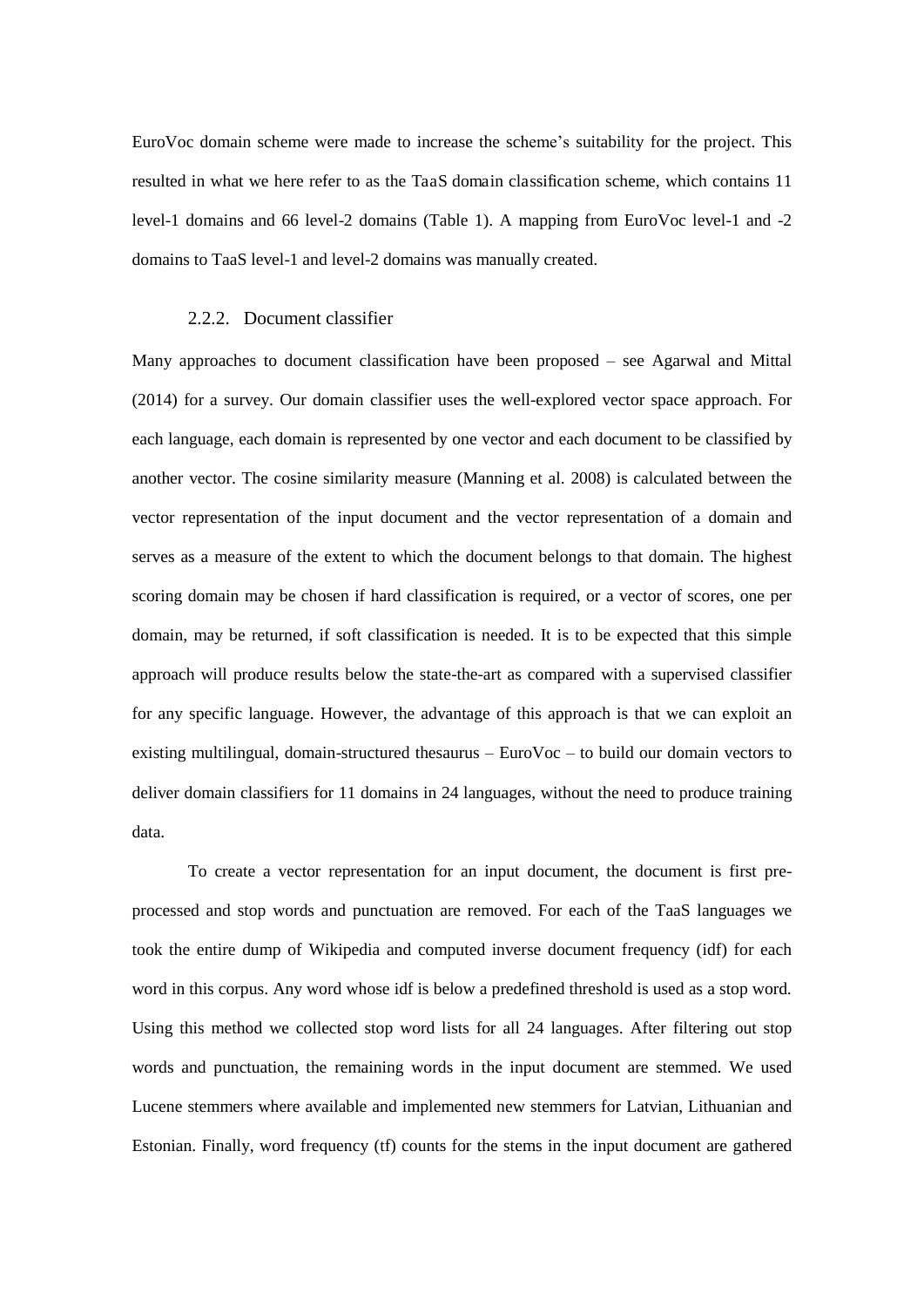and, using the idf scores from Wikipedia, tf\*idf weights (Spärck Jones, 1972) are computed to create the vector representation of the input document. To create domain vectors we did the following: (1) For each domain and language, we manually downloaded the relevant EuroVoc term file from the EuroVoc website (EuroVoc, 1995). (2) We used the EuroVoc-to-TaaS mapping described in Section 2.3.1 to map all terms belonging to a specific EuroVoc domain (level-1 or -2) to the corresponding TaaS domain (level-1 or -2). (3) For each TaaS domain in each language we built a domain-specific vector from the set of newly derived TaaS terms in the domain.

Since our vector elements correspond to single words, we convert any multi-word term in the domain into multiple single word representations.<sup>3</sup> To do this we process each multi-word by splitting it on whitespace, removing any words that are stop words and finally stemming the remaining words. For single word terms we simply take their stems. Finally, all the word stems so derived are stored in a vector. We use simple term frequency, measured across the bag of stemmed words derived from all terms in the domain, as a weight for each stem. In the experiment below we report results only for classification into the 11 level-1 TaaS domains – see Table 1.

# 2.3. Term extraction

 $\overline{a}$ 

We performed term tagging for each Wikipedia article using Tilde's Wrapper System for CollTerm (TWSC) (Pinnis et al. 2012). TWSC identifies terms using a linguistically, statistically, and reference corpus-motivated method in the following four steps:

1. The document is POS-tagged (or morpho-syntactically tagged if morpho-syntactic taggers are available).

<sup>&</sup>lt;sup>3</sup> Currently we use single words as vector elements. However, terms could be incorporated into the vector representation of both the input document and the domain. This could take the form of using terms only in the vectors and/or combining terms with single words.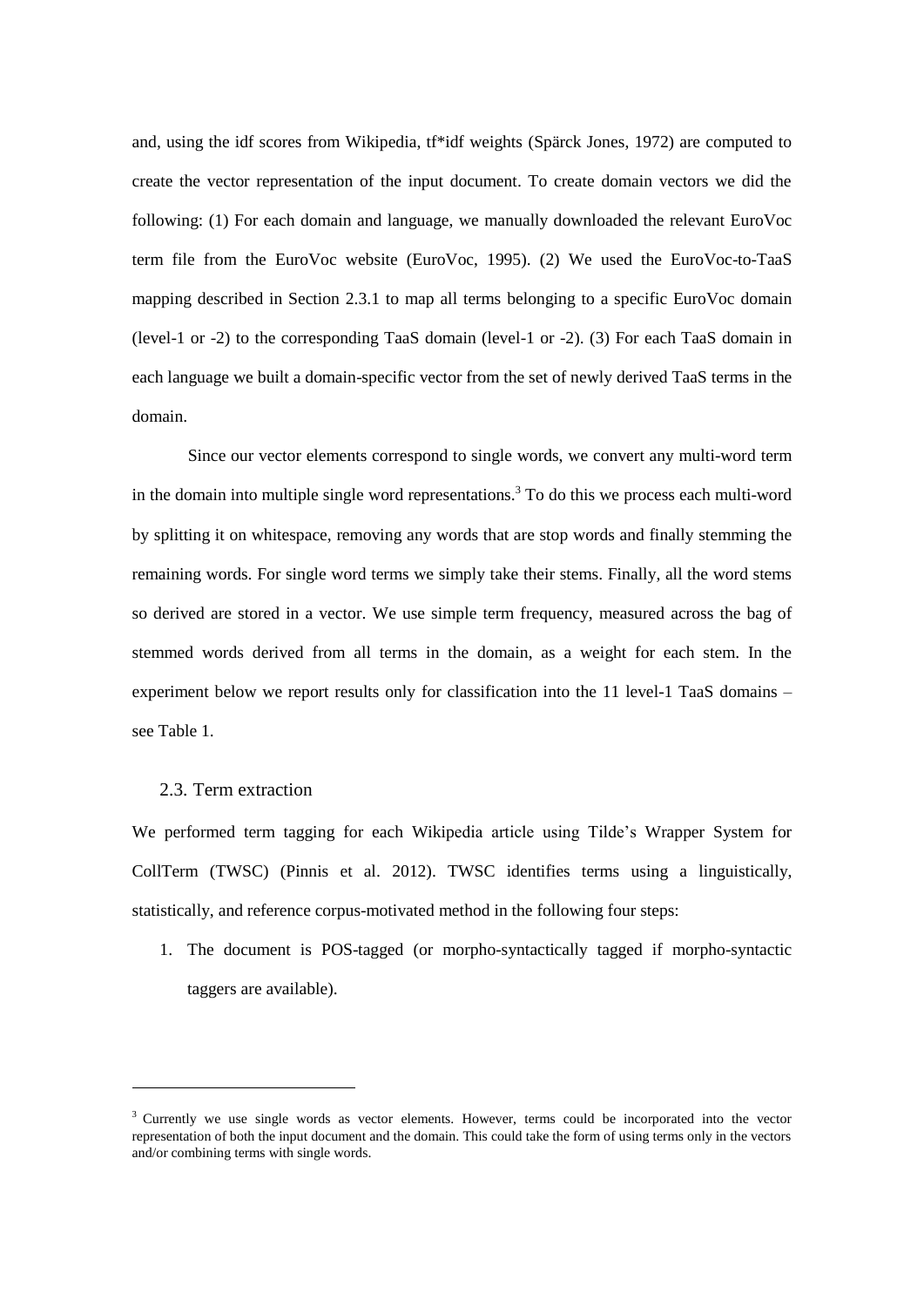- 2. N-grams ranging from one to four tokens in length are extracted and filtered using term patterns (i.e., regular expressions of valid parts-of-speech or morpho-syntactic tag sequences) and stop-word lists. The linguistic filtering ensures that, for morphologically rich languages, morpho-syntactic agreements between tokens of multi-word term phrase candidates are valid. The term patterns have been created either manually (e.g., for Latvian and Lithuanian) or in a semi-automatic manner by statistically analysing POS tag sequences of occurrences of terms from the EuroVoc thesaurus in the Wikipedia corpora (Aker et al. 2014).
- 3. The linguistically valid term candidates are then filtered using minimum frequency filters and ranked using (a) different statistical co-occurrence measures, such as the Dice coefficient and point-wise mutual information and (b) the reference corpus-motivated tf\*idf measure. Here (a) acts to establish unithood while (b) is an indicator of termhood. Uni-gram terms are ranked using only the tf\*idf measure. Filtering thresholds were tuned so that TWSC achieves higher F-measure using a gold standard (human annotated data set) for Latvian, Lithuanian, and English. For the remaining languages the same thresholds as for English were used.
- 4. Finally, the term phrase candidates are tagged in the source document by prioritising longer and higher ranking n-grams.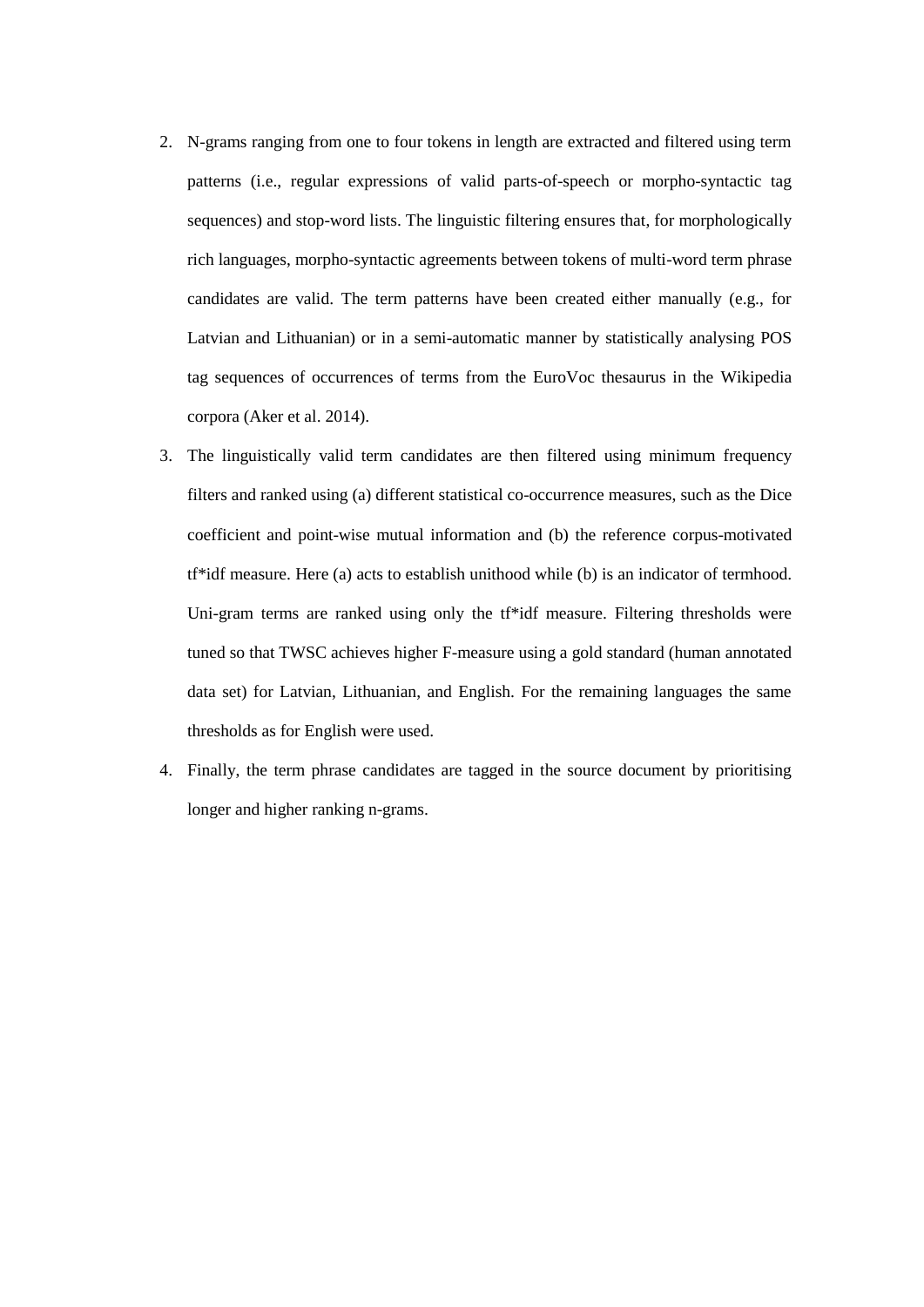| <b>Level-1 Domain</b>   | <b>Level-2 Domain</b>                                                              |
|-------------------------|------------------------------------------------------------------------------------|
| Agriculture and         | Agriculture, forestry, fisheries, foodstuff, beverages and tobacco, and food       |
| foodstuff               | technology                                                                         |
| Arts                    | Plastic arts, music, literature, and dance                                         |
| Economics               | Business administration, national economics, finance and accounting, trade,        |
|                         | marketing and public relations, and insurance                                      |
| Energy                  | Energy policy, coal and mining, oil and gas, nuclear energy, and wind, water and   |
|                         | solar energy                                                                       |
| Environment             | Climate, and environmental protection                                              |
| Industries and          | Information and communication technology, chemical industry, iron, steel and       |
| technology              | other metal industries, mechanical engineering, electronics and electrical         |
|                         | engineering, building and public works, wood industry, leather and textile         |
|                         | industries, transportation and aeronautics, and tourism                            |
| Law                     | Civil law, criminal law, commercial law, public law, and international law and     |
|                         | human rights                                                                       |
| Medicine and            | Anatomy, ophthalmology, dentistry, otolaryngology, paediatrics, surgery,           |
| pharmacy                | alternative treatment methods, gynaecology, veterinary medicine, pharmacy,         |
|                         | cosmetic, and medical engineering                                                  |
| <b>Natural Sciences</b> | Astronomy, biology, chemistry, geology, geography, mathematics and physics         |
| Politics and            | Administration, politics, international relations and defence, and European Union. |
| administration          |                                                                                    |
| Social Sciences         | Education, history, communication and media, social affairs, culture and religion, |
|                         | linguistics, and sports                                                            |

Table 1: TaaS Domains

#### 2.4. Term alignment

For term alignment, we use the context-independent term mapping tool MPAligner (Pinnis 2013). MPAligner identifies which terms from a term-tagged document pair are reciprocal translations.

For each term pair candidate MPAligner tries to find the maximum content overlap between the two terms by building a maximised character alignment map. The identification of content overlap is performed in two steps. First, each word is pre-processed by (1) translating and transliterating it into the opposite language using probabilistic dictionaries and characterbased SMT transliteration systems (Pinnis 2014), and (2) romanising it using romanisation rules. Then, for each word of the source term the method identifies the target word with which it has the highest content overlap using string similarity methods (the longest common substring and Levenshtein distance). The same process is repeated for each word of the target term. The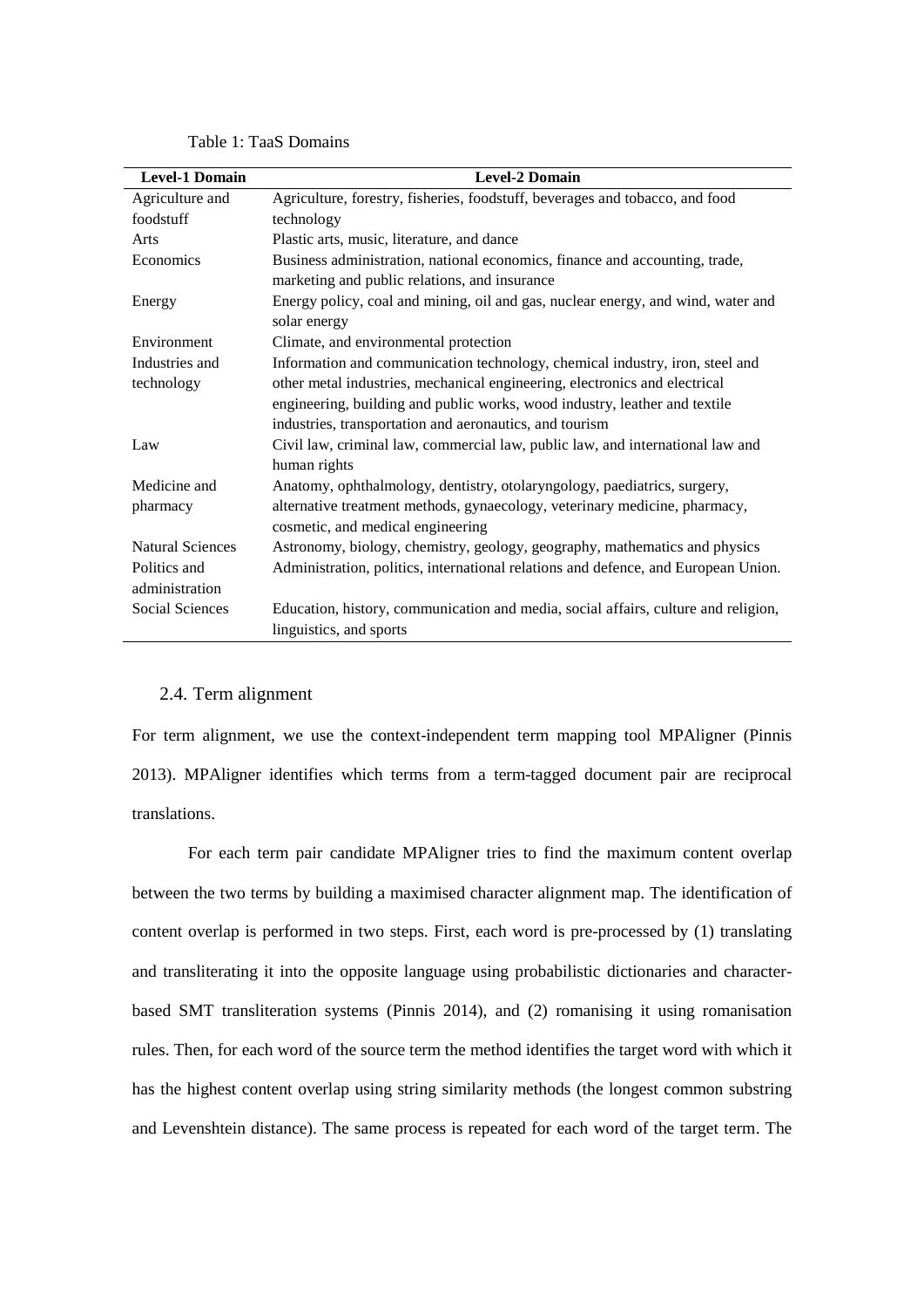separate word-to-word overlaps are combined into a character alignment map that represents the content overlap between the two terms so that the content overlap is maximised. Finally, the term pair candidate is scored based on the proportion of the content overlap. If the overlap exceeds a threshold, the term pair is considered a reciprocal translation.

The approach allows the mapper to map multi-word terms and terms with different numbers of tokens in the source and target languages.

For the experiments reported below, MPAligner was executed with a consolidation threshold of 0.7 (empirically set), which means that after term mapping with a simple threshold of 0.6, MPAligner performs an analysis of the results and groups the term pair candidates into clusters of inflectional variants. The grouping conditions differ depending on how much linguistic information (lemmas, part-of-speech tags, morpho-syntactic tags, normalised forms, etc.) is available for each term in the term-tagged documents. The aim of the consolidation process is to keep low scoring term variants in a highly scoring group (possibly correct term pair), while removing high scoring variants in low scoring groups (possibly incorrect term pair).

#### **3. Evaluation**

To evaluate the BiTES system we devised a set of four human assessment tasks focussed on different aspects of the system. These tasks were designed to assess (1) the accuracy of the domain classifier (2) the extent to which terms found in a document judged to be in a given domain were in the domain of their document (3) the accuracy of the boundaries of extracted terms in context and (4) the accuracy of system-proposed bilingual term alignments. As noted above, the TaaS project addressed 25 languages in total. Evaluation of each of these languages and language pairs was clearly impossible. We chose to focus on six languages – English (EN), German (DE), Spanish (ES), Czech (CS), Lithuanian (LT) and Latvian (LV) – and five language pairs EN-DE, EN-ES, EN-CS, EN-LT and EN-LV. This gave us exemplars from the Germanic, Romance, Slavic and Baltic language groups.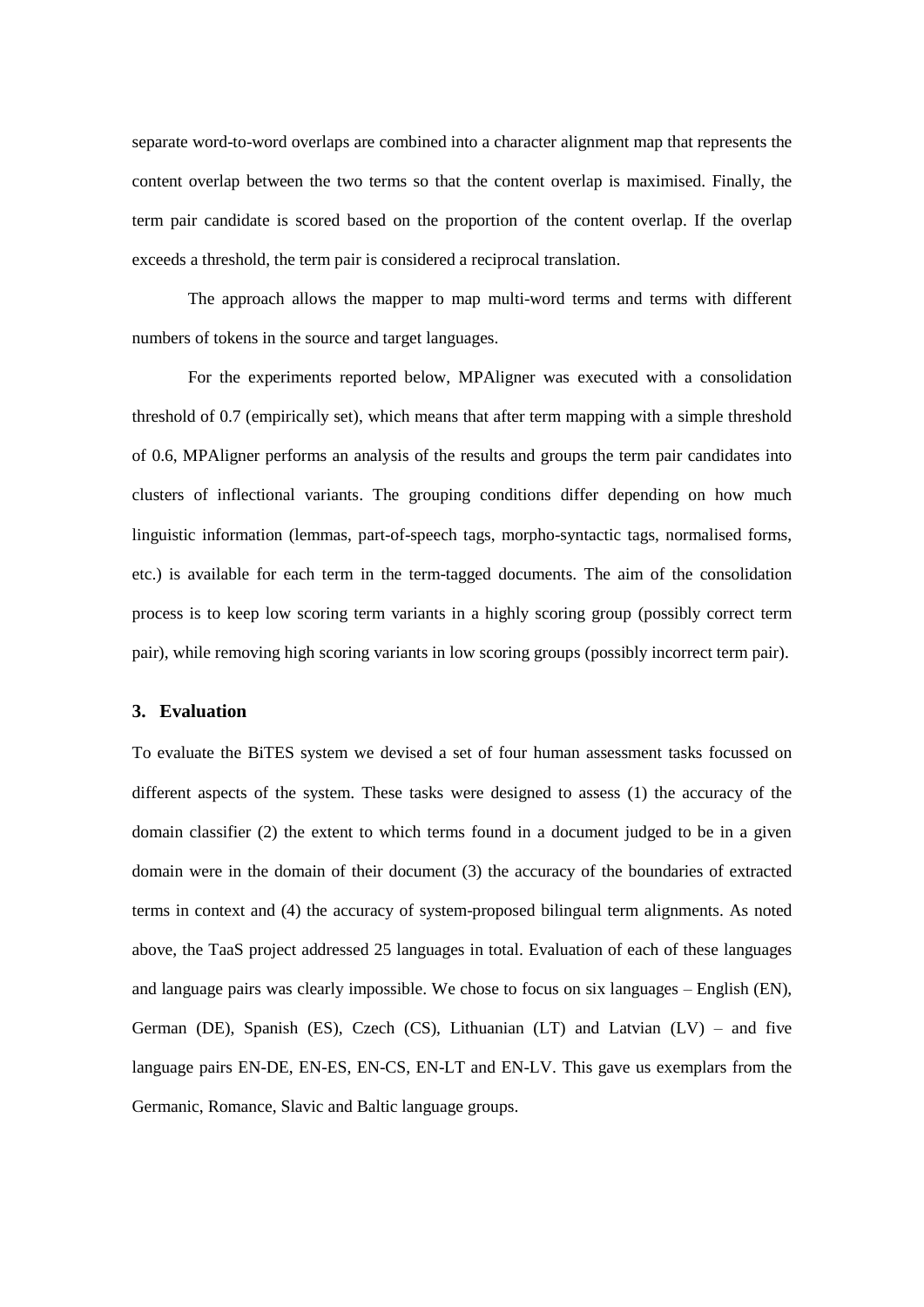While we used this evaluation to assess the components of BiTES, there is nothing system-specific about it, and this evaluation setup, or parts of it, could be easily reused for any comparable system.

#### 3.1. Human assessment tasks

## 3.1.1. Task 1: Domain classification assessment

To assess domain classification, we present participants with a document and a list of TaaS domains (Table 1), and ask them to select the TaaS level-1 domain that in their judgement best represents the document. We provide a brief set of guidelines to help them carry out this task. We encourage participants to select a primary domain– i.e. a single domain that best represents the document – but allow them to select multiple domains if they believe the document content spans more than one domain and cannot choose a primary domain. If they do opt to select multiple domains we ask them to keep the number selected to a minimum. For example, the Wikipedia article entitled "Hydraulic Fracturing"<sup>4</sup> (Wikipedia, 2014) discusses a wide range of topics, including the process of hydraulic fracturing and its impacts in the geological, environmental, economic and political spheres. For this document we recommend assessors choose "Energy" as a primary domain and possibly also "Industries and Technology", since these two domains best represent the overall document content. But we would limit our selection to these two.

The aim is for participants to select domains from the TaaS level-1 domains. However, in the event that they are unable to do so, we provide an option "none of the above", which they may select and then provide a domain of their own. In the guidelines we ask them to carefully review potential domain candidates, and combinations of candidates, before opting to provide a new domain.

 $\overline{a}$ 

 $4$  Aka "fracking".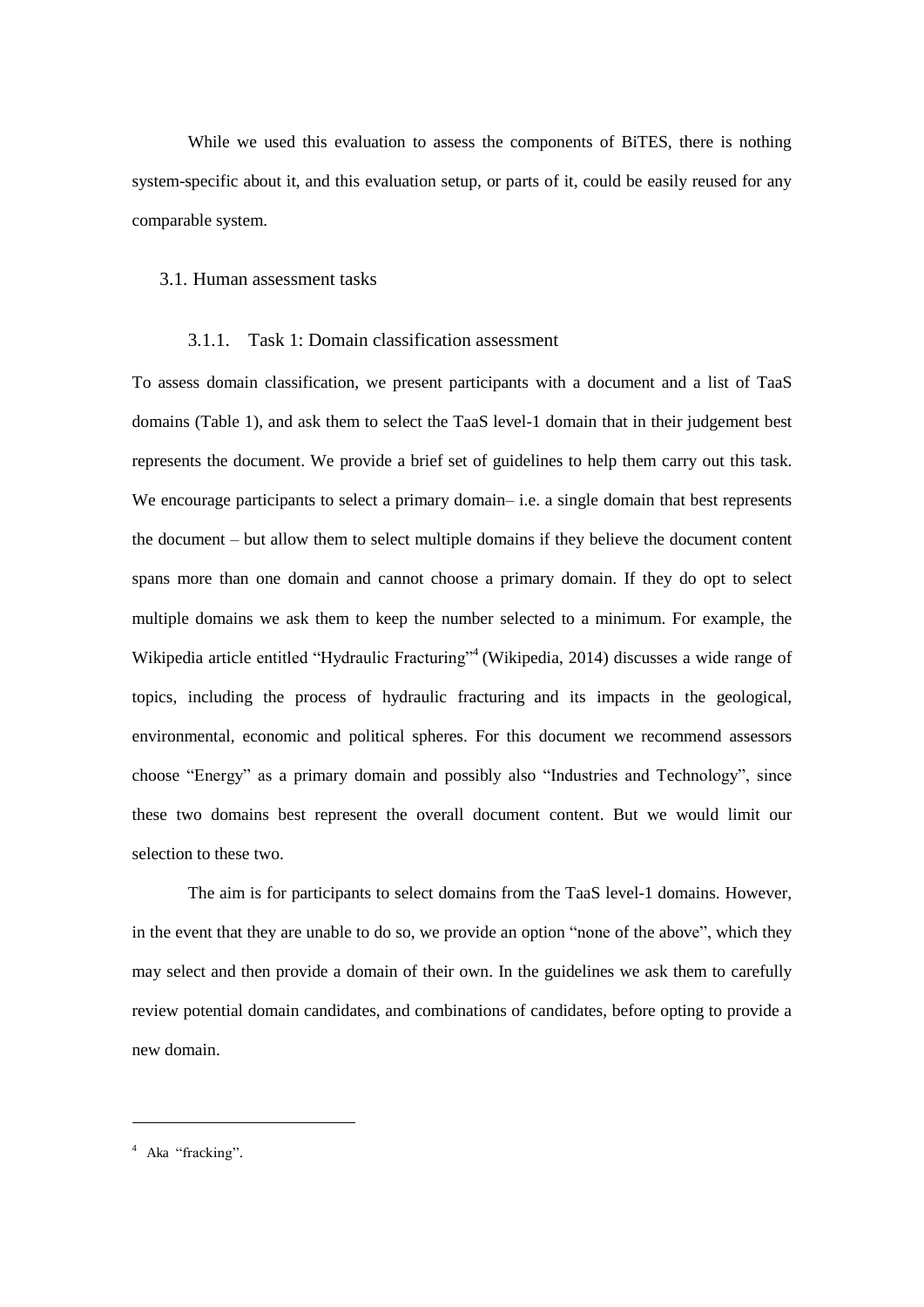#### 3.1.2. Task 2: Term in domain assessment

This is the first of two tasks assessing the (monolingual) extraction of terms. It assesses whether an automatically extracted term candidate is a term in an automatically proposed domain.

In this task (see Figure 2) we present assessors with a term candidate and a domain and then ask them to judge if the candidate is a term in the given domain or is a term in a different domain. If they judge the term to be in a different domain they are asked to specify the alternative domain(s). Here the candidate and the domain category are assessed together but we do not provide any specific context, such as a sentence in a document from which the term was extracted. As with the previous task we provide guidelines to help assessors carry out the task.

We ask assessors to base their judgement on the entire candidate string. If the string contains a term but also contains additional words that are not part of the term then they should answer "no". For example, consider the candidate excessive fuel emissions and the domain "Industries and Technology". Although most people would agree that fuel emissions is a term, Q1.1 and Q1.2 should be answered "no" since the candidate also contains noise, i.e. the word excessive. Superfluous articles, determiners and other closed class words are also considered noise in this context.

While no specific source context is given, we encourage assessors to search the Internet, as translators and terminologists might do, to help determine whether the entire candidate is indeed a term in the given domain. Web searches can provide examples of real world uses of a candidate in different domains. We also allow assessors to consult existing terminological or dictionary resources, online or otherwise, during the evaluation task. However, participants are advised not to assume that such resources are complete or entirely correct and to use them with caution and carry out further checks and searches (as they would in normal practice) to confirm the results.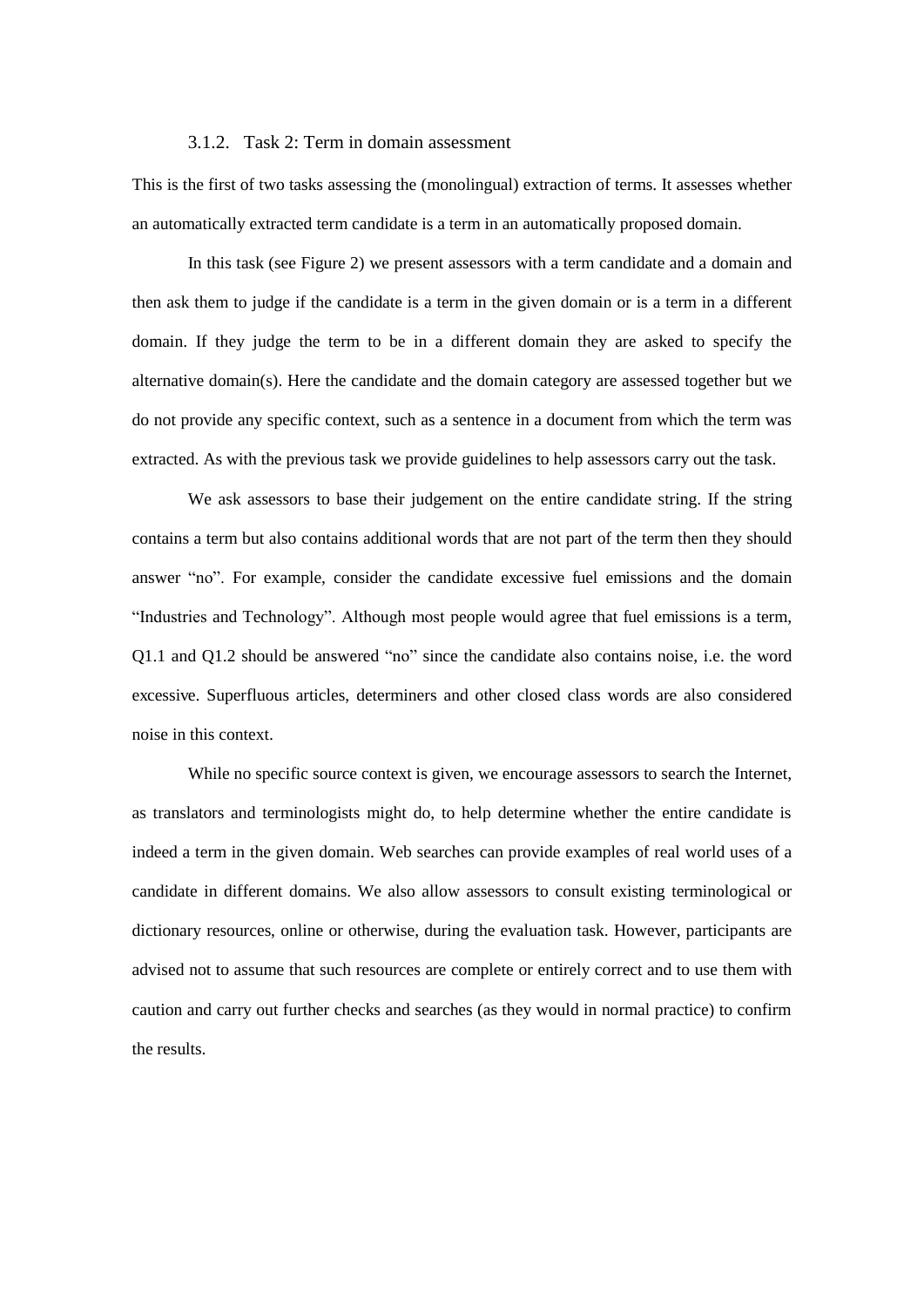| <b>Term Extraction Evaluation</b> |                                                                                                                                                                                                                 |                        |                    |                                      |                                                                                                                       |  |  |  |
|-----------------------------------|-----------------------------------------------------------------------------------------------------------------------------------------------------------------------------------------------------------------|------------------------|--------------------|--------------------------------------|-----------------------------------------------------------------------------------------------------------------------|--|--|--|
|                                   | <b>TASK I - JUDGING THE CANDIDATE IN THE DOMAIN</b>                                                                                                                                                             |                        |                    |                                      |                                                                                                                       |  |  |  |
| Candidate:                        | "Rotary engine"                                                                                                                                                                                                 |                        |                    |                                      |                                                                                                                       |  |  |  |
| Domain:                           | "Automotive"                                                                                                                                                                                                    |                        |                    |                                      |                                                                                                                       |  |  |  |
|                                   | In this task, we would like you to examine the term candidate and its relevancy to the given domain. If the term<br>contains any noise (e.g. determiners or prepositions), please answer "No" to all questions. |                        |                    |                                      |                                                                                                                       |  |  |  |
|                                   |                                                                                                                                                                                                                 |                        |                    |                                      | Q1.1. Is this candidate a term in the given domain, i.e. is it the linguistic expression of a concept in this domain? |  |  |  |
| $\bigcirc$ Yes                    | $\bigcirc$ No                                                                                                                                                                                                   |                        |                    |                                      |                                                                                                                       |  |  |  |
| $\bigcirc$                        | 01.2. Is this candidate a term in a <i>different</i> domain?<br>Yes. Please select one or more domains in which the candidate is a term:                                                                        |                        |                    |                                      |                                                                                                                       |  |  |  |
|                                   |                                                                                                                                                                                                                 |                        |                    |                                      |                                                                                                                       |  |  |  |
| $\Box$ Arts                       | Agriculture and foodstuff                                                                                                                                                                                       |                        | <b>Environment</b> | $\Box$ Industries and technology     | $\Box$ Natural sciences<br>Politics and administration                                                                |  |  |  |
|                                   | Economics                                                                                                                                                                                                       |                        | $\Box$ Law         |                                      | $\Box$ Social sciences                                                                                                |  |  |  |
|                                   | $\Box$ Energy                                                                                                                                                                                                   |                        |                    | $\blacksquare$ Medicine and pharmacy | $\Box$ None of the above                                                                                              |  |  |  |
| $\bigcirc$<br>No                  |                                                                                                                                                                                                                 |                        |                    |                                      |                                                                                                                       |  |  |  |
| translators?                      | Q1.3. Would you find it useful to have this candidate in a terminology resource, e.g. a bilingual resource for                                                                                                  |                        |                    |                                      |                                                                                                                       |  |  |  |
| Not useful                        | $\circ$ 1<br>$\circ$ 2                                                                                                                                                                                          | $\circ$ 3<br>$\circ$ 4 | $\circ$ 5          | Very useful                          |                                                                                                                       |  |  |  |

Figure 2: Task 2: Judging a term candidate in a domain

Finally, if assessors have answered "yes" to one of Q1.1 or Q1.2, they are also asked to indicate the utility of the term candidate in Q1.3. However this aspect of the assessment is not discussed further.

# 3.1.3. Task 3: Term boundaries in context

The second monolingual term extraction assessment task is to determine whether the boundaries of an automatically extracted term candidate, when taken in its original document context, are correct.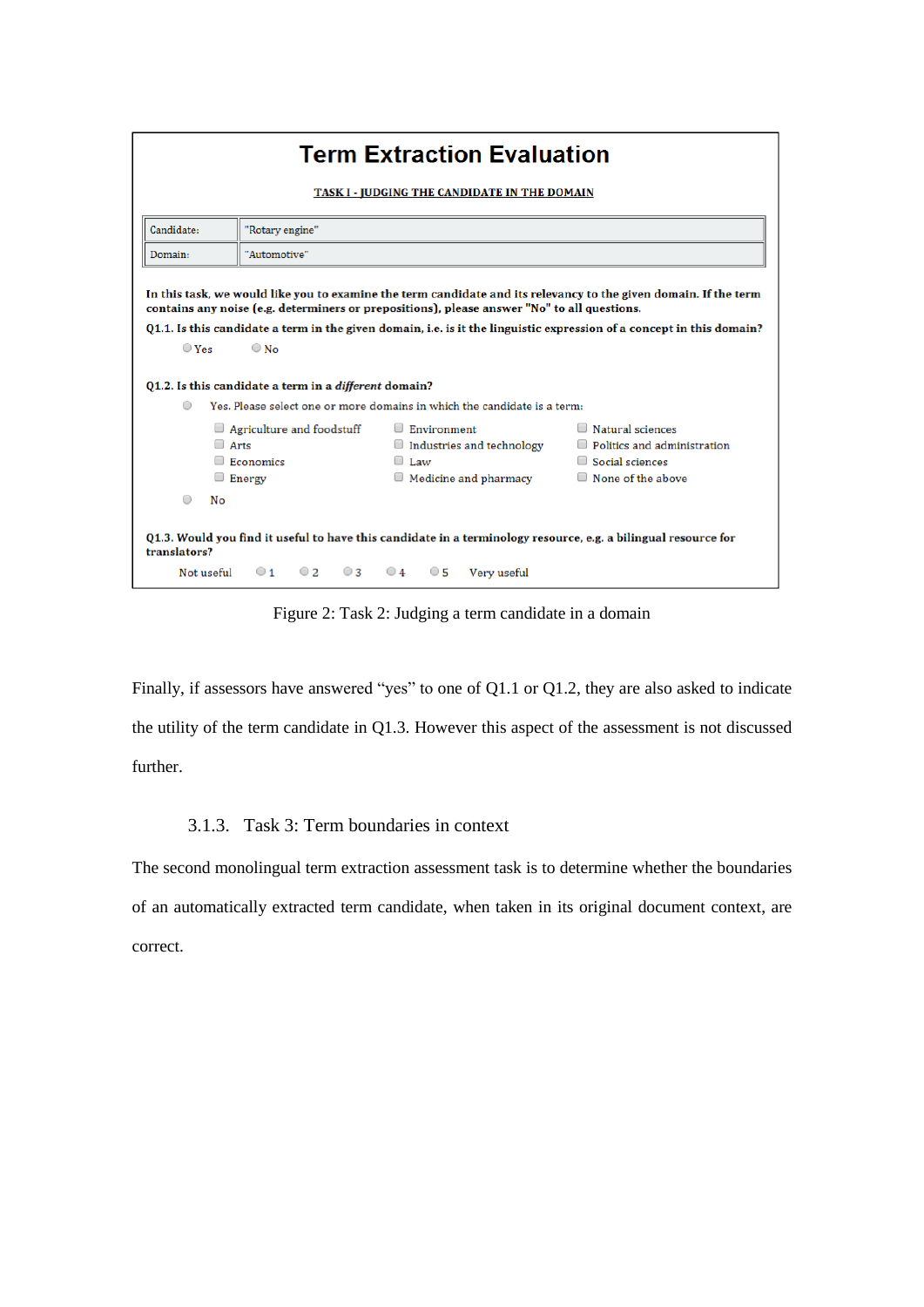|                    | "Rotary engine"                                                                                                                                                                                                                             |
|--------------------|---------------------------------------------------------------------------------------------------------------------------------------------------------------------------------------------------------------------------------------------|
| Sentence:          | The most notable pistonless rotary engine, the Wankel rotary engine has also been used in cars (notably by<br>NSU in the Ro80, and by Mazda in a variety of cars such as the RX-series), and in some experimental aviation<br>applications" |
|                    | In this question, we would like you to examine the candidate in its sentence context.                                                                                                                                                       |
|                    | Given the definition of term as a linguistic expression of a concept in a domain, please answer the following questions:                                                                                                                    |
|                    | Q2.1. Do you think the candidate is a maximal extent term occurrence? (i.e. is the entire candidate, when<br>viewed in the sentence context, a term which is not part of a larger term in the sentence?)                                    |
| O Yes              | $\odot$ No                                                                                                                                                                                                                                  |
|                    | Q2.2. Do you agree with one or more of the following? (Please make your judgments based on the candidate in                                                                                                                                 |
|                    |                                                                                                                                                                                                                                             |
|                    | • The candidate forms part of a larger term which entirely contains it                                                                                                                                                                      |
| the context.)<br>٠ | The candidate fully contains one or more distinct maximal extent terms                                                                                                                                                                      |
|                    | • Part of the candidate overlaps with a larger term in the sentence                                                                                                                                                                         |
|                    |                                                                                                                                                                                                                                             |
| commas):           | ◎ Yes. Please enter the correct maximal extent term occurrence(s) from this context (separate multiple terms by                                                                                                                             |

Figure 3: Task 3: Judging a term candidate in context

In this task (see Figure 3) we present assessors with a term candidate and a sentence from which the candidate was extracted. Here, we do not specify a domain, but provide the following statement: "a term is a linguistic expression of a concept in a domain". We then ask assessors to judge whether the candidate is a maximal extent term occurrence, i.e. a term occurrence that in context is not part of a larger term. If they decide that the candidate in context is i) part of a larger term, ii) overlaps with a term, iii) contains one or more terms, or iv) a combination of i)iii), we ask them to provide the correct term extent(s). In this example, the term candidate rotary engine is a part of a larger term that entirely contains it (i.e. pistonless rotary engine); therefore, the assessors would answer "no" to Q2.1 and "yes" to Q2.2 and enter the correct maximal extent term occurrence: pistonless rotary engine.

As in the previous task, assessors are allowed to search the Internet to help determine whether the term candidates are indeed terms and to consult existing terminological or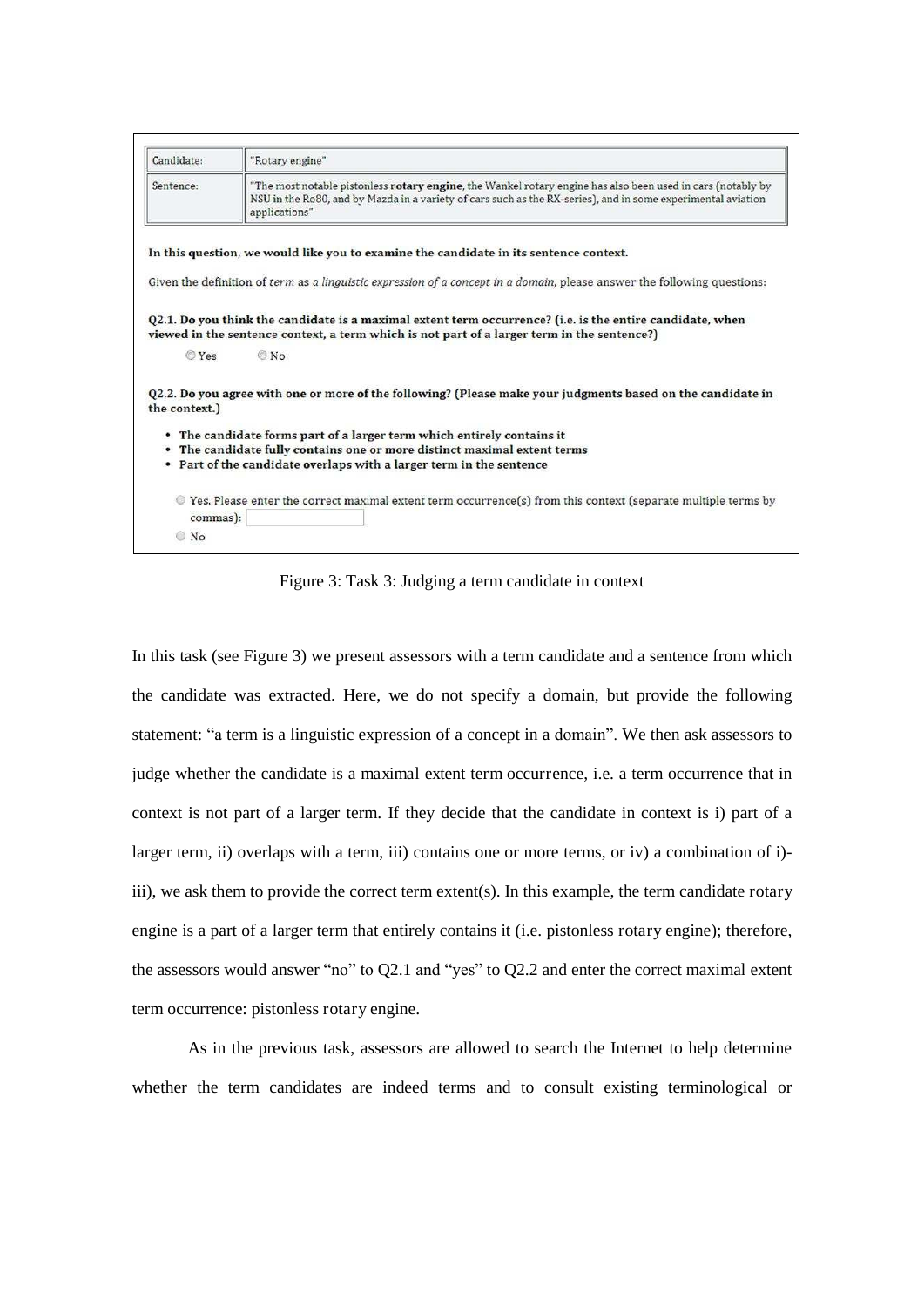dictionary resources, online or otherwise, during the evaluation task. The same caveats as mentioned in 3.1.2 apply.

#### 3.1.4. Task 4: Bilingual term alignments

For bilingual term alignment evaluation, we modify and extend the evaluation process described in Aker et al. (2013). In this task, we ask participants to make judgements on the nature of the semantic relation in a candidate translation pair (i.e. a pair of aligned text fragments, in different languages, where each fragment has been identified by our system as a candidate term phrase). Since the inputs are candidate terms output by automated term extractors, we can expect the aligned text fragments to contain noise, i.e., we cannot assume they always contain terms. To keep the assessment as simple as possible and focussed on a single question, we ask assessors to make their judgements based solely on the nature of the equivalence relation of the pair and irrespective of whether they believe the candidates contain terms or not (i.e. they could select the option "the candidates are equivalent" even if they believe the candidates are not terms).

To ground the task, we ask participants to imagine they are carrying out a translation job where they are translating a document in the source language into the target language. In addition we permit the assessors to search the Internet when assessing the candidate translation pairs (as translators might do), as Web searches can provide examples of language use in different languages, contexts and domains. As in previous tasks we allow assessors to consult existing dictionary resources, online or otherwise, during the evaluation with the same caveats as before.

The categories of possible semantic relation and the task instructions are shown in Figure 4. We present each term candidate pair  $(t1, t2)$  twice: first with t1 as source language candidate and then with t2 as source language candidate. For each candidate translation pair, the assessment interface prompts participants to select which of the three statements (i.e. "translation equivalence", "partial equivalence" and "not related") best describes the semantic relation between the source and target candidates. Note that for a term pair to be declared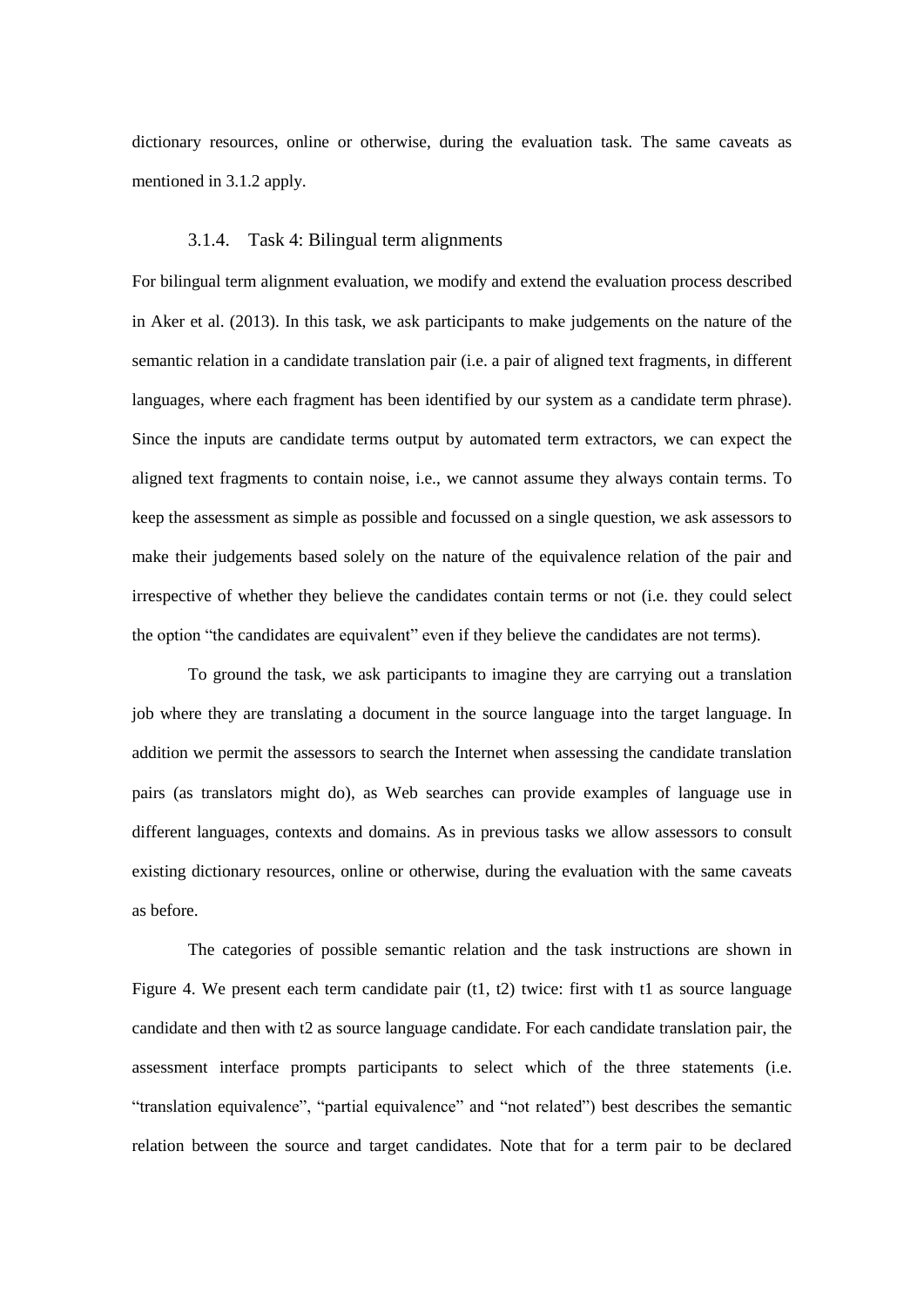translation equivalents we do not require substitutability in all contexts, but only in some context. In all judgements on translation candidates, we allow for inflectional variation, e.g., single vs. plural forms.

| Source Language:                                 | es                                                        | Target Language:                                                                                                          | en                  |
|--------------------------------------------------|-----------------------------------------------------------|---------------------------------------------------------------------------------------------------------------------------|---------------------|
| Source Term:                                     | "periódico"                                               | Target Term:                                                                                                              | "tabloid newspaper" |
|                                                  |                                                           | Imagine you are translating a document in the source language into a document in the target language.                     |                     |
| the source and target candidate:                 |                                                           | Please select from one of the statements which in your view, best describes the equivalence relation between              |                     |
| <b>Translation equivalence:</b><br>⊜<br>context. |                                                           | The entire target candidate could serve as an acceptable translation of the entire source candidate in some               |                     |
| Partial equivalence:<br>equivalence.             |                                                           | There is a partial equivalence, i.e. the candidates are related in some way but they are not an example of full           |                     |
|                                                  |                                                           | To tell us more about the nature of the relation, please select from the following options:                               |                     |
|                                                  | entire source language candidate.                         | Containment (source in target): A part of the target language candidate is an acceptable translation of the               |                     |
|                                                  | the entire source language candidate.                     | Containment (target in source): The entire target language candidate is an acceptable translation of a part of            |                     |
|                                                  | candidate is fully translated by a sub-part of the other. | O <i>Overlap</i> : Part of the target candidate is an acceptable translation of part of the source candidate, but neither |                     |
|                                                  |                                                           | © None of the above: Please tell us something about the nature of the relation between the candidates:                    |                     |
|                                                  |                                                           |                                                                                                                           |                     |
| Not related:                                     |                                                           |                                                                                                                           |                     |

Figure 4: Task 4: Assessing term alignment

## 3.2. Participants

We recruited experienced translators to participate in the evaluation tasks. For each of the six evaluation languages, three assessors carried out each of the evaluation tasks, with the exception of term alignment. In total our study involved 17 assessors – one assessor took part in DE only, EN-DE and EN only tasks. All assessors had excellent backgrounds in translation in a wide variety of domains, with an average of 8.5 years translation experience in the relevant language pairs. All assessors who evaluated the English, Lithuanian and Latvian data were native speakers. For each of the remaining languages (Czech, German and Spanish), two were native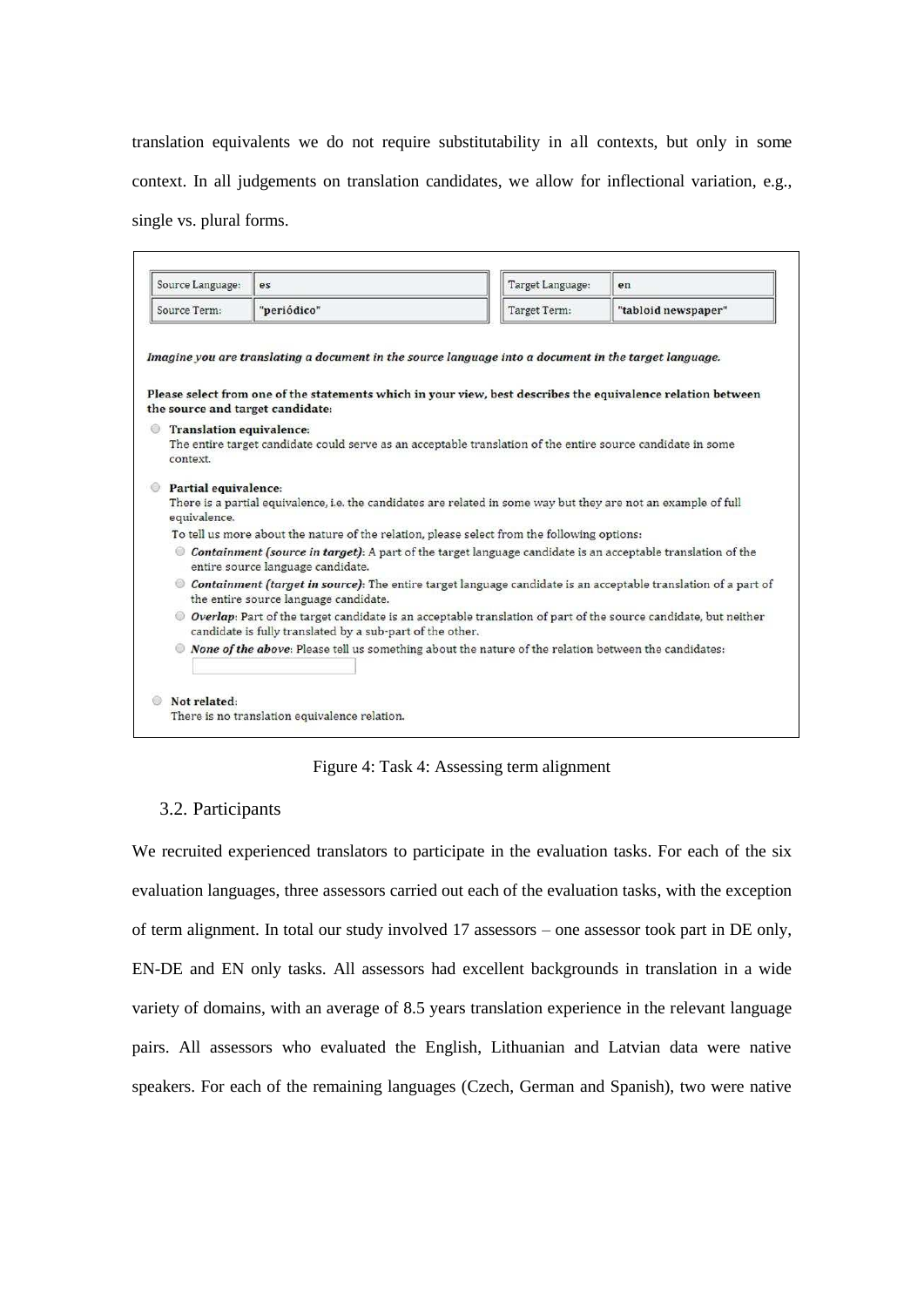speakers whilst one was a fluent speaker, with over 54, 15 and 12 years experience (respectively) in using these languages as second languages.

#### 3.3. Data

#### 3.3.1. Domain classification

For the domain classification task, we selected a set of documents to be evaluated as follows. First, we extracted plaintext versions of all articles from the August 2013 Wikipedia dump in each of the six assessment languages, using our Wikipedia corpus collection tool (Section 2.1). The number of articles ranged from 50,000 (for Latvian) to 4,000,000 (for English). We then ran our domain classifier over each document in this dataset, assigning to it the top domain proposed by the classifier, i.e. the domain with the highest score according to our vector space approach (Section 2.3.2). During processing we filtered out documents whose top domain scores were below a previously set minimum threshold and those whose length was below a minimum. Finally, for each domain D, we sorted the documents classified into D based on their scores, divided this sequence into 10 equal-size bins and randomly selected one document from each bin. Since we were classifying documents into the 11 level-1 TaaS domains, this resulted in 110 documents for each language<sup>5</sup>.

#### 3.3.2. Term extraction

 $\overline{a}$ 

For the term-in-domain assessment task, we focussed the task on two domains only – "Industries and Technology" and "Politics and Administration" – since we could not hope to assess sufficient terms in all domains in all languages. We extracted terms from all documents contained in the top bin of the domain classifier, i.e. the 10% of documents in the domain with the highest similarity score to the domain vector, using TWSC as the term extractor tool (Section 2.4). Next, we selected 200 terms from both domains, choosing terms of different word

 $5$  The Latvian set is slightly smaller (106 documents) due to fewer than 10 documents being found in one domain (only 6 documents in the "Energy" domains).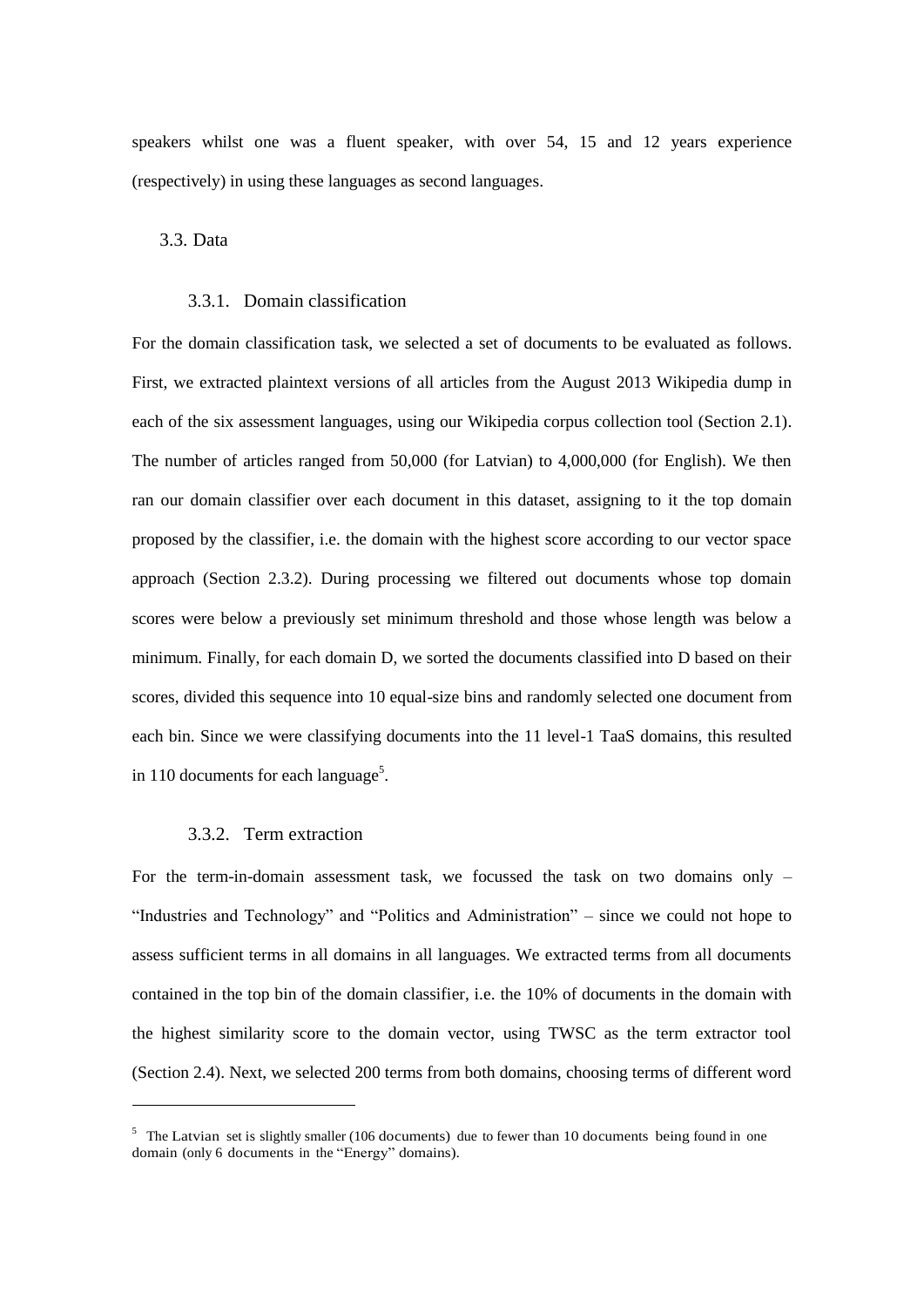lengths: 50 of length 1, 70 of length 2, 50 of length 3 and 30 of length 4. This distribution was chosen in order to approximate roughly the distribution of term lengths one might expect in the data<sup>6</sup>. This process was repeated for each of our six languages.

## 3.3.3. Term alignment

For the term alignment assessment data, we selected 150 terms pairs from each language pair from a set of documents that had previously been categorised into one of the two domains: Politics and Administration and Industries and Technology. These term pairs were randomly selected from the list of term pairs produced by the bilingual term alignment tool (Section 2.4). We used the distribution discussed in Section 3.3.2 to select candidate terms with lengths varying between 1 and 4. However, as expected, alignment of terms with lengths 3 and 4 is very rare; if insufficient terms of these lengths were found, we used what was available and made up the rest of the sample using terms of shorter lengths. Note that this evaluation set contains different terms to those used in the monolingual term extraction task, because not all the extracted terms may have been aligned by the term aligner.

## 3.4. Results

 $\overline{a}$ 

## 3.4.1. Domain classification assessment

A total of 656 documents (in 6 languages) were assessed and on average 1.2 domains were selected for each document. Regarding human-human agreement, at least 2 assessors fully agreed on their domain selections (including cases where more than one domain was selected) in 78% of the cases. Considering cases where at least 2 assessors agreed on at least one domain, agreement increases to 98%.

 $6$  This distribution was chosen after analysing term lengths in EuroVoc and in the term extractor results, which indicated that terms length 2 are the most common, followed by terms length 1 and 3, while terms of length 4 are least common. We boosted slightly the number of length 4 terms to try to eliminate very small number effects.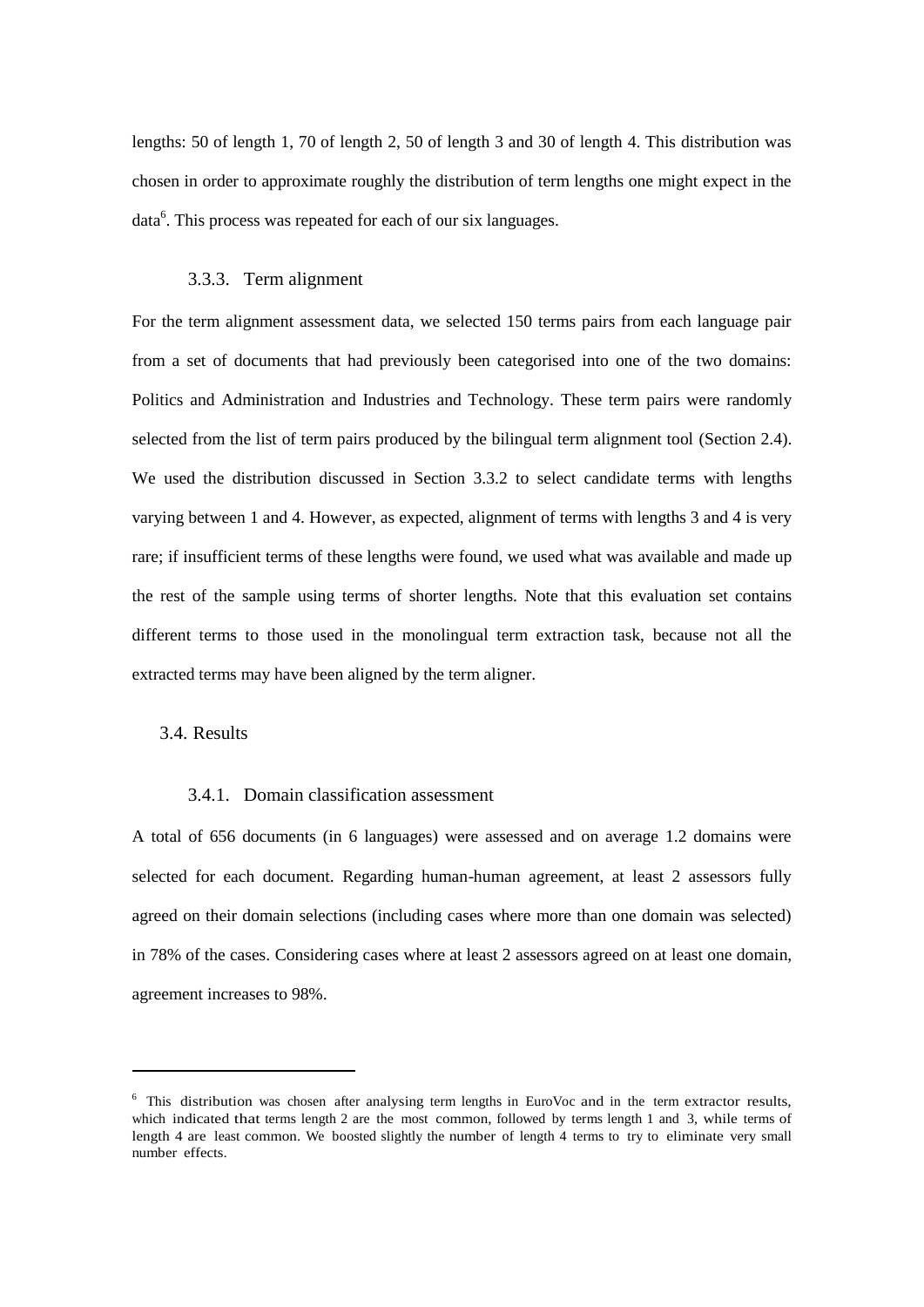Regarding human-system agreement, since 3 assessors participated in each assessment, we produced two types of human judgments: majority (i.e. any domains selected by at least two assessors) and union (i.e. any domains selected by at least one assessor). We computed the agreements between the classifier and both the majority and the union human judgments. Results averaged over all domains and languages show the system's proposed top domain agreed with the majority human judgment in 45% of cases and with the union of human judgments in 58% of cases. Broken down by language, agreement with the majority judgment ranged from a low of 35% (EN) to a high of over 53% (DE) while agreement with the union of judgments ranged from a low of 48% (EN) to a high of over 64% (CS). By domain, agreement with majority judgment ranged from just over 12% (Agriculture and foodstuff) to 88% (Medicine and pharmacy) while agreement with the union of judgments ranged from 23% (Agriculture and foodstuff) to over 91% (Social sciences).

Recall (Section 3.3.1) that our test data includes documents from different similarity score bins. This enables us to analyse the agreement between the assessors and the classifier in more detail. In general we see a monotonically increasing agreement with both the majority judgement and union of judgments as we move from the lowest to highest scoring bin. The highest agreement is achieved in bin 10, which represents the 10% of documents "most confidently" classified to a given domain, i.e. those documents with the highest similarity score to the domain vector. Just under 80% of these documents (77.27%) are included in the union of assessors data and 63% are included in the majority. I.e. for approximately 77% of the documents most confidently classified by our classifier, at least one in three humans will agree with the domain classification and for about 63% the majority of humans will agree.

## 3.4.2. Term in domain assessment

A total of 1,200 candidate terms in 6 languages were assessed by 3 assessors and the majority judgments (i.e. cases where at least two assessors agree) show that 38% were assessed to be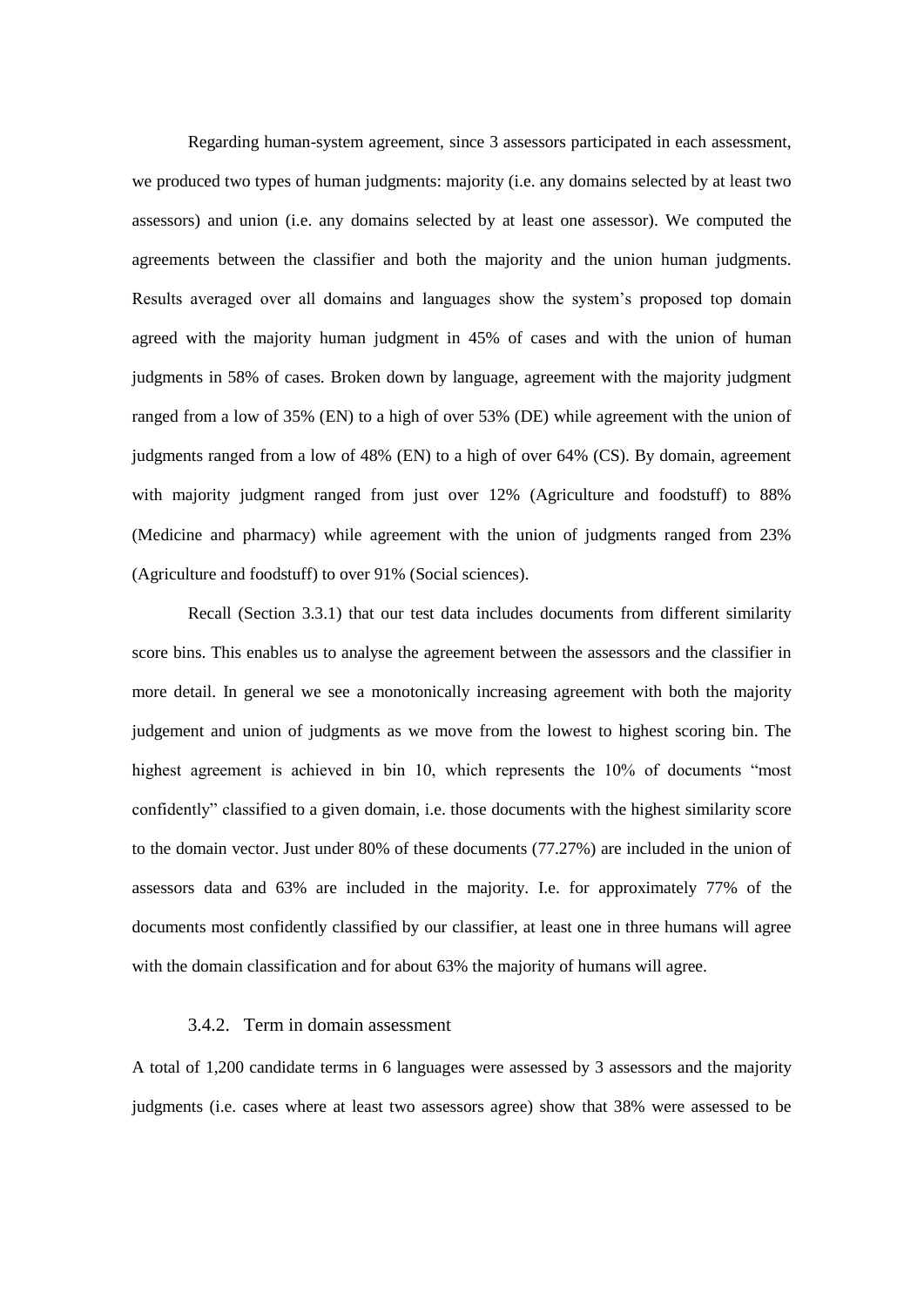candidate terms in the given domain, 5% were assessed to be candidate terms in a different domain, and the rest (57%) were deemed not to be terms.

This indicates that out of all candidate terms that were identified to be correct terms (43% of the data), 88% were assessed to be in the same domain as the documents they were extracted from. Further analysis showed that the 57% of candidates judged not to be terms could be further broken down into 33% which contain an overlap with a term, i.e. term boundaries were incorrectly identified, and 24% which neither are nor overlap with a term.

Of the 43% of candidates that were judged to be terms, we examined the variation in extent to which they were judged to be terms in the given domain across term lengths and across languages. These figures are shown in Tables 2 and 3. We also examined variation in the extent to which these terms were judged to be terms in the given domain across the two domains we were investigating: in "Industries and Technology" 92% of the terms were judged to be in the given domain and 8% in another domain, while for "Politics and Administration" these figures were 85% and 15% respectively.

| Length     | <b>Total</b> | Term in given domain | Term in different domain |
|------------|--------------|----------------------|--------------------------|
| All length | 457          | 88%                  | 12%                      |
|            | 144          | 88%                  | 12%                      |
|            | 182          | 87%                  | 13%                      |
| 3          | 84           | 92%                  | 8%                       |
|            | 47           | 91%                  | 9%                       |

Table 2: Terms with different lengths

Table 3: Terms in different languages

| Languages   | <b>Total</b> | Term in given domain | Term in different domain |
|-------------|--------------|----------------------|--------------------------|
| CS          | 103          | 86%                  | 14%                      |
| DE          | 79           | 82%                  | 18%                      |
| EN          | 80           | 88%                  | 13%                      |
| ES          | 54           | 80%                  | 20%                      |
| LT          | 47           | 98%                  | 2%                       |
| $L_{\rm V}$ | 94           | 97%                  | 3%                       |

For the 43% of the term candidates that genuinely were terms (457 terms), all three assessors agreed about the domain of the term in 45% of the cases, i.e. they either accepted the domain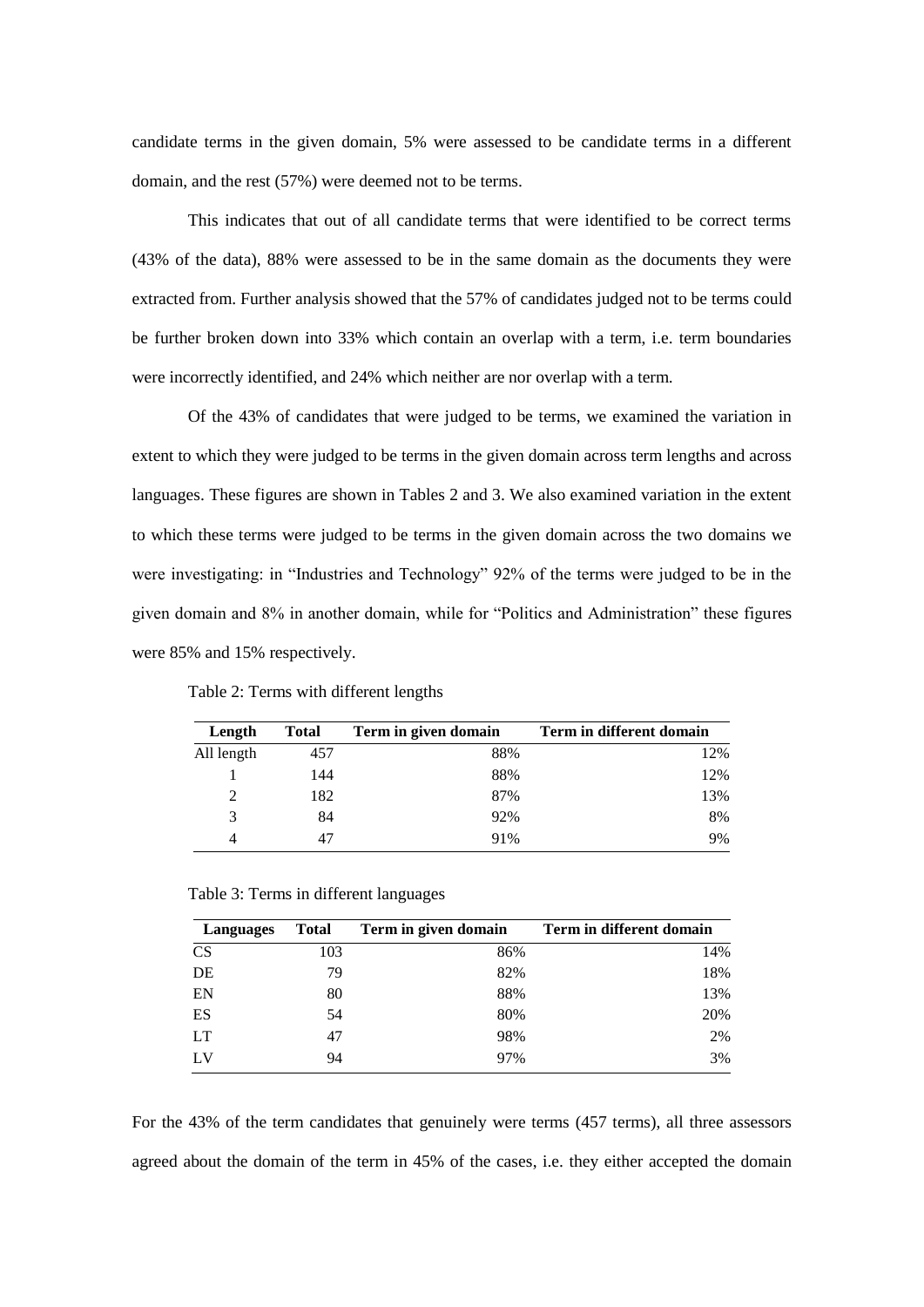proposed by the system for the term or they agreed on an alternative(s). In 54% of the cases there was not universal agreement but at least two assessors agreed on at least one domain they assigned to the term. Only in 1% of the cases was there no overlap in judgment about term domain.

### 3.4.3. Term boundary in context assessment

Out of the 1,200 assessed terms, 134 were assessed not to be terms in Task 2 (term in domain), yet were specified to be maximal extent term occurrences in Task 3 (term in context). Some examples of these include common words or phrases (e.g. dams, fertility rate), named entities (e.g. Earl of Wessex) and non-terms (e.g. natural and social science). Due to this inconsistency, these terms were filtered out from the evaluation results.

The results in Figure 5 show that overall 40% of term occurrences are assessed as being "maximal extent" occurrences and 36% overlap with terms. This means that around 76% automatically extracted candidate terms are either correct terms (in the given domain or a different domain) or overlap with terms (i.e. these candidates would have been judged correct if the boundary had been identified correctly). Meanwhile, the remaining 24% are identified to neither be terms nor overlap with terms.



Figure 5: Accuracy of term boundaries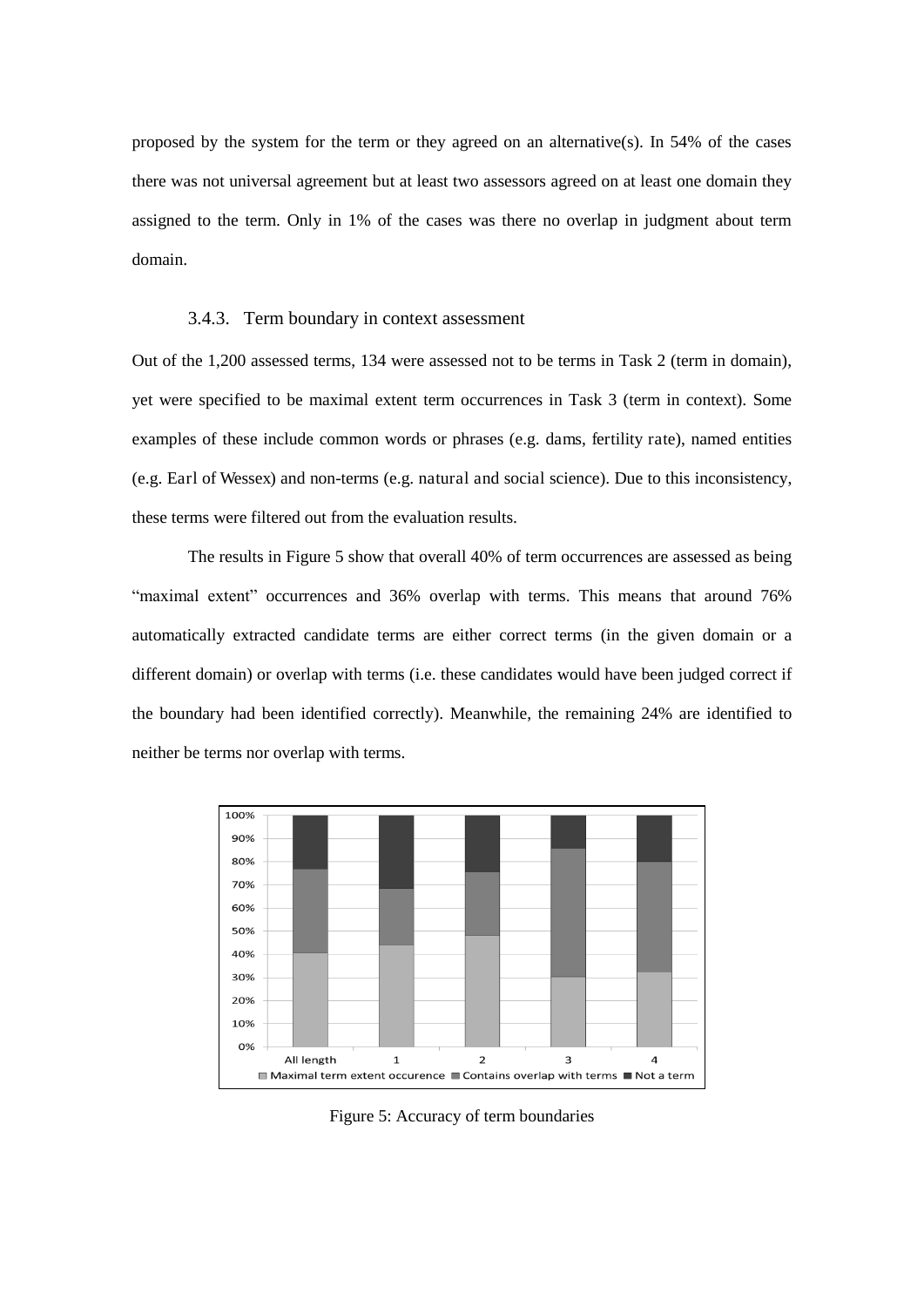We analysed whether the results of the "maximal extent" assessment vary between short and long terms and found that terms with one or two words obtain more than 10% better scores than those containing 3 or 4 words, i.e., the latter are less likely to be maximal extent term occurrences. However, the proportion of candidates containing 3 or 4 words deemed not to be terms is much lower than candidates containing 1 or 2 words. On average, 25% of the candidates are judged not to be terms. This figure compared to the term-in-domain evaluation (Task 2) shows also that the context (here sentence) has an impact on the assessors' decision making.

For the first question, we obtained 57% (679 terms) full agreement between annotators and 43% partial agreement. For the second question we have 58% full agreement, 35% partial and 7% no agreement.

We also linked these findings to results from the Task 2 evaluation in order to identify characteristics of candidate terms assessed not to be terms. Of candidates assessed not to be terms approximately 58% were found to contain overlap with a term (i.e., their boundaries were incorrectly identified) and around 42% were found to be neither terms nor to contain overlap with terms. These findings also suggest that if TWSC's performance can be improved to correctly identify these term boundaries, its precision would increase to 76%.

#### 3.4.4. Term alignment assessment

For term alignment assessment a total of 750 term pairs were assessed by two assessors, who identified the semantic relation between each candidate pair by selecting one of the options shown in Table 4. They agreed in 88% of cases.

We measured the precision over all languages as shown in Figure 6. These results indicate that MPAligner aligns terms with 94% precision, i.e. 94% of the aligned terms were assessed to be translation equivalences. Only 2% of aligned terms are assessed to be unrelated, whilst 4% were assessed to be partial equivalences.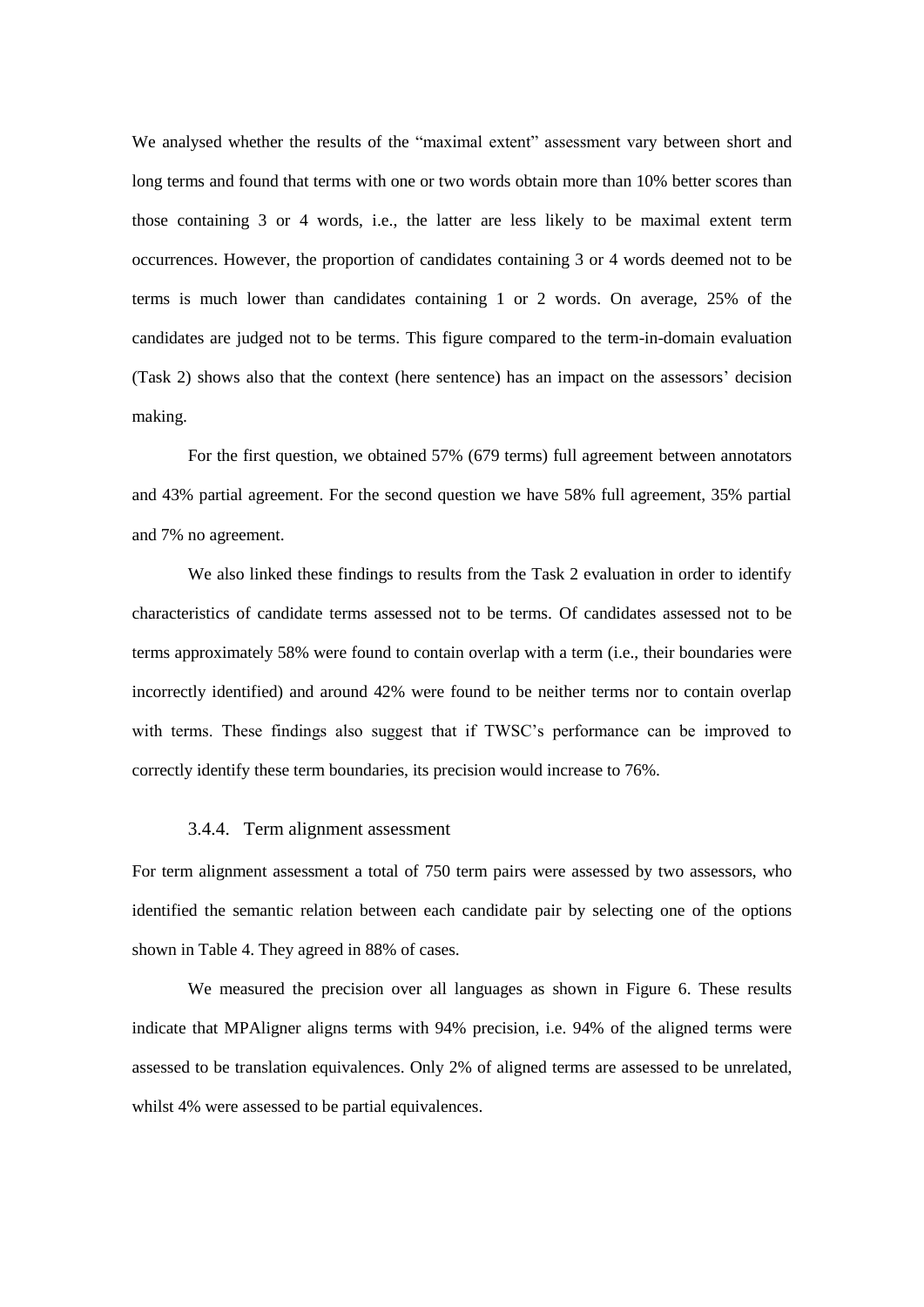| Category | <b>Semantic Relation</b>                                       |
|----------|----------------------------------------------------------------|
| TE       | <b>Translation Equivalence</b>                                 |
| PE-SinT  | <b>Partial Equivalence: Containment (Source in Target)</b>     |
| PE-TinS  | Partial Equivalence: Containment (Target in Source)            |
| PE-Over  | Partial Equivalence: Overlap                                   |
| PE-Other | <b>Partial Equivalence:</b> None of the above ( <b>Other</b> ) |
| N/I      | Not Related/Uplicable                                          |

Table 4: Possible semantic relations between aligned term pairs



Figure 6: Term alignment results.

We further investigated the performance of the term aligner by language, as shown in Table 5.

| <b>Language Pair</b> | TE | <b>PE-SinT</b> | <b>PE-TinS</b> | <b>PE-Over</b> | <b>PE-Other</b> | N/U |
|----------------------|----|----------------|----------------|----------------|-----------------|-----|
| $CS-EN$              | 90 |                |                |                |                 |     |
| DE-EN                | 90 |                |                |                |                 |     |
| <b>ES-EN</b>         | 97 |                |                |                |                 |     |
| LT-EN                | 98 |                |                |                |                 |     |
| LV-EN                | 95 |                |                |                |                 |     |

| Table 5: Term alignment results for each language pair. The numbers are percentages. |  |  |
|--------------------------------------------------------------------------------------|--|--|
|                                                                                      |  |  |

The results show high precision (90% or above) for terms aligned for all languages, the highest accuracy being in LT (98%).

Performance figures for the term aligner when aligning terms of different lengths are shown in Table 6. Note, we categorise the data based on the length of the source language term (i.e. the non-English data). The results show that there is not much variance between the accuracy for terms with different lengths, with the accuracy ranging from 91% to 96%.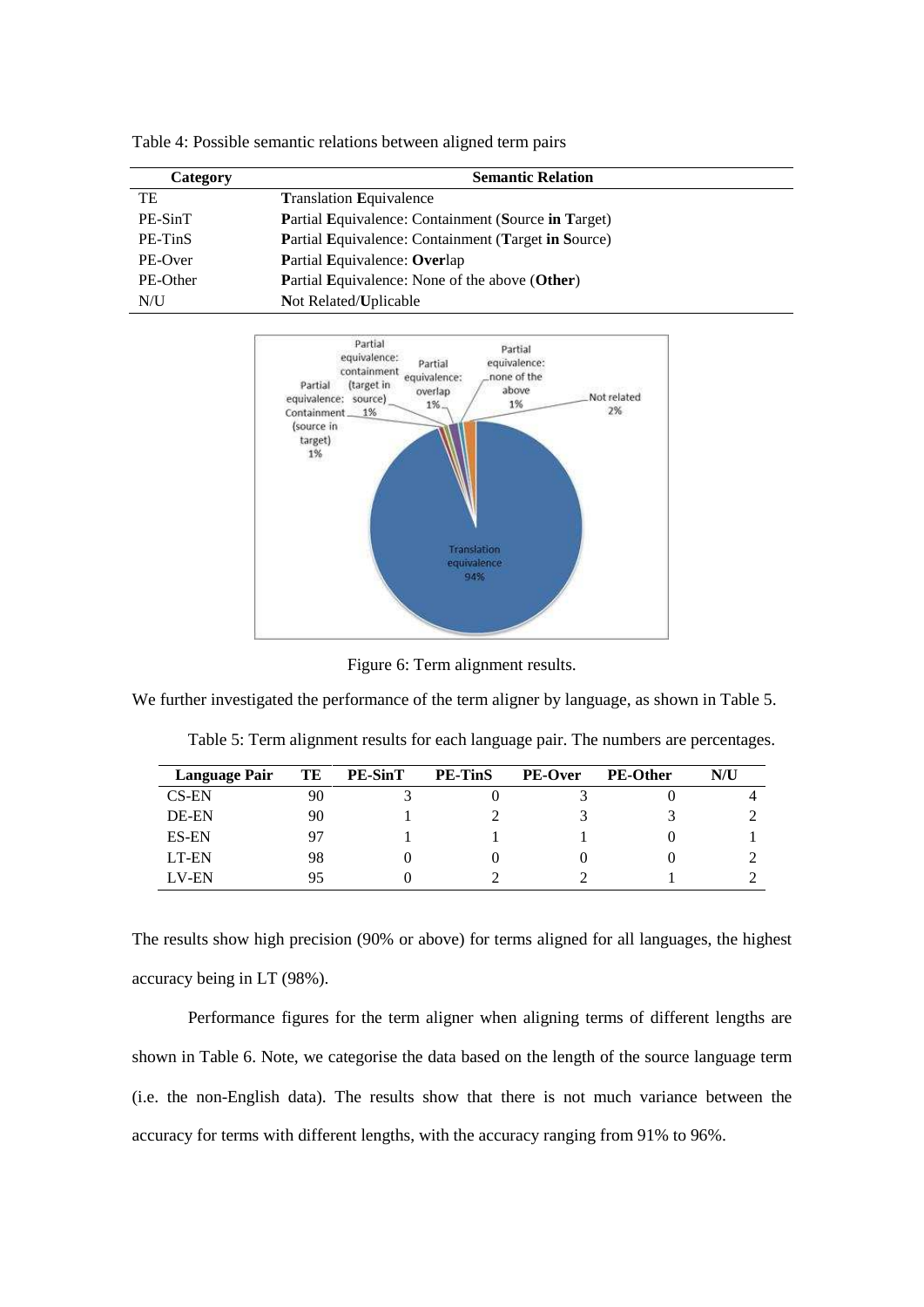| Length | <b>Total</b> | TE | <b>PE-SinT</b> | <b>PE-TinS</b> | <b>PE-Over</b> | <b>PE-Other</b> | N/U |
|--------|--------------|----|----------------|----------------|----------------|-----------------|-----|
|        | 244          |    |                |                |                |                 |     |
|        | 298          | 96 |                |                |                |                 |     |
|        | 179          | 95 |                |                |                |                 |     |
|        | 29           | 95 |                |                |                |                 |     |

Table 6: Term alignment results for different term lengths. The numbers are percentages.

#### **4. Analysis and Discussion**

Here we summarise and discuss the results above in relation to six research questions and then discuss the application of BiTES to data originating from sources other than Wikipedia.

(1) How well can a simple vector space classifier built from a multilingual thesaurus automatically classify documents into domains prior to assigning these domains to the terms within the documents?

First, we should view system performance in the context of human performance. Results in the last section show that 2 out of 3 humans agree 78% of the time on exact assignment of (possibly multiple) domains to documents and 98% of the time if only one of the domains they assign to a document needs to match. Over all languages and domains our classifier achieves only 45% agreement with the majority judgment and 58% with the union of judgments. However, if we restrict ourselves to the highest confidence domain assignments, then the picture is much better: 63% agreement with the majority judgment and 77% with the union of judgments. This restriction reduces the number of documents from which terms could be mined if accurate domain classification is important. However, if there are lots of documents to mine terms from this may not be important. Furthermore, note that our classifier could easily be used to select multiple domains, perhaps, e.g., when the difference in scores between the highest scoring domains is small. This would make the comparison with the human figures fairer, as now the system can only propose one domain per document while the humans can propose several. We conclude that the vector space classifier utilizing domain representations derived from a pre-existing, multi-lingual thesaurus has much to recommend it: it is simple,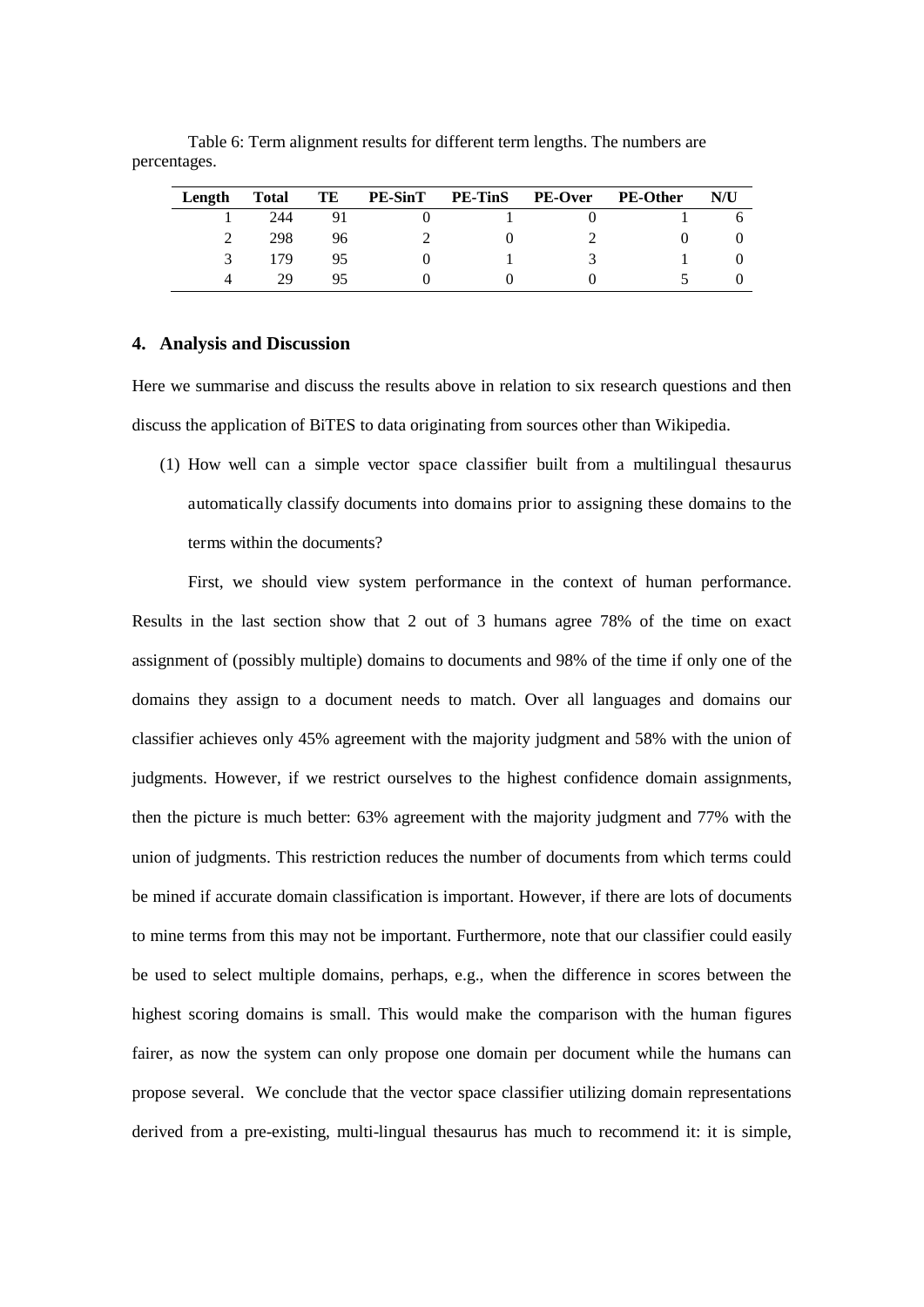needs no training data, is straightforwardly applicable to multiple (25 in our case) different languages and its performance is adequate, if it is suitably constrained.

(2) To what extent do humans agree about the assignment of terms to domains?

Our results show that in less than half the cases do all three human assessors agree with the assignment of a term to a particular domain. However, in 99% of the cases at least two of three assessors concur on at least one domain to which the term belongs. This suggests that using overlap with two of three human assessors is a good approach to measuring automatic domain assignment to terms.

(3) How accurate is the assumption that terms can be assigned to the domains of the documents in which they are found?

Tables 2 and 3 show that on average 88% of terms are judged to be in the domain of the document in which they are found. Furthermore there is relatively little variation in this figure across languages and term lengths – it ranges from a low of 80% (ES) to a high of 98% (LT) and a low of 87% for terms of length 2 to a high of 92% for terms of length 3. This suggests that assigning domains to terms based on the domain of the document the term is found in is a relatively safe thing to do, but is by no means perfect: just over 10% of terms will have their domains incorrectly assigned by making this assumption.

(4) To what extent do humans agree on the boundaries of terms when assessing them in context?

Our results show that all three assessors agree in identifying whether a term proposed by our automatic term extractors is a maximal extent term occurrence in context in 57% of cases. For cases where the term boundaries were incorrect, assessors were asked to provide the correct maximal term occurrence and in 93% of these cases we have an agreement between at least two assessors.

(5) How accurately can our automatic term extractor identify correct term boundaries?

The results in Figure 5 show that TWSC is able to correctly identify term boundaries for 40% of the term candidates it proposes, whilst 36% of term candidates have one or both of their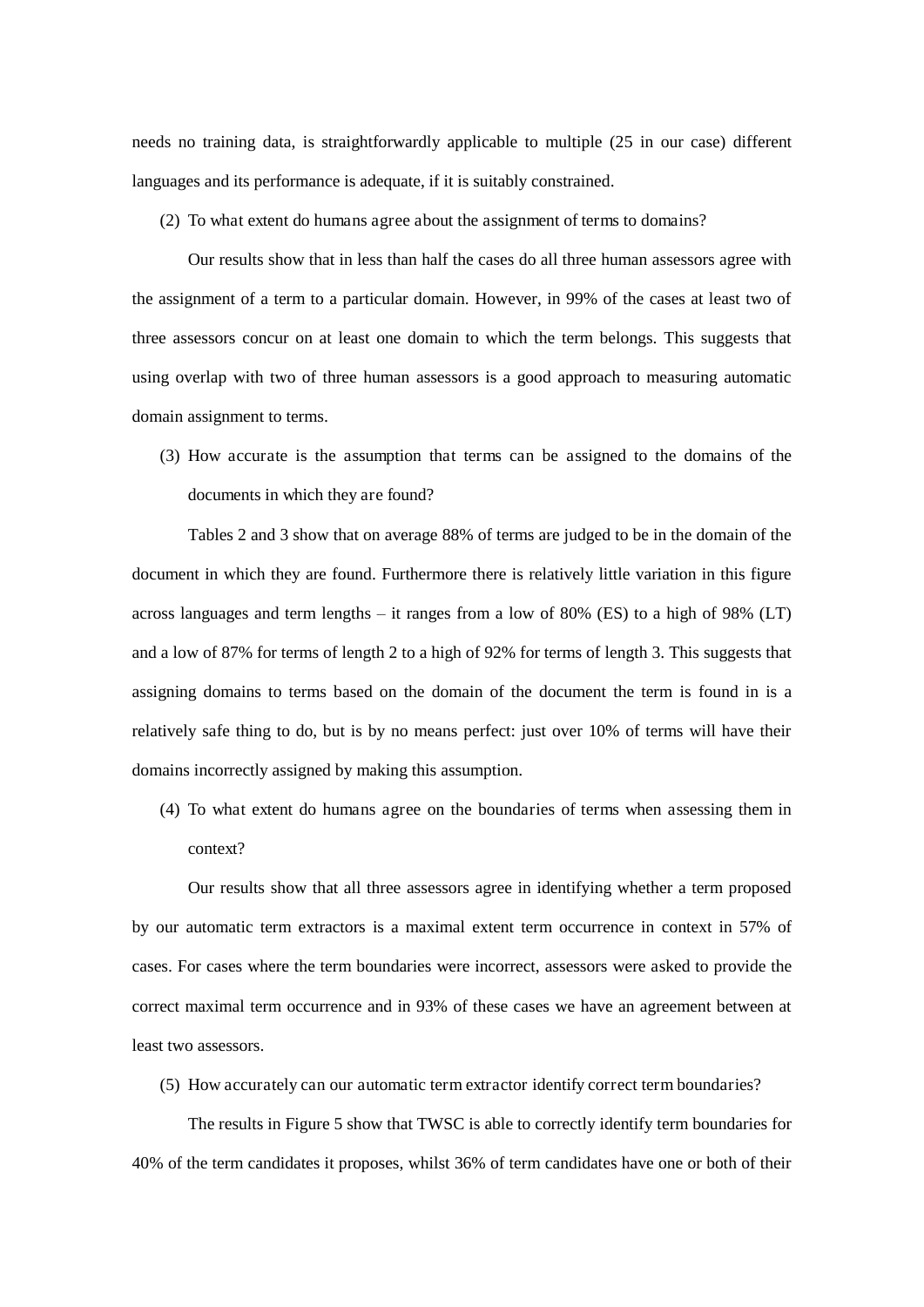boundaries incorrectly identified yet still to overlap with a genuine term. Less than a quarter are not terms and do not contain any overlap with a term.

(6) What is the accuracy of system-proposed bilingual term alignments?

The precision of MPAligner in aligning terms extracted from Wikipedia documents is above 90%, indicating highly accurate bilingual term extraction. Such term pairs are very important for machine translation and their injection into existing parallel data can significantly increase the performance of SMT systems (Aker et al. 2012a).

BiTES incorporates four different workflows – one that uses inter-language linked Wikipedia articles as comparable documents, another that uses comparable news articles, a third that uses general web documents and a fourth that extracts bilingual term pairs from parallel data. An interesting question is what the quality of bilingual term pairs is when noisier data are used (news and generic Web data) or when the data used is parallel. To investigate this we conducted a manual evaluation on a sample of bilingual terms (150 term pairs for each language pair) resulting from each workflow, following the same evaluation protocol as described in Section 3.4.4 for Wikipedia data. Table 7 reports the proportion of system outputs assessed as "translation equivalents".

| Language pairs     | Wikipedia | <b>FMC</b> | <b>News</b> | <b>Parallel data</b> |
|--------------------|-----------|------------|-------------|----------------------|
| All language pairs | 94        | 87         | 90          | 98                   |
| <b>CS-EN</b>       | 90        | 91         | 93          |                      |
| DE-EN              | 90        | 97         | 95          | 97                   |
| <b>ES-EN</b>       | 97        | 90         | 94          | 98                   |
| <b>LT-EN</b>       | 98        | 82         | 83          | 98                   |
| <b>LV-EN</b>       | 95        | 85         | 84          | 98                   |

Table 7: Term alignment results for different workflows. The numbers are percentages.

The news data was collected using the news gathering tool reported in Aker et al. (2012b). The generic Web data was obtained using the FMC crawler (Mastropavlos and Papavassiliou, 2011). The parallel data was obtained using a STRAND-like approach (Resnik and Smith 2003). The results suggest that the quality of the extracted term pairs across different workflows varies with the likely comparability of the data sources. The parallel data workflow, which aligns terms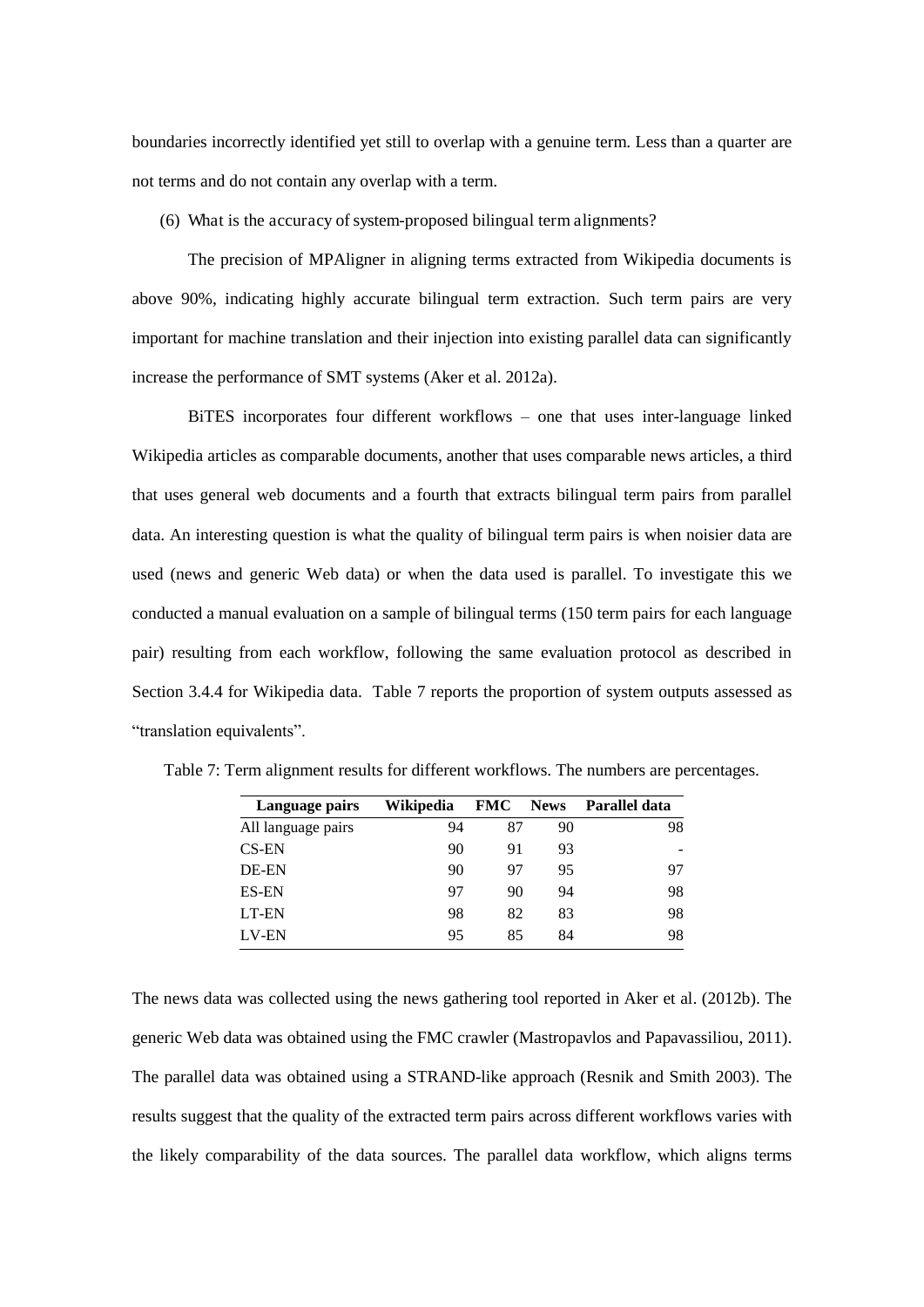contained in parallel segments, produces the highest quality bilingual terms (up to 98% translation equivalence), which was expected as the parallel nature of the data significantly reduces the likelihood of term candidates being incorrectly aligned. The Wikipedia workflow, which we believe yields more highly comparable document pairs than the news article workflow or the generic Web document workflow, produces aligned terms with 94% translation equivalence, followed by the news workflow (90% translation equivalence) and FMC (87% translation equivalence).

We also investigated the number of terms resulting from the different data sources to get an idea of the yield of the workflow. Results are summarised in Table 8, which reports average number of term pairs found in each document pair in each workflow.

Table 8: Term pairs per document/parallel segment pair.

| Workflow               | Term pairs per document pair |
|------------------------|------------------------------|
| Wikipedia workflow     | 5.1                          |
| <b>FMC</b> workflow    | 0.22                         |
| News workflow          | 3.5                          |
| Parallel data workflow | 0.5                          |

Table 8 show that both news and Wikipedia workflows are good resources for retrieving bilingual term pairs. On the other hand, the FMC workflow produces significantly fewer term pairs per document pair (approximately 1 term pair found in 5 document pairs). This is likely due to the comparability of document pairs produced in this workflow being low or the web documents found containing few terms. The parallel data workflow does not produce document pairs but rather parallel segments and in this case we report the average number of term pairs per parallel text segment (sentence). This workflow produces 0.5 term pairs per parallel text segment, which is a much higher rate than the comparable corpora workflows.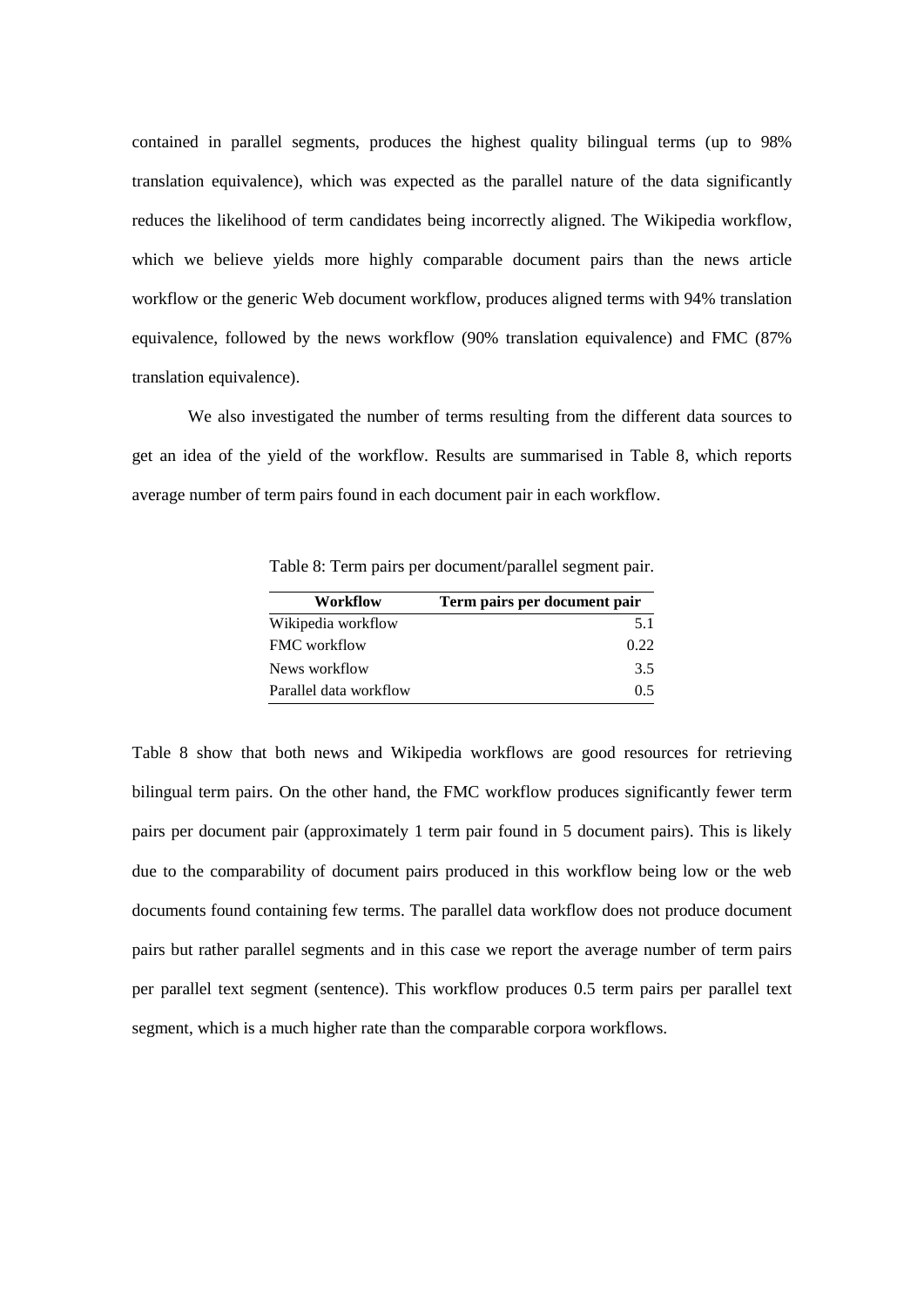## **5. Related Work**

#### 5.1. Component technologies

There has been extensive previous work in all the component technology areas of BiTES: corpus collection from the Web, document classification, monolingual term extraction and bilingual term alignment. We cannot possibly hope to position BiTES in relation to all this work and, besides, the contribution of BiTES is not so much in the specifics of the individual components we use (though there are novelties in some of these as indicated in relevant citations above), but in how they have been brought together to produce an end-to-end bilingual term extraction system for 24 languages pairs with modest effort.

For example, document classification has been exhaustively studied, particularly using machine learning methods (Sebastiani 2002; Manning et al. 2008). State-of-the-art results for standardized tasks, such as the ModApte split of the Reuters-21758 corpus, are over 90% F1 measure for the top 10 classes. These figures are well beyond what we achieve but are for one language only where substantial numbers of labelled training documents exist. The novelty in BiTES is in exploiting EuroVoc to assign documents to a common set of domains across 25 languages with reasonable accuracy and without any labelled documents.

Monolingual terminology extraction has also been widely studied (see, e.g. Pazienza et al., 2005). Like many term extraction approaches, the BiTES TWSC component uses a combination of both linguistic and statistical information. It is distinctive because it runs on 25 languages, something it achieves via two features: (1) The linguistic POS tag sequence patterns it uses are induced from occurrences of EuroVoc terms matched in POS-tagged Wikipedia sentences (2) Many term extraction approaches exploit statistical contrasts between domainspecific and general reference corpora, where collections of domain-specific documents (for each domain and language) are either presupposed (Chung 2003; Drouin 2004; Kim et al. 2009; Marciniak and Mykowiecka 2013; Kilgariff 2014) or gathered from the Web using existing domain-specific term lists or seed terms (Kida et al. 2007; De Benedictis et al. 2013). By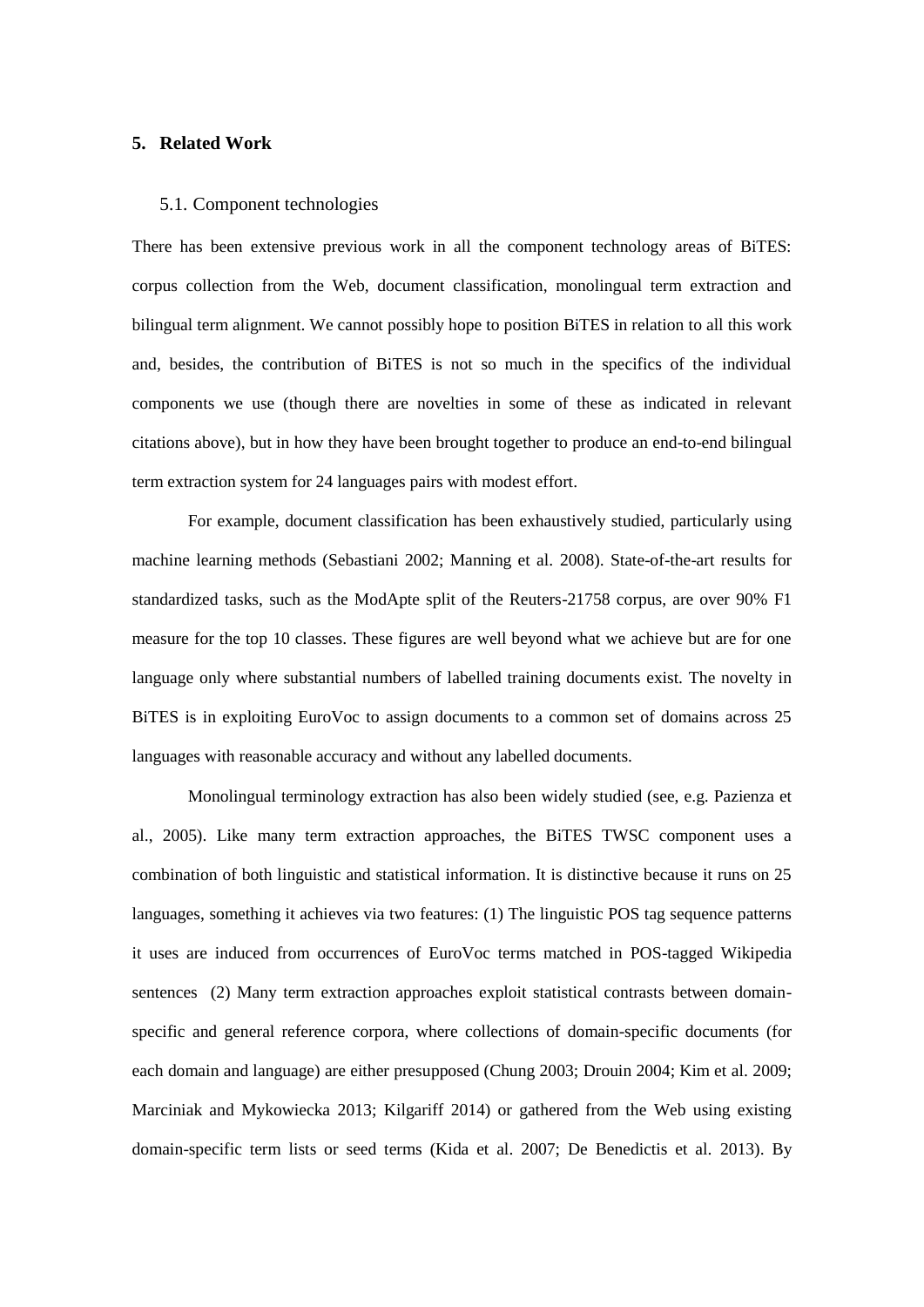contrast, TWSC is given a document already classified into a domain, extracts terms from it and assigns them the domain of the document.

Bilingual term alignment too has been well studied. Much work has focused on aligning terms in parallel corpora (Kupiec 1993; Daille et al. 1994; Fan et al. 2009; Okita et al. 2010; Bouamor et al. 2012), however parallel data is insufficiently available for minority languages and specialized domains. Instead we need to exploit comparable corpora for which we need techniques that do not depend on alignment information. Such techniques can be based on one or a combination of:

- Cognate information, typically computed by some sort of a transliteration measure (e.g. Al-Onaizan and Knight 2002; Knight and Graehl 1998; Udupa et. al. 2008; Aswani and Gaizauskas 2010).
- Context congruence a measure of the extent to which the words that the source term co-occurs with have the same sort of distribution and co-occur with words with the same sort distribution as do those words that co-occur with the candidate target term (e.g. Rapp 1995; Fung and McKeown 1997; Morin et al. 2007; Cao and Li 2002; Ismail and Manandhar 2010);
- Translation of component words in terms and/or in context words, where some limited dictionary exists (e.g. Cao and Li 2002; Aker et al. 2013).

To ensure that MPAligner supports cross-lingual term mapping between all 25 TaaS languages and works with documents that are relatively short (e.g., possibly single sentences), MPAligner uses a context independent method that performs cognate and translation-based term mapping without the need of training supervised models.

### 5.2. Evaluation

Much of the work on the evaluation of monolingual term extraction and bilingual term alignment takes the form of manual review of outputs from implemented systems or comparison against pre-existing term resources and is for a small number of languages (e.g. Kim et al. 2009;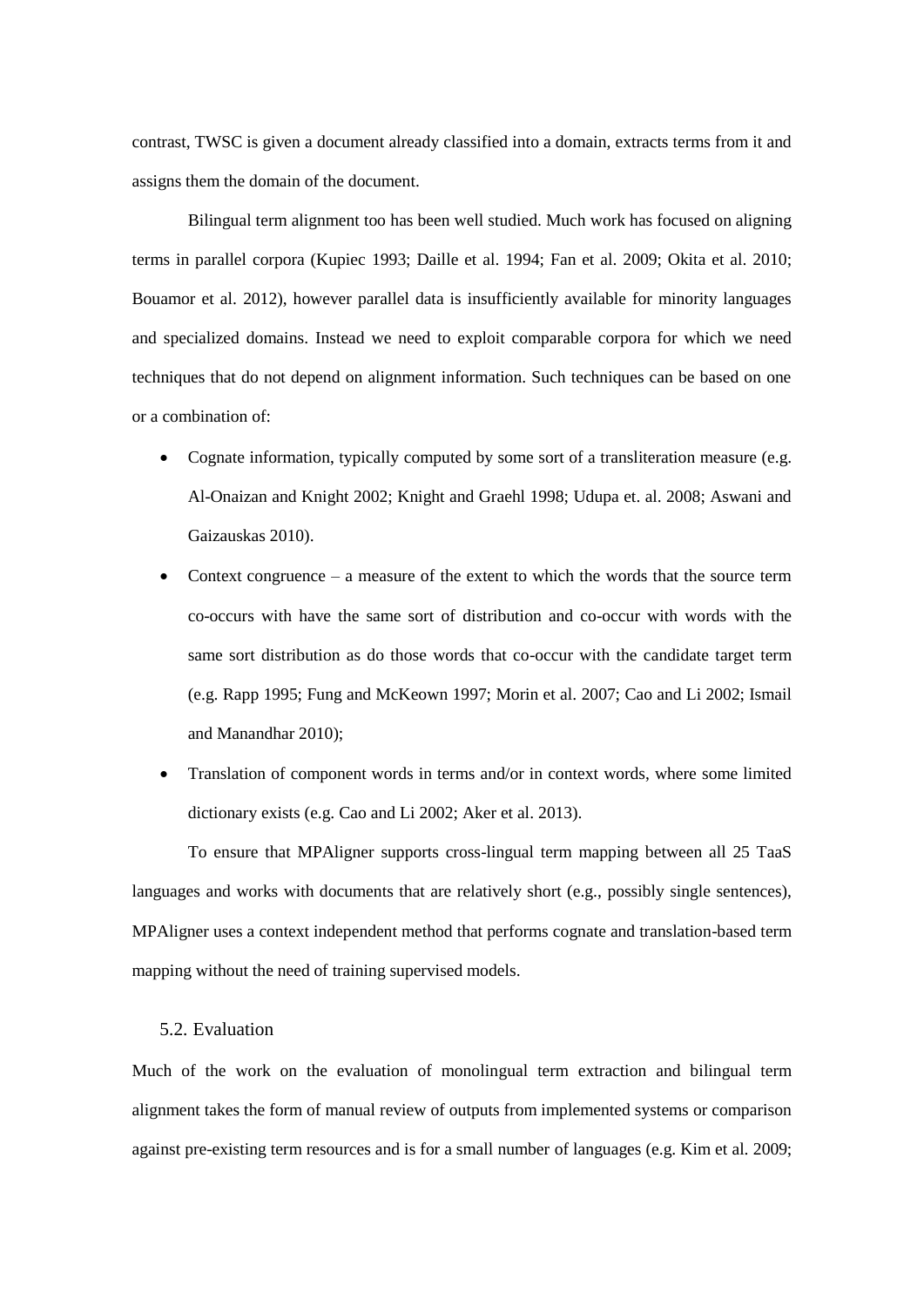Daille et al. 2004; Drouin 2004). Our work contrasts with this in that we have used multiple assessors, have avoided limiting comparisons with existing resources and have evaluated across six languages.

Directly assessing system outputs stands in contrast to the approach taken in related areas, such as named entity extraction, where the norm is to create a gold standard annotated corpus independently from any particular system and then evaluate system outputs against this gold standard (e.g. Grishman and Sundheim 1996; Sang and De Meulder 2003). While such an approach has advantages, such as enabling system developers to evaluate system variants whenever they please with no additional human effort, it also has problems: (1) it requires the creation of explicit, detailed guidelines for annotating terms, which are extremely difficult to produce and gain agreement on (by contrast it is straightforward to get experienced terminologists and translators to judge system-proposed candidates); (2) annotating all terms in running text is wasteful in that technical documents tend to have many occurrences of the same terms or variants of them and annotator time is wasted redundantly annotating the same term (by contrast it is far less effortful to select and review a sample from system-annotated documents than to choose and then fully annotate a set of complete documents).

# **6. Conclusion**

In this paper we have described an approach to automatic extraction of bilingual term pairs from web sources, implemented in a system called BiTES, and have reported an evaluation of the system's major components. The system is embedded in the TaaS on-line system terminology platform and the terms gathered by BiTES form a significant part of the TaaS term-base, which is in daily use by translators and terminologists.

The major contributions of our work are two-fold:

(1) A multi-component approach for the automatic acquisition of domain-classified bilingual term pairs from web sources. Our system comprises four major software components, for gathering sets of comparable document pairs or parallel fragments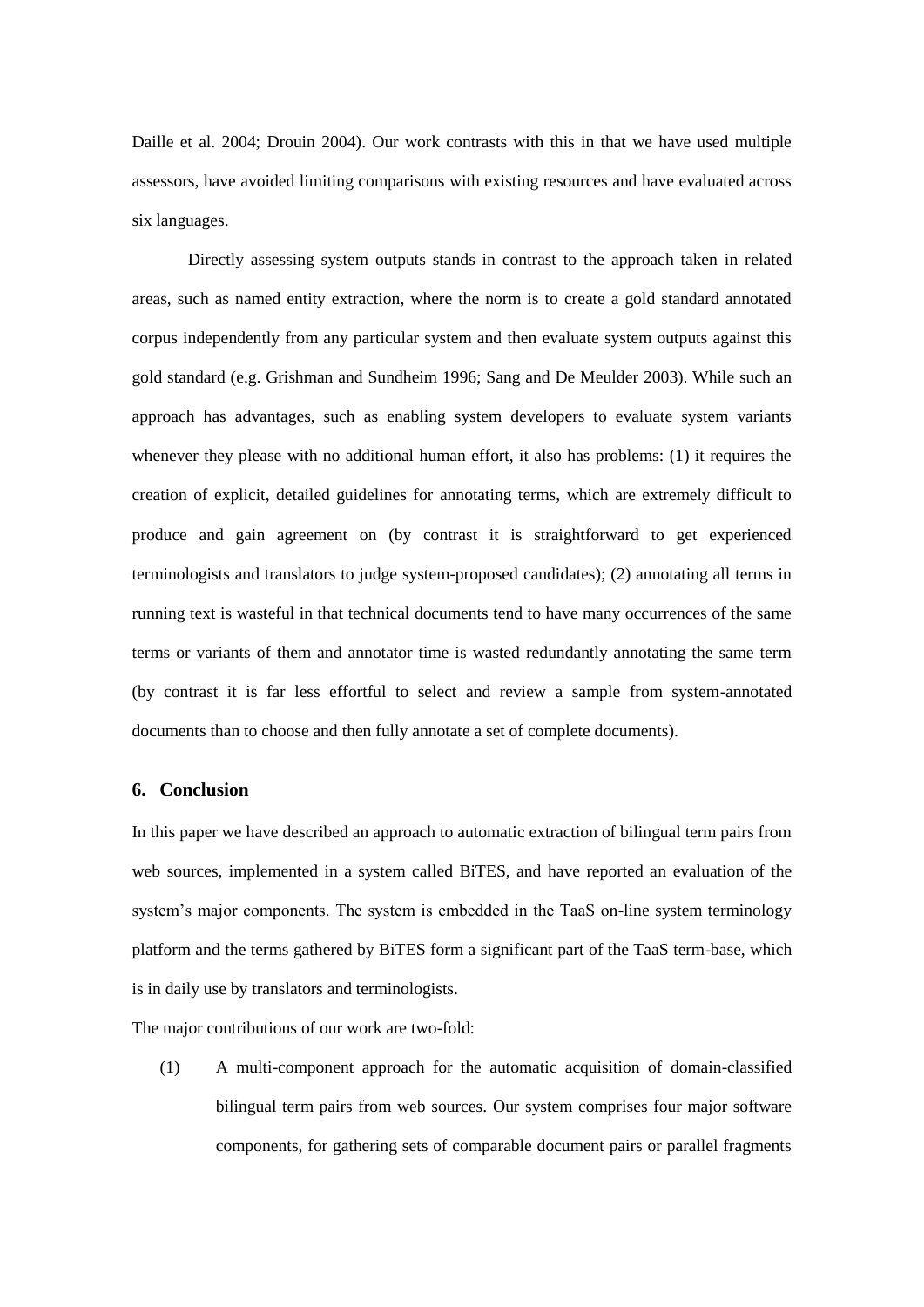from the web, classifying documents into domains, automatically extracting terms from monolingual documents and aligning extracted terms from comparable documents or parallel fragments. A major strength of the approach is that our techniques have been readily extensible to work on 24 language pairs without the need for labour-intensive, language specific resource development, though we can take advantage of language-specific resources, when available.

(2) A set of task definitions and protocols for intrinsic evaluation of various components of our bilingual term extraction pipeline. These task definitions and protocols may be reused to evaluate other automatic term extraction systems. Their strength is that they do not require the creation of a gold standard corpus of termannotated documents in advance of the evaluation, with all the overheads that entails, while they do afford significant insight at reasonable cost and result in materials that can be used as an approximation to a gold standard in subsequent work.

Some of the key results of our evaluations show:

- Our simple domain classification method, which is straightforward to implement and needs no training data for the 25 languages we address, achieves 77% agreement in domain assignment with at least one assessor for the most confidently classified documents.
- Humans generally agree about domain classification of documents and terms in 99% of cases at least 2 of 3 assessors agree on at least one domain for a document.
- Terms are generally (88% of the time on average) likely to be of the same domain as the document in which they occur.
- Three assessors agree in identifying whether a term is a maximal extent term occurrence in a given context in 57% of cases. For cases where system-proposed term boundaries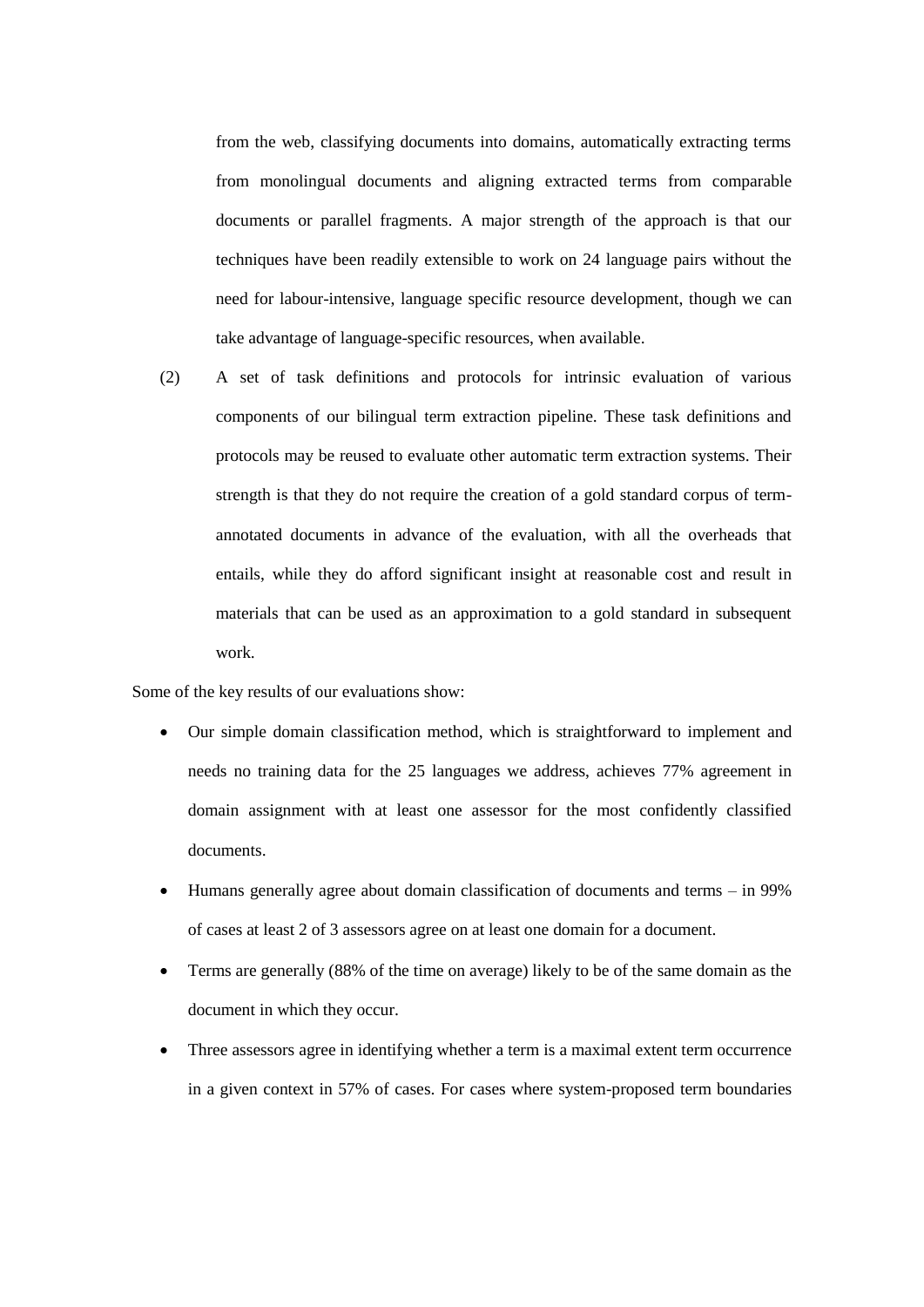are incorrect at least two of three assessors agree about the maximal term occurrence 93% of the time.

- Our monolingual term extractor TWSC correctly identifies term boundaries in 40% of the candidate terms it proposes, whilst a further 36% of its proposed candidates have imperfect boundaries yet still overlap with genuine terms.
- Our bilingual term aligner correctly identifies bilingual term equivalents in Wikipedia comparable corpora with accuracy of over 90%, with similar accuracy for data from other workflows.

There are various directions to pursue in future work. Each of the individual BiTES components can be improved in various ways. The module most needing performance improvement is the monolingual term extractor. More detailed failure analysis needs to be carried out to determine the best way to improve it. Perhaps the biggest challenge is to move BiTES beyond European languages (i.e. those represented in EuroVoc). This requires an equivalent data resource to EuroVoc for new languages or a new approach to training our document classifier and to inducing term grammars. Another, more open-ended challenge is to investigate how feedback from end users of the TaaS platform could be used to adapt BiTES components.

# **Acknowledgements**

The authors would like to acknowledge funding from the European Union FP-7 programme for the TaaS project, grant number: 296312. We would also like to thank the human assessors without whose careful work the results reported here would not have been obtained. Finally we thank our project partners in the TaaS project for all their work in making the project a success and the anonymous reviewers whose comments have helped us improve the paper.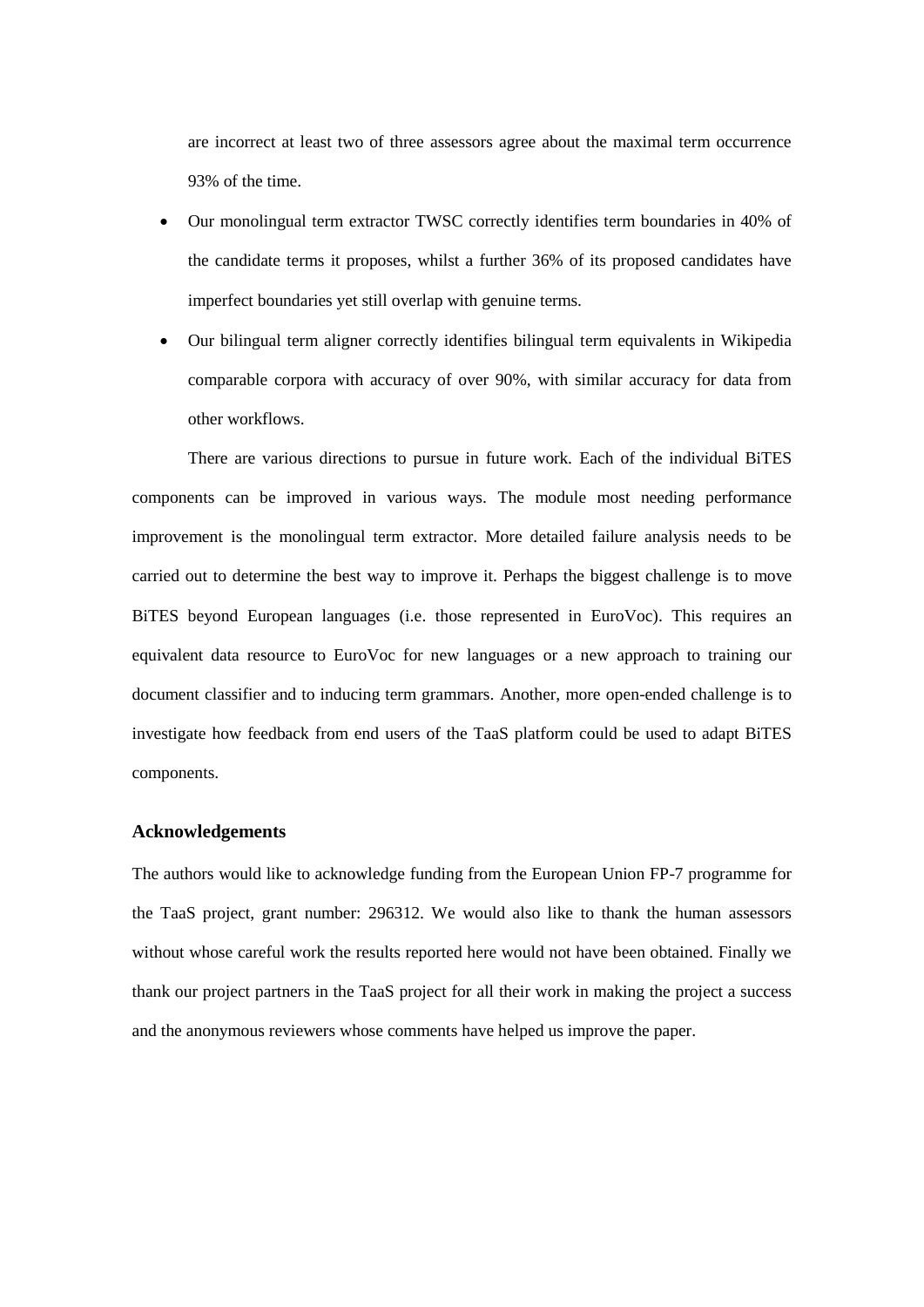## **References**

- Agarwal, B., and N. Mittal. 2014. "Text Classification Using Machine Learning Methods A Survey." In Proceedings of the 2nd International Conference on Soft Computing for Problem Solving (SocProS 2012), 701-709. New Delhi: Springer.
- Aker, A., Y. Feng, and R.J. Gaizauskas. 2012a. "Automatic Bilingual Phrase Extraction from Comparable Corpora." In Proceedings of the 24th International Conference on Computational Linguistics (Posters) (COLING 2012), 23-32. Bombay: The COLING 2012 Organizing Committee.
- Aker, A., E. Kanoulas, and R.J. Gaizauskas, R. J. 2012b. "A Light Way to Collect Comparable Corpora from the Web." In Proceedings of the 8th International Conference on Language Resources and Evaluation (LREC 2012), 15-20. Istanbul: European Language Resources Association (ELRA).
- Aker, A., M.L. Paramita, E. Barker, and R, Gaizauskas. 2014. "Bootstrapping Term Extractors for Multiple Languages." In Proceedings of the 9th International Conference on Language Resources and Evaluation Conference (LREC 2014), 483-489. Reykjavik: European Language Resources Association.
- Aker, A., M. Paramita, and R. Gaizauskas. 2013. "Extracting Bilingual Terminologies from Comparable Corpora." In Proceedings of the 51st Annual Meeting of the Association for Computational Linguistics (ACL 2013), 402-411. Sofia: Association for Computational Linguistics.
- Al-Onaizan, Y., and K. Knight. 2002. "Machine Transliteration of Names in Arabic Text." In Proceedings of the ACL-02 Workshop on Computational Approaches to Semitic Languages, 1–13. Stroudsburg: Association for Computational Linguistics.
- Aswani, N., and R. Gaizauskas. 2010. "English-Hindi Transliteration Using Multiple Similarity Metrics." In Proceedings of the Seventh International Conference on Language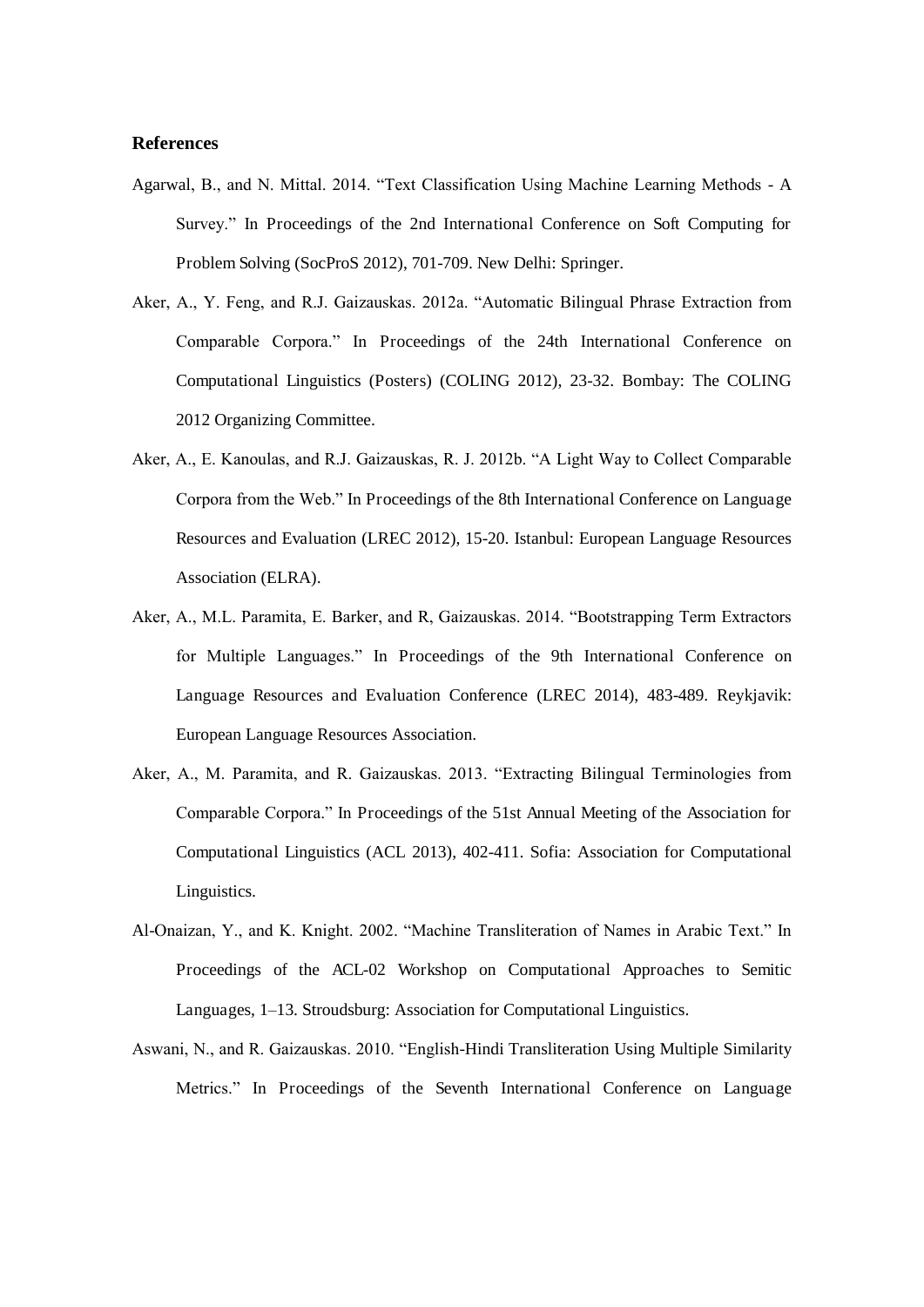Resources and Evaluation (LREC 2010), 1786-1793. Valetta: European Language Resources Association (ELRA).

- Bouamor, D., N. Semmar, and P. Zweigenbaum. 2012. "Identifying Bilingual Multi-Word Expressions for Statistical Machine Translation." In Proceedings of the 8th International Conference on Language Resources and Evaluation (LREC 2012), 674-679. Istanbul: European Language Resources Association (ELRA).
- Cao, Y., and H. Li. 2002. "Base Noun Phrase Translation Using Web Data and the EM Algorithm." In Proceedings of the 19th International Conference on Computational Linguistics - Volume 1, 1-7. Stroudsburg: Association for Computational Linguistics.
- Chung, T. M. 2003. "A Corpus Comparison Approach for Terminology Extraction." Terminology, 9 (2): 221-246.
- Daille, B., E. Gaussier, and J. Lange. 1994. "Towards Automatic Extraction of Monolingual and Bilingual Terminology." In Proceedings of the 15th Conference on Computational Linguistics - Volume 1, 515-521. Stroudsburg: Association for Computational Linguistics.
- De Benedictis, F., S. Faralli, and R. Navigli. 2013. "Glossboot: Bootstrapping Multilingual Domain Glossaries from the Web." In Proceedings of the 51st Annual Meeting of the Association for Computational Linguistics (ACL 2013), 528-538. Sofia: Association for Computational Linguistics.
- De Bessé, B., B. Nkwenti-Azeh, and J.C. Sager. 1997. "Glossary of Terms Used in Terminology." Terminology: International Journal of Theoretical and Applied Issues in Specialized Communication, 4 (1): 117-156.
- Drouin, P. 2004. "Detection of Domain Specific Terminology Using Corpora Comparison." In Proceedings of the 4th International Conference on Language Resources and Evaluation (LREC 2004), 79-82. Lisbon: European Language Resources Association (ELRA).

EuroTermBank. 2015. EuroTermBank. Accessed September 15. [http://www.eurotermbank.com.](http://www.eurotermbank.com/)

EuroVoc. 2015. EuroVoc, the EU's Multilingual Thesaurus. Thesaurus Eurovoc - Volume 2: Subject-Oriented Version. Ed. 3/English Language. Annex to the index of the Official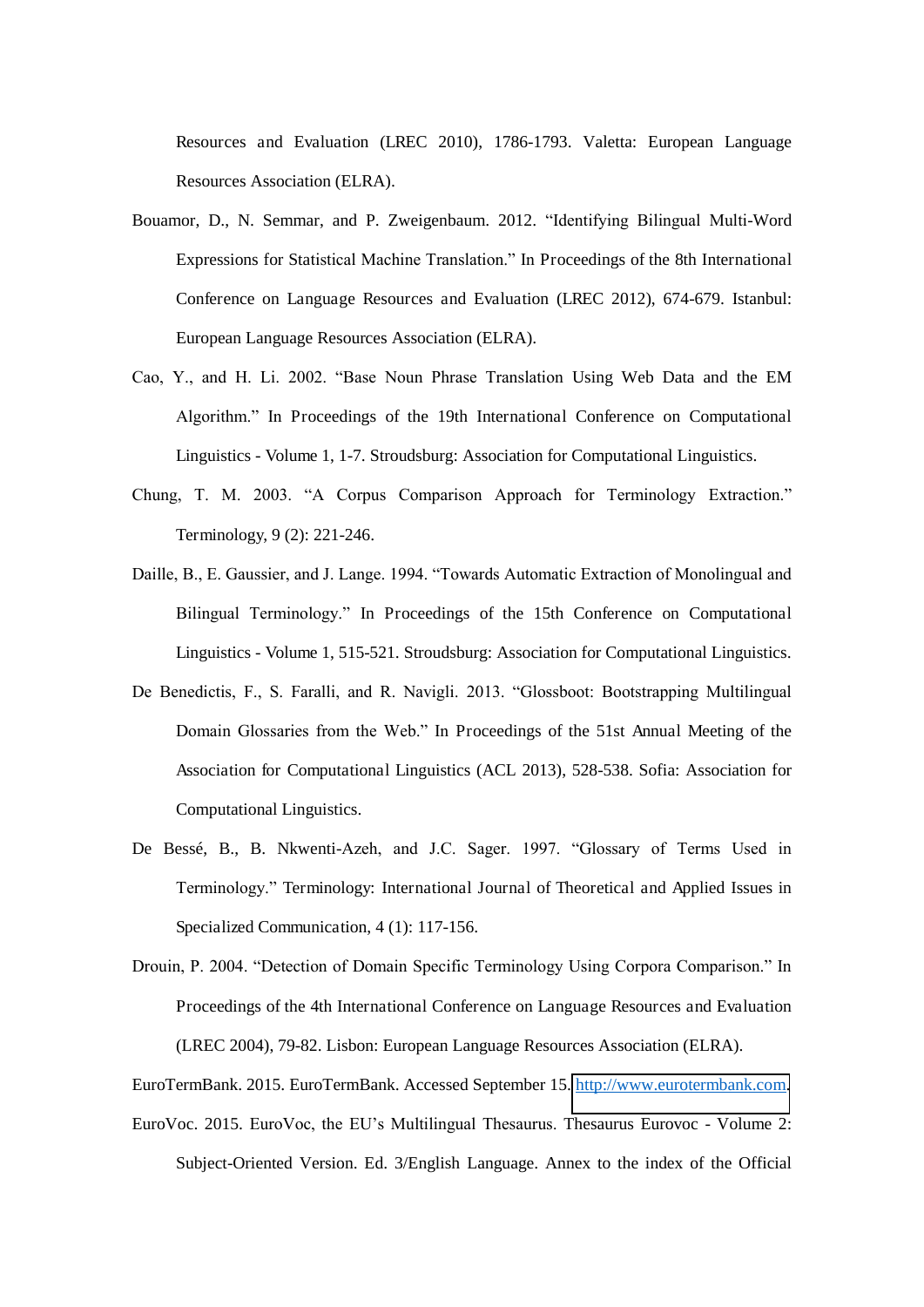Journal of the EC. Luxembourg, Office for Official Publications of the European Communities. [http://eurovoc.europa.eu/.](http://eurovoc.europa.eu/)

- Fan, X., N. Shimizu, and H. Nakagawa. 2009. "Automatic Extraction of Bilingual Terms from a Chinese-Japanese Parallel Corpus." In Proceedings of the 3rd International Universal Communication Symposium (IUCS '09), 41-45. New York: Association for Computing Machinery (ACM).
- Fung, P., and K. McKeown. 1997. "Finding Terminology Translations from Non-Parallel Corpora." In Proceedings of the 5th Annual Workshop on Very Large Corpora, 192-202. Hong Kong: Association for Computational Linguistics.
- Gaizauskas, R., E. Barker, M.L. Paramita, and A. Aker. 2014. "Assigning Terms to Domains by Document Classification." In Proceedings of the 4th International Workshop on Computational Terminology (Computerm), 11-21. Dublin: Association for Computational Linguistics and Dublin City University.
- Gornostay, T., and A. Vasiljevs. 2014. "Terminology Resources and Terminology Work Benefit from Cloud Services." In Proceedings of the 9th International Conference on Language Resources and Evaluation (LREC 2014), 1943-1948. Reykjavik: European Language Resources Association (ELRA).
- Grishman, R., and B. Sundheim. 1996. "Message Understanding Conference 6: A Brief History." In Proceedings of the 16th International Conference on Computational Linguistics, 466-471. Copenhagen: Association for Computational Linguistics.
- Halcsy, P., A. Kornai, and C. Oravecz. 2007. "HunPos: an Open Source Trigram Tagger." In Proceedings of the 45th Annual Meeting of the ACL on Interactive Poster and Demonstration Sessions, 209-212. Prague: Association for Computational Linguistics.

IATE. 2015. InterActive Terminology for Europe. Accessed September 15. http://iate.europa.eu.

Ismail, A., and S. Manandhar. 2010. "Bilingual Lexicon Extraction from Comparable Corpora Using In-Domain Terms." In Proceedings of the 23rd International Conference on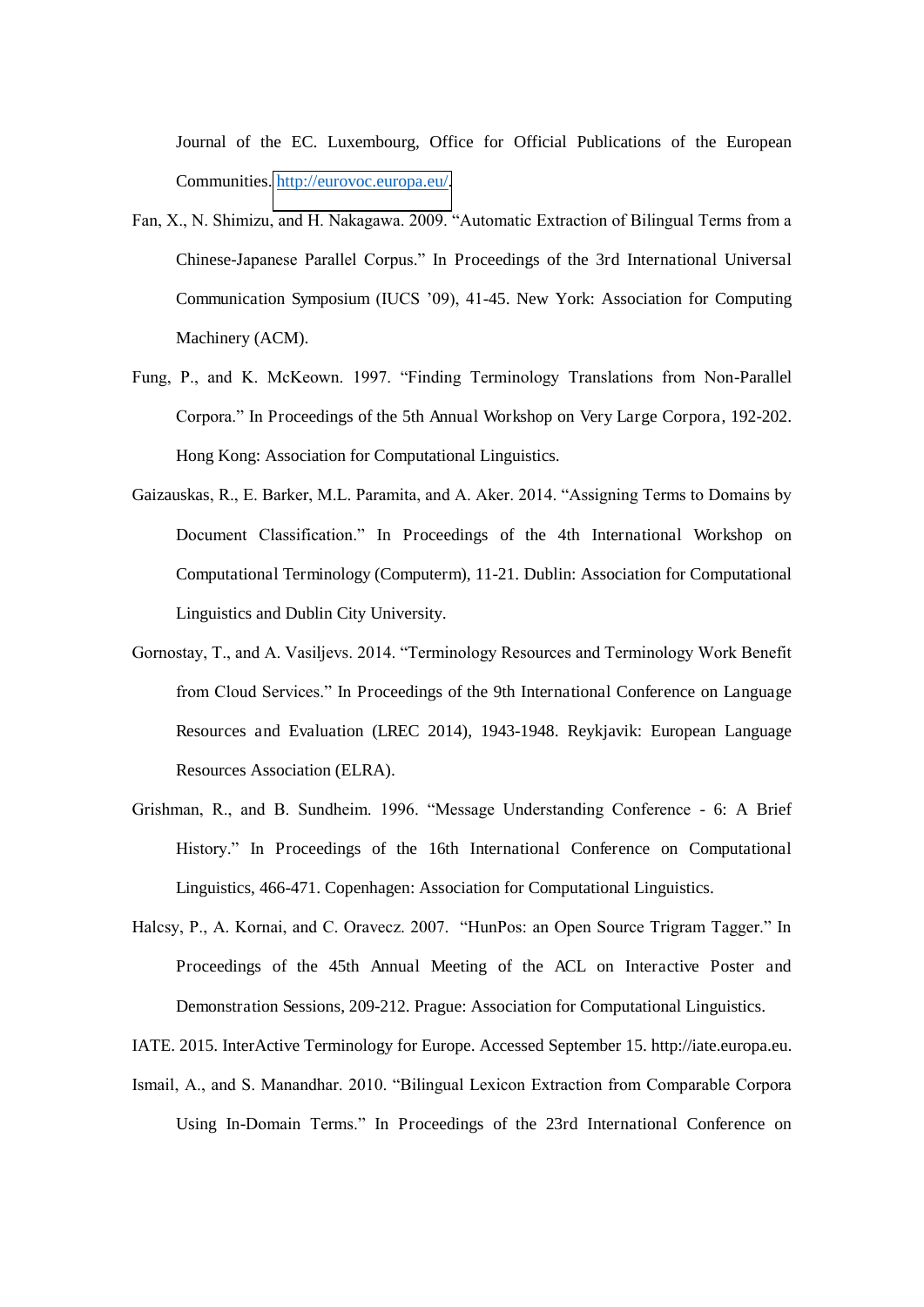Computational Linguistics: Poster (COLING 2010), 481–489. Beijing: COLING 2010 Organizing Committee.

- Justeson, J.S., and S.M. Katz. 1995. "Technical Terminology: Some Linguistic Properties and an Algorithm for Identification in Text." Natural Language Engineering, 1 (1): 9-27.
- Kida, M., M. Tonoike, T. Utsuro, and S. Sato. 2007. "Domain Classification of Technical Terms Using the Web." Systems and Computers in Japan, 38 (14): 11-19.
- Kilgariff, A., M. Jakubıcek, V. Kovár, P. Rychlý, and V. Suchomel. 2014. "Finding Terms in Corpora for Many Languages with the Sketch Engine." In Proceedings of the Demonstrations at the 14th Conference of the European Chapter of the Association for Computational Linguistics (EACL 2014), 53-56. Gothenburg: Association for Computational Linguistics.
- Kim, S. N., T. Baldwin, and M-Y. Kan. 2009. "An Unsupervised Approach to Domain-Specific Term Extraction." In Proceedings of the Australasian Language Technology Association Workshop, 94-98. Sydney: Australasian Language Technology Association.
- Knight, K., and J. Graehl. 1998. "Machine Transliteration." Computational Linguistics, 24 (4): 599-612.
- Koehn, P., H. Hoang, A. Birch, C. Callison-Burch, M. Federico, N. Bertoldi, B. Cowan, W. Shen, C. Moran, R. Zens, C. Dyer, O. Bojar, A. Constantin, and E. Herbst. 2007. "Moses: Open Source Toolkit for Statistical Machine Translation." In Proceedings of the 45th Annual Meeting of the ACL on Interactive Poster and Demonstration Sessions (ACL 2007), 177-180. Prague: Association for Computational Linguistics.
- Kupiec, J. 1993. "An Algorithm for Finding Noun Phrase Correspondences in Bilingual Corpora." In Proceedings of the 31st Annual Meeting on Association for Computational Linguistics (ACL 1993), 17-22. Columbus: Association for Computational Linguistics.
- Manning, C.D., P. Raghavan, and H. Schütze. 2008. Introduction to Information Retrieval. Cambridge: Cambridge University Press.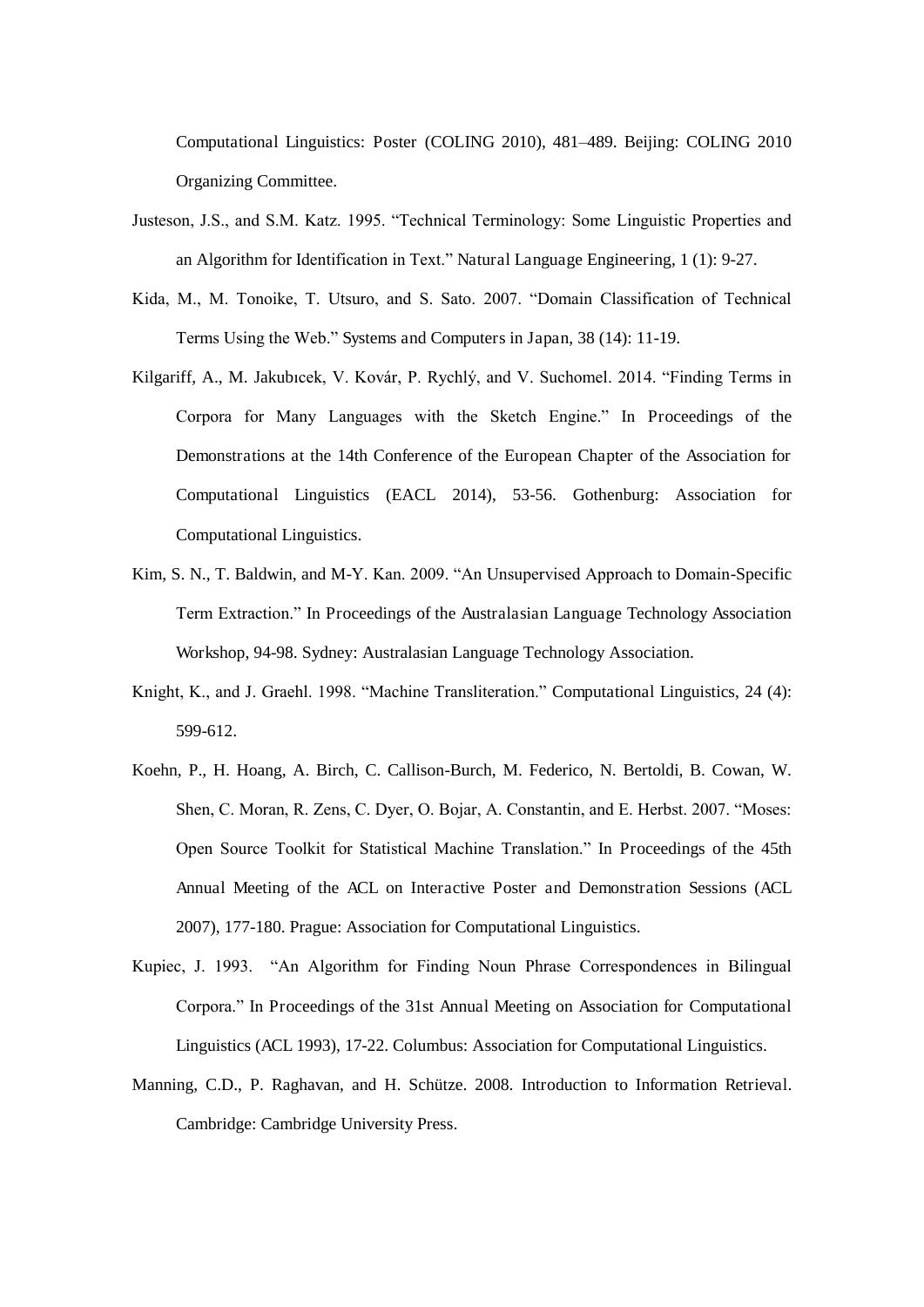- Marciniak, M., and A. Mykowiecka. 2013. "Terminology Extraction from Domain Texts in Polish." In Intelligent Tools for Building a Scientific Information Platform, 171-185. Berlin, Heidelberg: Springer.
- Mastropavlos, N., and V. Papavassiliou. 2011. "Automatic Acquisition of Bilingual Language Resources." In Proceedings of the 10th International Conference of Greek Linguistics (ICGL 2011). Komotini, Greece.
- Morin, E., B. Daille, K. Takeuchi, and K. Kageura. 2007. "Bilingual Terminology Mining Using Brain, not Brawn Comparable Corpora." In Proceedings of the 45th Annual Meeting of the Association of Computational Linguistics (ACL 2007), 664-671. Prague: Association for Computational Linguistics.
- Okita, T., A. Maldonado-Guerra, Y. Graham, and A. Way. 2010. "Multi-Word Expression-Sensitive Word Alignment." In Proceedings of the 4th International Workshop on Cross Lingual Information Access (CLIA 2010), 26-34. Beijing: COLING 2010 Organizing Committee.
- Paramita, M.L., P. Clough, A. Aker, and R.J. Gaizauskas. 2012. "Correlation Between Similarity Measures for Inter-Language Linked Wikipedia Articles." In Proceedings of the 8th International Conference on Language Resources and Evaluation (LREC 2012), 790–797. Istanbul: European Language Resources Association.
- Pazienza, M.T., M. Pennacchiotti, and F.M. Zanzotto. 2005. "Terminology Extraction: an Analysis of Linguistic and Statistical Approaches." In Knowledge Mining, 255-279. Berlin, Heidelberg: Springer.
- Pinnis, M. 2013. "Context Independent Term Mapper for European Languages." In Proceedings of Recent Advances in Natural Language Processing (RANLP 2013), 562-570. Hissar: Incoma Ltd. Shoumen, Bulgaria.
- Pinnis, M. 2014. "Bootstrapping of a Multilingual Transliteration Dictionary for European Languages. " In Human Language Technologies The Baltic Perspective - Proceedings of the 6th International Conference Baltic (HLT 2014), 132–140. Amsterdam: IOS Press.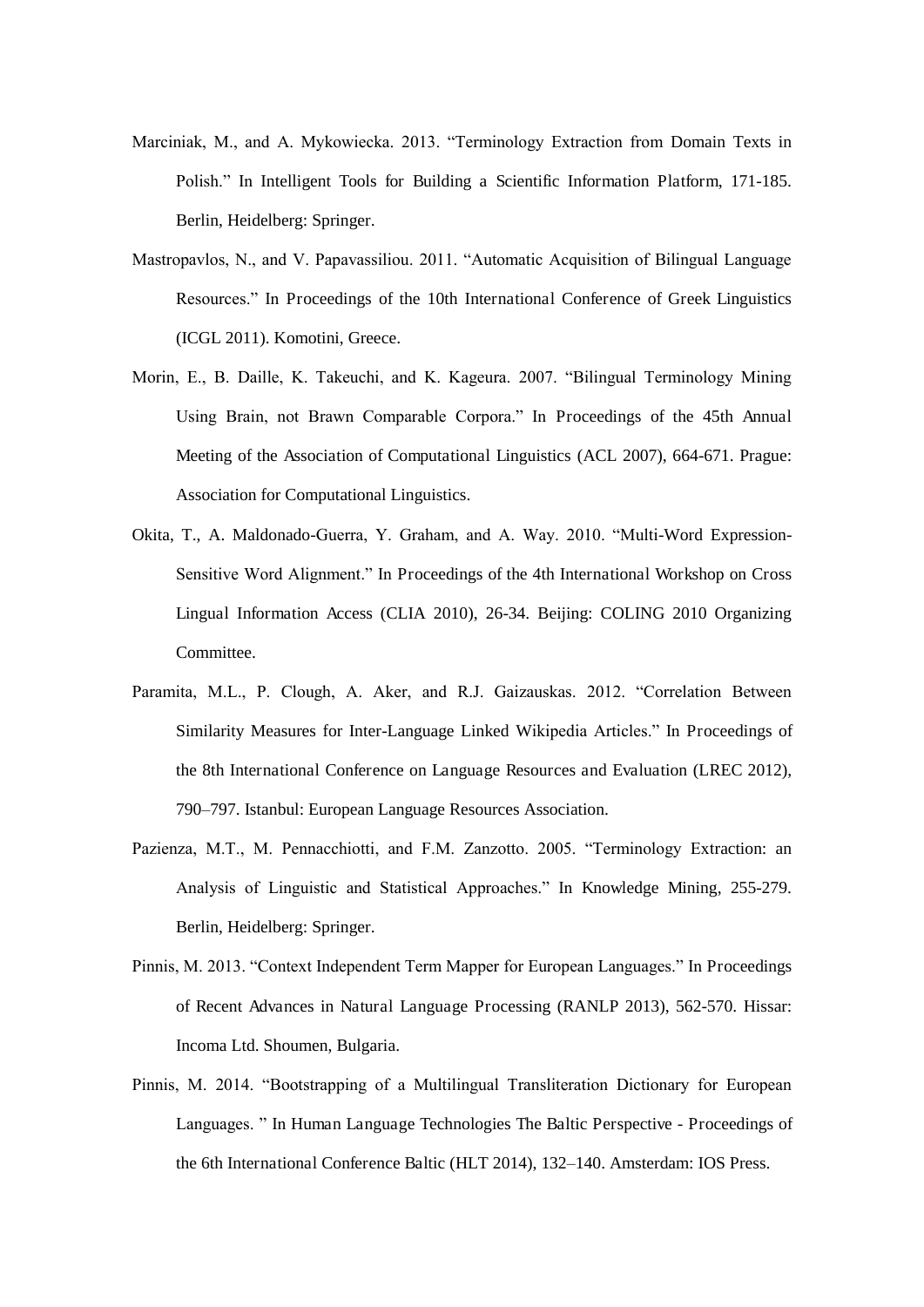- Pinnis, M.. and K. Goba. 2011. "Maximum Entropy Model for Disambiguation of Rich Morphological Tags." In Proceedings of the 2nd International Workshop on Systems and Frameworks for Computational Morphology (SFCM 2011), 14-22. Berlin, Heidelberg: Springer.
- Pinnis, M., N. Ljubešic, D. Stefanescu, I. Skadina, M. Tadic, and T. Gornostay. 2012. "Term Extraction, Tagging, and Mapping Tools for Under-Resourced Languages." In Proceedings of the 10th Conference on Terminology and Knowledge Engineering (TKE 2012), 20-21. Madrid.
- Rapp, R. 1995. "Identifying Word Translations in Non-Parallel Texts." In Proceedings of the 33rd Annual Meeting on Association for Computational Linguistics (ACL 1995), 320- 322. Cambridge, Massachusetts: Association for Computational Linguistics.
- Resnik, P., and N.A. Smith. 2003. "The Web as a Parallel Corpus." Computational Linguistics, 29 (3): 349-380.
- Sang, E.F.T.K., and F. De Meulder, F. 2003. "Introduction to the CoNLL-2003 Shared Task: Language-Independent Named Entity Recognition." In Proceedings of the 7th Conference on Natural Language Learning at HLT-NAACL 2003 *–* Volume 4, 142-147. Edmonton: Association for Computational Linguistics.
- Spärck Jones, K. 1972. "A Statistical Interpretation of Term Specificity and Its Application in Retrieval." Journal of Documentation, 28: 11–21.
- Steinberger, R., B. Pouliquen, and J. Hagman. 2002. "Cross-Lingual Document Similarity Calculation Using the Multilingual Thesaurus EuroVoc." Computational Linguistics and Intelligent Text Processing, 415-424. Berlin, Heidelberg: Springer.
- Udupa, R., K. Saravanan, A. Kumaran, and J. Jagarlamudi. 2008. "Mining Named Entity Transliteration Equivalents from Comparable Corpora." In Proceedings of the 17th ACM Conference on Information and Knowledge Management (CIKM 2008), 1423-1424. New York: Association for Computing Machinery.
- Wikipedia. 2014. "Hydraulic Fracturing." Accessed June 23. http://en.wikipedia.org/wiki/Hydraulic\_fracturing.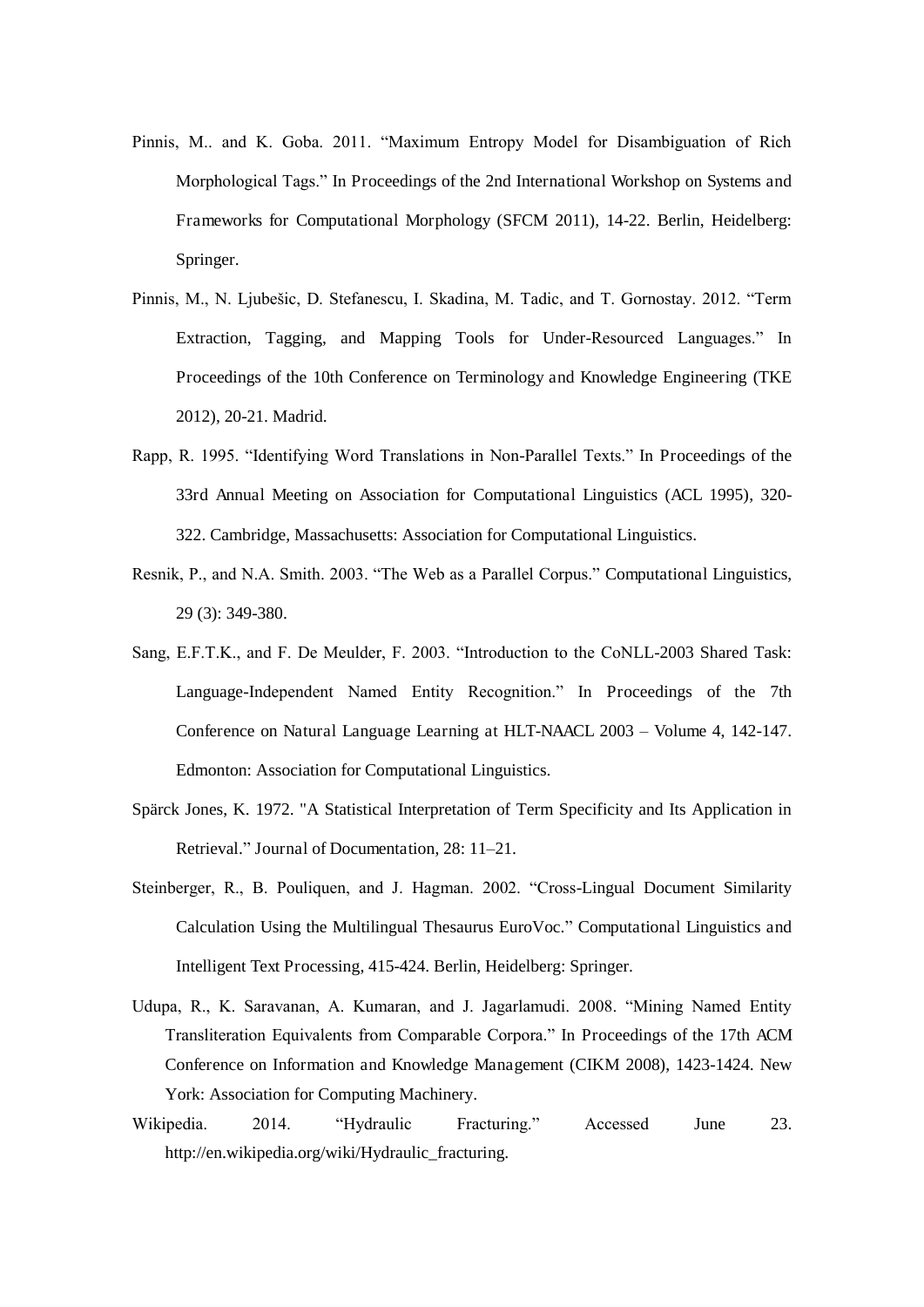#### Authors*'* addresses

| Robert Gaizauskas                                                                                                             | Monica Lestari Paramita                                                                                                                                                                                                                                                 |
|-------------------------------------------------------------------------------------------------------------------------------|-------------------------------------------------------------------------------------------------------------------------------------------------------------------------------------------------------------------------------------------------------------------------|
| University of Sheffield                                                                                                       | University of Sheffield                                                                                                                                                                                                                                                 |
| Sheffield, United Kingdom                                                                                                     | Sheffield, United Kingdom                                                                                                                                                                                                                                               |
| r.gaizauskas@sheffield.ac.uk                                                                                                  | m.paramita@sheffield.ac.uk                                                                                                                                                                                                                                              |
| Emma Barker                                                                                                                   | Mārcis Pinnis                                                                                                                                                                                                                                                           |
| $\mathbf{I}$ is the set of $\mathbf{C}$ in $\mathbf{C}$ if $\mathbf{C}$ is the set of $\mathbf{I}$ is the set of $\mathbf{I}$ | $TT11. T111. T1111. T1111. T1111. T1111. T1111. T1111. T1111. T1111. T1111. T1111. T1111. T1111. T1111. T1111. T1111. T1111. T111. T111. T111. T111. T111. T111. T111. T111. T111. T111. T111. T111. T111. T111. T111. T111. T111. T111. T111. T111. T111. T111. T111.$ |

University of Sheffield Sheffield, United Kingdom e.barker@sheffield.ac.uk

Tilde, Latvia marcis.pinnis@tilde.lv

Ahmet Aker University of Sheffield Sheffield, United Kingdom ahmet.aker@sheffield.ac.uk Marta Pahisa Solé University of Sheffield Sheffield, United Kingdom mpahisa@gmail.com

### About the authors

**Robert Gaizauskas** is Professor of Computer Science and Head of the Natural Language Processing (NLP) group within the Department of Computer Science, University of Sheffield, where he has worked since 1993. He obtained a DPhil from the School of Cognitive and Computing Sciences, University of Sussex, in 1992. His research interests lie in applied NLP, especially in its potential to improve information access to large text collections. To that end he has worked on information extraction, information retrieval, automatic question answering, text summarization, text reuse, cross-language word alignment, mono- and bilingual term extraction and use of comparable corpora for machine translation. He has published over 160 papers in peer-reviewed journals and conference proceedings and has served on the programme committees of numerous leading international conferences and workshops in the area of computational linguistics and as a reviewer for all the major journals in this area.

**Monica Lestari Paramita** is a Research Associate in Natural Language Processing at the University of Sheffield. She obtained her bachelor degree from the Computer Science Department, University of Indonesia in 2006, and her master degree from the Information School, University of Sheffield in 2008. Since 2008, she has worked in various areas in Information Retrieval and Natural Language Processing, specifically in cross-lingual similarity